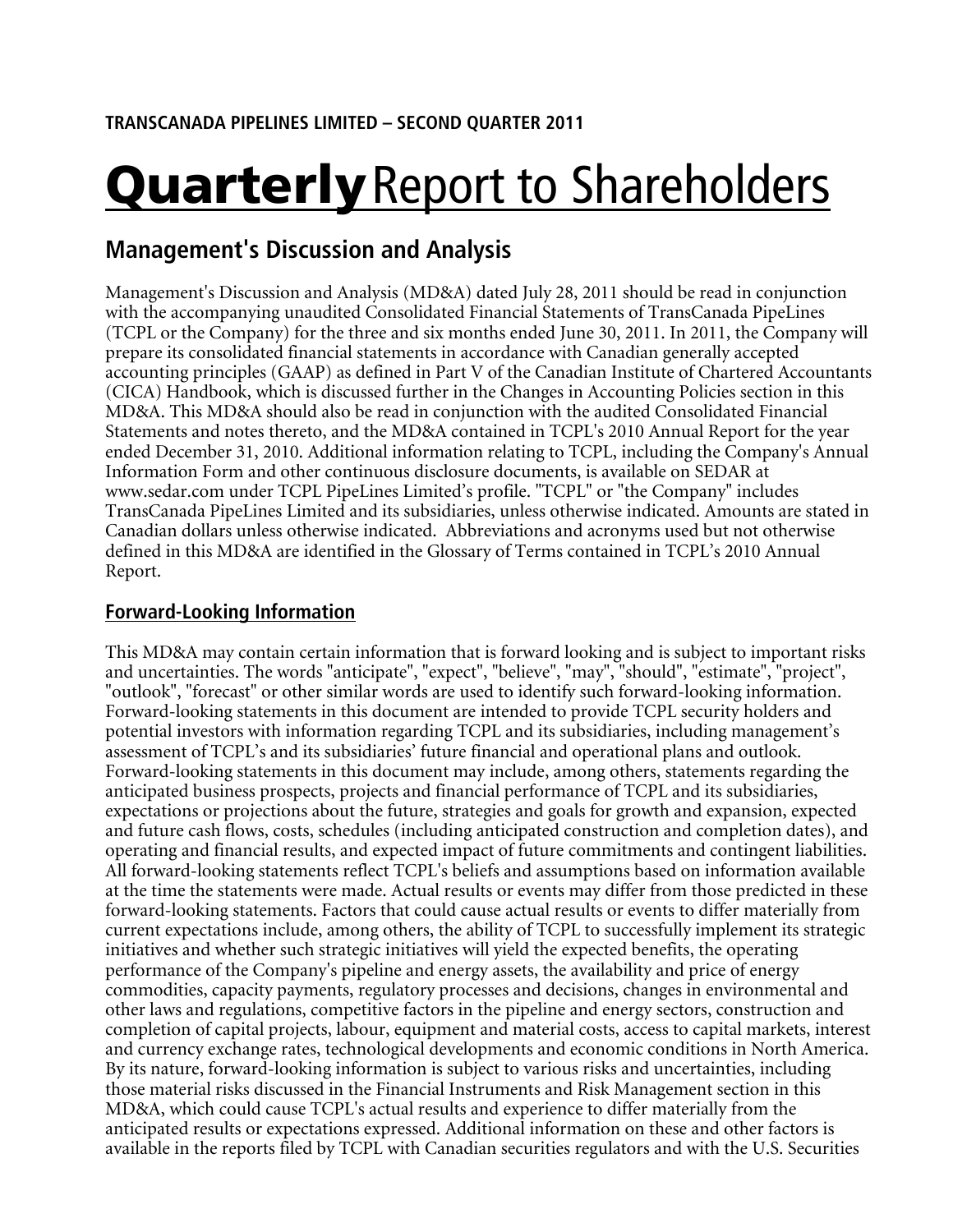and Exchange Commission (SEC). Readers are cautioned not to place undue reliance on this forward-looking information, which is given as of the date it is expressed in this MD&A or otherwise specified, and not to use future-oriented information or financial outlooks for anything other than their intended purpose. TCPL undertakes no obligation to update publicly or revise any forward-looking information, whether as a result of new information, future events or otherwise, except as required by law.

## **Non-GAAP Measures**

TCPL uses the measures Comparable Earnings, Earnings Before Interest, Taxes, Depreciation and Amortization (EBITDA), Comparable EBITDA, Earnings Before Interest and Taxes (EBIT), Comparable EBIT, Comparable Interest Expense, Comparable Interest Income and Other, Comparable Income Taxes and Funds Generated from Operations in this MD&A. These measures do not have any standardized meaning prescribed by GAAP. They are, therefore, considered to be non-GAAP measures and may not be comparable to similar measures presented by other entities. Management of TCPL uses these non-GAAP measures to improve its ability to compare financial results among reporting periods and to enhance its understanding of operating performance, liquidity and ability to generate funds to finance operations. These non-GAAP measures are also provided to readers as additional information on TCPL's operating performance, liquidity and ability to generate funds to finance operations.

EBITDA is an approximate measure of the Company's pre-tax operating cash flow and is generally used to better measure performance and evaluate trends of individual assets. EBITDA comprises earnings before deducting interest and other financial charges, income taxes, depreciation and amortization, net income attributable to non-controlling interests and preferred share dividends. EBIT is a measure of the Company's earnings from ongoing operations and is generally used to better measure performance and evaluate trends within each segment. EBIT comprises earnings before deducting interest and other financial charges, income taxes, net income attributable to noncontrolling interests and preferred share dividends.

Comparable Earnings, Comparable EBITDA, Comparable EBIT, Comparable Interest Expense, Comparable Interest Income and Other, and Comparable Income Taxes comprise Net Income Attributable to Common Shares, EBITDA, EBIT, Interest Expense, Interest Income and Other, and Income Taxes Expense, respectively, adjusted for specific items that are significant but are not reflective of the Company's underlying operations in the period. Specific items are subjective, however, management uses its judgement and informed decision-making when identifying items to be excluded in calculating these non-GAAP measures, some of which may recur. Specific items may include but are not limited to certain fair value adjustments relating to risk management activities, income tax refunds and adjustments, gains or losses on sales of assets, legal and bankruptcy settlements, and write-downs of assets and investments.

The Company engages in risk management activities to reduce its exposure to certain financial and commodity price risks by utilizing instruments such as derivatives. The risk management activities, which TCPL excludes from Comparable Earnings, provide effective economic hedges but do not meet the specific criteria for hedge accounting treatment and, therefore, changes in their fair values are recorded in Net Income each period. The unrealized gains or losses from changes in the fair value of these derivative contracts and natural gas inventory in storage are not considered to be representative of the underlying operations in the current period or the positive margin that will be realized upon settlement. As a result, these amounts have been excluded in the determination of Comparable Earnings.

The tables below present a reconciliation of these non-GAAP measures to Net Income Attributable to Common Shares.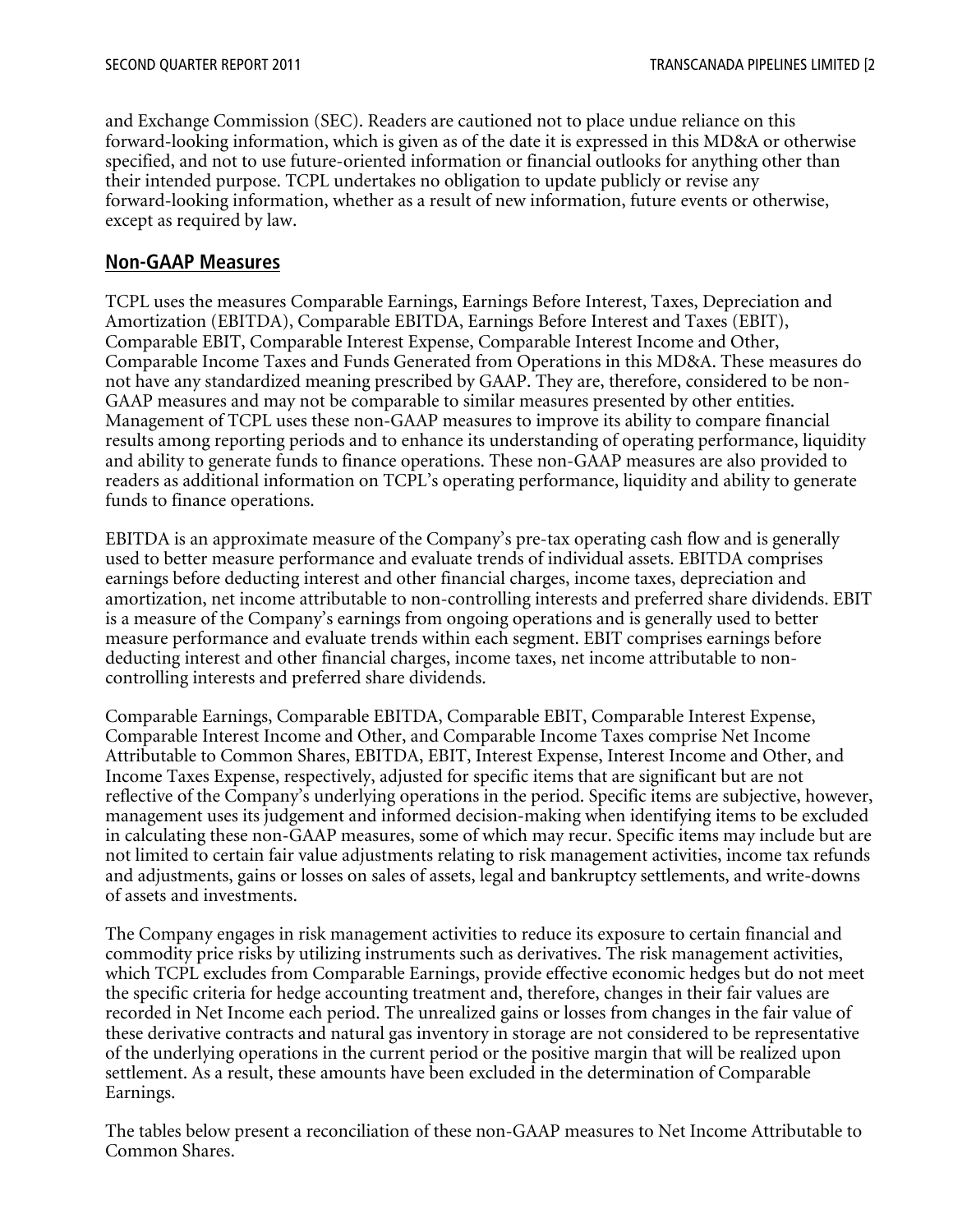Funds Generated from Operations comprise Net Cash Provided by Operations before changes in operating working capital and allows management to better measure consolidated operating cash flow, excluding fluctuations from working capital balances which may not necessarily be reflective of underlying operations in the same period. A reconciliation of Funds Generated from Operations to Net Cash Provided by Operations is presented in the Funds Generated from Operations table in the Liquidity and Capital Resources section in this MD&A.

#### **Reconciliation of Non-GAAP Measures**

| For the three months                                                                                                                                                                                                                                                                                                                                                                                                          |             |       |           |                          |      |        |           |                          |                                                                  |                                                                  |
|-------------------------------------------------------------------------------------------------------------------------------------------------------------------------------------------------------------------------------------------------------------------------------------------------------------------------------------------------------------------------------------------------------------------------------|-------------|-------|-----------|--------------------------|------|--------|-----------|--------------------------|------------------------------------------------------------------|------------------------------------------------------------------|
| ended June 30                                                                                                                                                                                                                                                                                                                                                                                                                 | Natural Gas |       | Oil       |                          |      |        |           |                          |                                                                  |                                                                  |
| (unaudited)                                                                                                                                                                                                                                                                                                                                                                                                                   | Pipelines   |       | Pipelines |                          |      | Energy | Corporate |                          | Total                                                            |                                                                  |
| (millions of dollars)                                                                                                                                                                                                                                                                                                                                                                                                         | 2011        | 2010  | 2011      | 2010                     | 2011 | 2010   | 2011      | 2010                     | 2011                                                             | 2010                                                             |
|                                                                                                                                                                                                                                                                                                                                                                                                                               |             |       |           |                          |      |        |           |                          |                                                                  |                                                                  |
| Comparable EBITDA                                                                                                                                                                                                                                                                                                                                                                                                             | 711         | 696   | 153       | $\overline{\phantom{a}}$ | 290  | 254    | (15)      | (22)                     | 1,139                                                            | 928                                                              |
| Depreciation and                                                                                                                                                                                                                                                                                                                                                                                                              |             |       |           |                          |      |        |           |                          |                                                                  |                                                                  |
| amortization                                                                                                                                                                                                                                                                                                                                                                                                                  | (244)       | (251) | (34)      | $\overline{\phantom{a}}$ | (97) | (90)   | (4)       | $\overline{\phantom{a}}$ | (379)                                                            | (341)                                                            |
| Comparable EBIT                                                                                                                                                                                                                                                                                                                                                                                                               | 467         | 445   | 119       | $\bar{\phantom{a}}$      | 193  | 164    | (19)      | (22)                     | 760                                                              | 587                                                              |
| <b>Other Income Statement Items</b><br>Comparable interest expense<br>Interest expense of joint ventures<br>Comparable interest income and other<br>Comparable income taxes<br>Net income attributable to non-controlling interests<br>Preferred share dividends<br><b>Comparable Earnings</b><br>Specific item (net of tax):<br>Risk management activities <sup>(1)</sup><br><b>Net Income Attributable to Common Shares</b> |             |       |           |                          |      |        |           |                          | (263)<br>(11)<br>26<br>(132)<br>(23)<br>(5)<br>352<br>(4)<br>348 | (198)<br>(15)<br>(18)<br>(57)<br>(17)<br>(5)<br>277<br>10<br>287 |
| For the three months ended June 30<br>(unaudited)(millions of dollars)                                                                                                                                                                                                                                                                                                                                                        |             |       |           |                          |      |        |           |                          | 2011                                                             | 2010                                                             |
| <b>Comparable Interest Expense</b><br>Specific item:<br>Risk management activities <sup>(1)</sup><br><b>Interest Expense</b>                                                                                                                                                                                                                                                                                                  |             |       |           |                          |      |        |           |                          | (263)<br>1<br>(262)                                              | (198)<br>(198)                                                   |
| Comparable Interest Income and Other<br>Specific item:<br>Risk management activities $^{(1)}$                                                                                                                                                                                                                                                                                                                                 |             |       |           |                          |      |        |           |                          | 26<br>(3)                                                        | (18)                                                             |
| <b>Interest Income and Other</b>                                                                                                                                                                                                                                                                                                                                                                                              |             |       |           |                          |      |        |           |                          | 23                                                               | (18)                                                             |
| <b>Comparable Income Taxes</b><br>Specific item:                                                                                                                                                                                                                                                                                                                                                                              |             |       |           |                          |      |        |           |                          | (132)                                                            | (57)                                                             |
| Income taxes attributable to risk management activities <sup>(1)</sup><br><b>Income Taxes Expense</b>                                                                                                                                                                                                                                                                                                                         |             |       |           |                          |      |        |           |                          | 1<br>(131)                                                       | (5)<br>(62)                                                      |
|                                                                                                                                                                                                                                                                                                                                                                                                                               |             |       |           |                          |      |        |           |                          |                                                                  |                                                                  |
|                                                                                                                                                                                                                                                                                                                                                                                                                               |             |       |           |                          |      |        |           |                          |                                                                  |                                                                  |

| 2011         | 2010 |
|--------------|------|
|              |      |
|              |      |
| (4)          |      |
|              |      |
| (3)          |      |
|              | 5    |
| $\mathbf{4}$ | 10   |
|              |      |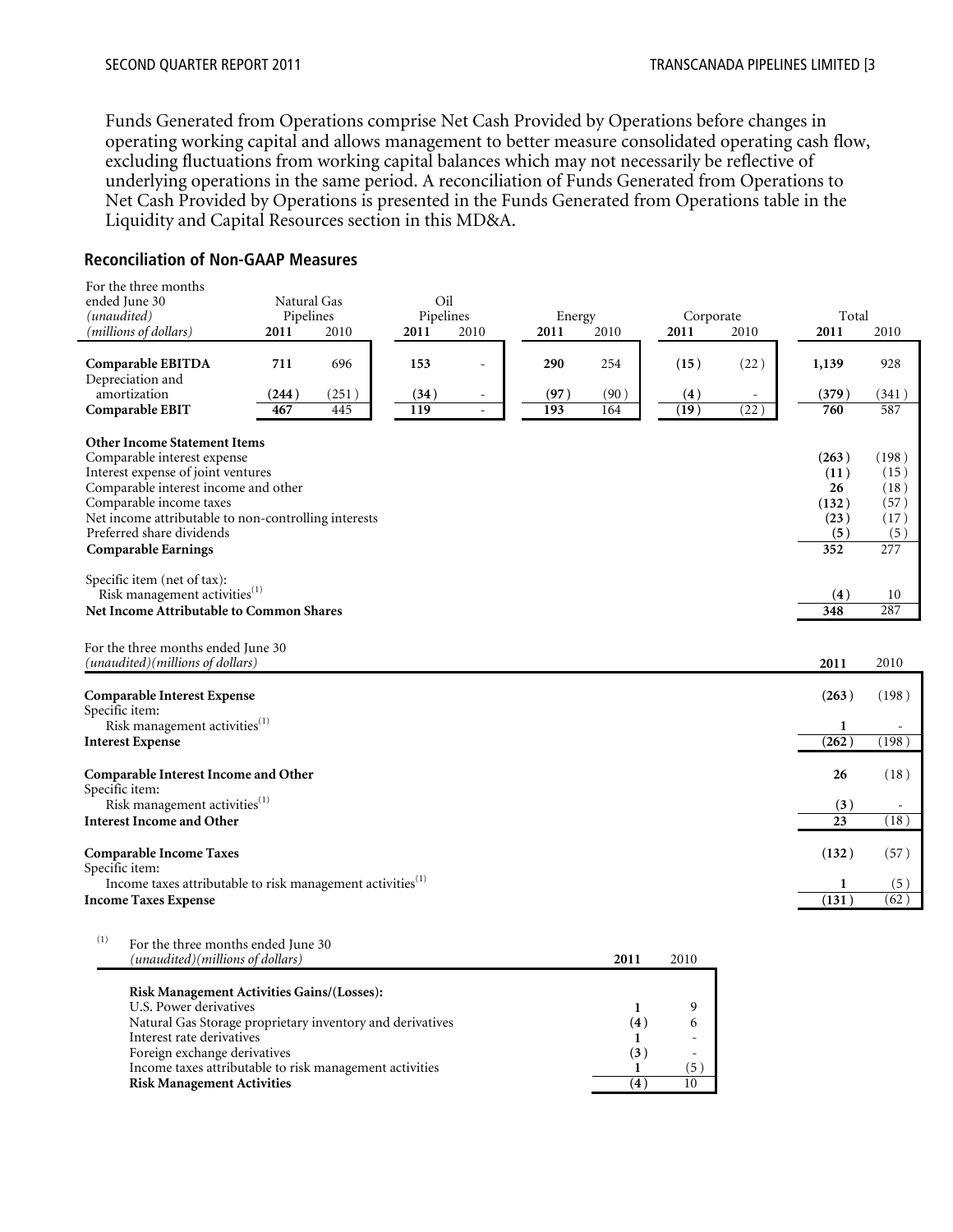| For the six months<br>ended June 30<br>(unaudited)<br>(millions of dollars) | Natural Gas<br>Pipelines<br>2011 | 2010  | Oil<br>Pipelines<br>2011 | 2010           | Energy<br>2011 | 2010  | Corporate<br>2011 | 2010 | Total<br>2011            | 2010        |
|-----------------------------------------------------------------------------|----------------------------------|-------|--------------------------|----------------|----------------|-------|-------------------|------|--------------------------|-------------|
| Comparable EBITDA<br>Depreciation and                                       | 1,507                            | 1,464 | 252                      |                | 644            | 513   | (39)              | (48) | 2,364                    | 1,929       |
| amortization                                                                | (488)                            | (504) | (57)                     |                | (197)          | (180) | (7)               |      | (749)                    | (684)       |
| Comparable EBIT                                                             | 1,019                            | 960   | 195                      | $\overline{a}$ | 447            | 333   | (46)              | (48) | 1,615                    | 1,245       |
| <b>Other Income Statement Items</b>                                         |                                  |       |                          |                |                |       |                   |      |                          |             |
| Comparable interest expense                                                 |                                  |       |                          |                |                |       |                   |      | (501)                    | (392)       |
| Interest expense of joint ventures<br>Comparable interest income and other  |                                  |       |                          |                |                |       |                   |      | (27)<br>57               | (31)<br>6   |
| Comparable income taxes                                                     |                                  |       |                          |                |                |       |                   |      | (310)                    | (171)       |
| Net income attributable to non-controlling interests                        |                                  |       |                          |                |                |       |                   |      | (53)                     | (42)        |
| Preferred share dividends<br><b>Comparable Earnings</b>                     |                                  |       |                          |                |                |       |                   |      | (11)<br>$\overline{770}$ | (11)<br>604 |
|                                                                             |                                  |       |                          |                |                |       |                   |      |                          |             |
| Specific item (net of tax):                                                 |                                  |       |                          |                |                |       |                   |      |                          |             |
| Risk management activities <sup>(1)</sup>                                   |                                  |       |                          |                |                |       |                   |      | (14)                     | (22)        |
| <b>Net Income Attributable to Common Shares</b>                             |                                  |       |                          |                |                |       |                   |      | 756                      | 582         |
| For the six months ended June 30                                            |                                  |       |                          |                |                |       |                   |      |                          |             |
| (unaudited)(millions of dollars)                                            |                                  |       |                          |                |                |       |                   |      | 2011                     | 2010        |
|                                                                             |                                  |       |                          |                |                |       |                   |      |                          |             |
| <b>Comparable Interest Expense</b>                                          |                                  |       |                          |                |                |       |                   |      | (501)                    | (392)       |
| Specific item:<br>Risk management activities <sup>(1)</sup>                 |                                  |       |                          |                |                |       |                   |      |                          |             |
| <b>Interest Expense</b>                                                     |                                  |       |                          |                |                |       |                   |      | (501)                    | (392)       |
|                                                                             |                                  |       |                          |                |                |       |                   |      |                          |             |
| Comparable Interest Income and Other                                        |                                  |       |                          |                |                |       |                   |      | 57                       | 6           |
| Specific item:<br>Risk management activities <sup>(1)</sup>                 |                                  |       |                          |                |                |       |                   |      | (1)                      |             |
| <b>Interest Income and Other</b>                                            |                                  |       |                          |                |                |       |                   |      | 56                       | 6           |
|                                                                             |                                  |       |                          |                |                |       |                   |      |                          |             |
| <b>Comparable Income Taxes</b><br>Specific item:                            |                                  |       |                          |                |                |       |                   |      | (310)                    | (171)       |
| Income taxes attributable to risk management activities <sup>(1)</sup>      |                                  |       |                          |                |                |       |                   |      | 8                        | 12          |
| <b>Income Taxes Expense</b>                                                 |                                  |       |                          |                |                |       |                   |      | (302)                    | (159)       |
|                                                                             |                                  |       |                          |                |                |       |                   |      |                          |             |

| (1) | For the six months ended June 30<br>(unaudited)(millions of dollars) | 2011 | 2010         |
|-----|----------------------------------------------------------------------|------|--------------|
|     | <b>Risk Management Activities (Losses)/ Gains:</b>                   |      |              |
|     | U.S. Power derivatives                                               | (12  | $19^{\circ}$ |
|     | Natural Gas Storage proprietary inventory and derivatives            | (9)  | (15)         |
|     | Foreign exchange derivatives                                         | (1)  |              |
|     | Income taxes attributable to risk management activities              | 8    | 12           |
|     | <b>Risk Management Activities</b>                                    | 14   | 22           |

# **Consolidated Results of Operations**

TCPL's Net Income Attributable to Controlling Interests in second quarter 2011 was \$353 million and Net Income Attributable to Common Shares was \$348 million compared to \$292 million and \$287 million, respectively, in second quarter 2010.

Comparable Earnings in second quarter 2011 were \$352 million compared to \$277 million for the same period in 2010. Comparable Earnings in second quarter 2011 excluded net unrealized after-tax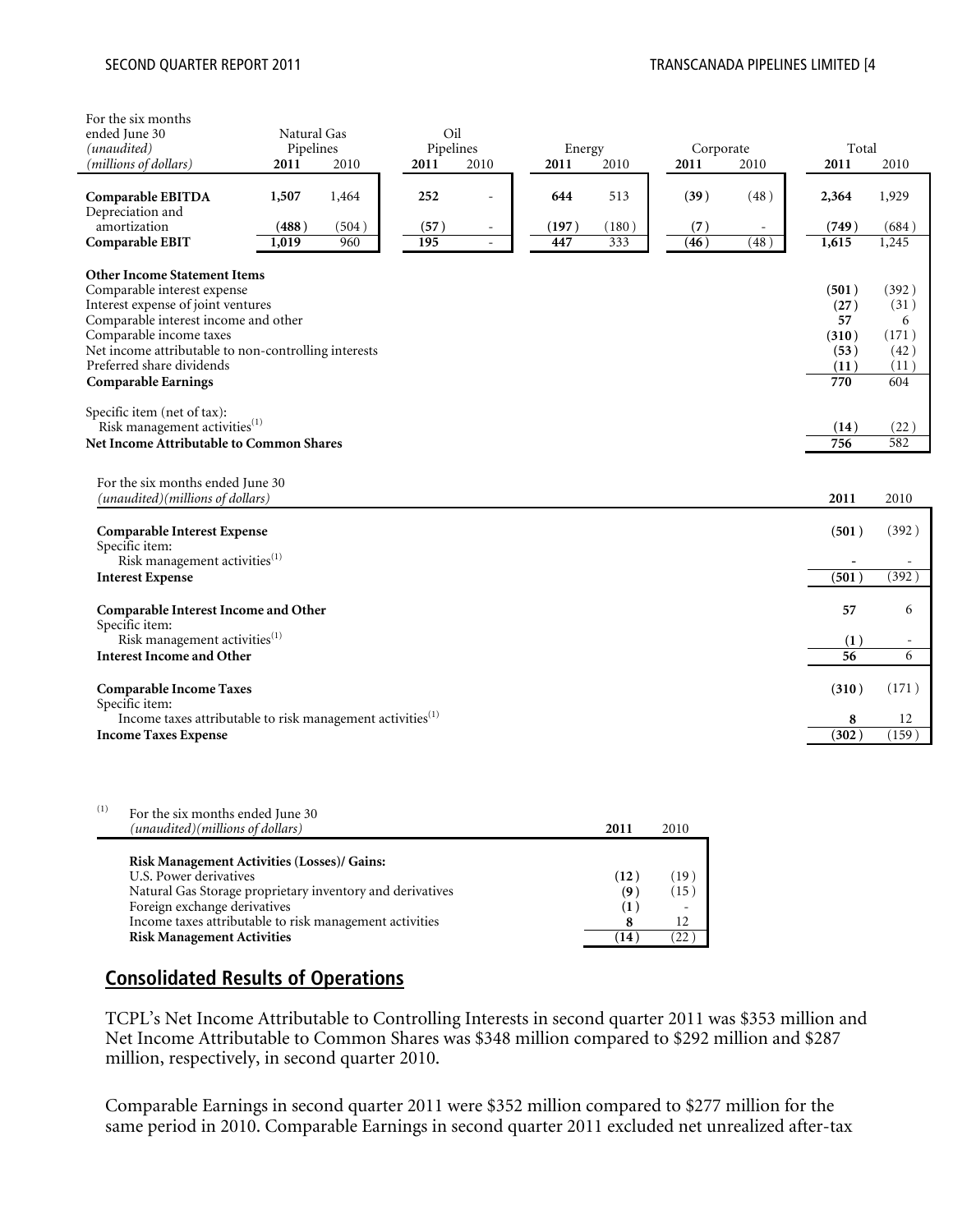losses of \$4 million (\$5 million pre-tax) (2010 – gains of \$10 million after tax (\$15 million pre-tax)) resulting from changes in the fair value of certain risk management activities.

Comparable Earnings increased \$75 million in second quarter 2011 compared to the same period in 2010 and reflected the following:

- increased Natural Gas Pipelines Comparable EBIT primarily due to higher earnings from ANR and the Alberta System, and incremental earnings from Bison and Guadalajara which were placed in service in January 2011 and June 2011, respectively, partially offset by the negative impact of a weaker U.S. dollar on U.S. operations and increased operations, maintenance and administrative (OM&A) costs;
- Oil Pipelines Comparable EBIT as the Company commenced recording earnings from Keystone in first quarter 2011;
- increased Energy Comparable EBIT primarily due to higher volumes and realized prices at Bruce A, incremental earnings from the start-up of Halton Hills in September 2010 and Coolidge in May 2011, and higher capacity payments and realized prices in U.S. Power, partially offset by lower prices for Western Power and lower volumes and realized prices at Bruce B;
- increased Comparable Interest Expense primarily due to decreased capitalized interest for Keystone and Halton Hills, and incremental interest expense on new debt issues in 2010, partially offset by realized gains in second quarter 2011 compared to losses in second quarter 2010 on derivatives used to manage the Company's exposure to fluctuating interest rates, and the positive impact of a weaker U.S. dollar on U.S. dollar-denominated interest expense;
- increased Comparable Interest Income and Other, which included realized gains in second quarter 2011 compared to losses in second quarter 2010 on derivatives used to manage the Company's exposure to foreign exchange rate fluctuations on U.S. dollar-denominated income; and
- increased Comparable Income Taxes primarily due to higher pre-tax earnings in second quarter 2011 compared to second quarter 2010 and higher positive income tax adjustments in second quarter 2010.

TCPL's Net Income Attributable to Controlling Interests in the first six months of 2011 was \$767 million and Net Income Attributable to Common Shares was \$756 million compared to \$593 million and \$582 million, respectively, for the same period in 2010.

Comparable Earnings in the first six months of 2011 were \$770 million compared to \$604 million for the same period in 2010. Comparable Earnings for the first six months of 2011 excluded net unrealized after-tax losses of \$14 million (\$22 million pre-tax) (2010 – after-tax losses of \$22 million (\$34 million pre-tax)) resulting from changes in the fair value of certain risk management activities.

Comparable Earnings increased \$166 million in the first six months of 2011 compared to the same period in 2010 and reflected the following:

- increased EBIT from Natural Gas Pipelines primarily due to incremental earnings from Bison and Guadalajara, which were placed in service in January 2011 and June 2011, respectively, higher earnings from the Alberta System and reduced business development costs relating to the Alaska Pipeline Project, partially offset by the negative impact of a weaker U.S. dollar and increased OM&A costs;
- Oil Pipelines Comparable EBIT as the Company commenced recording earnings from Keystone in first quarter 2011;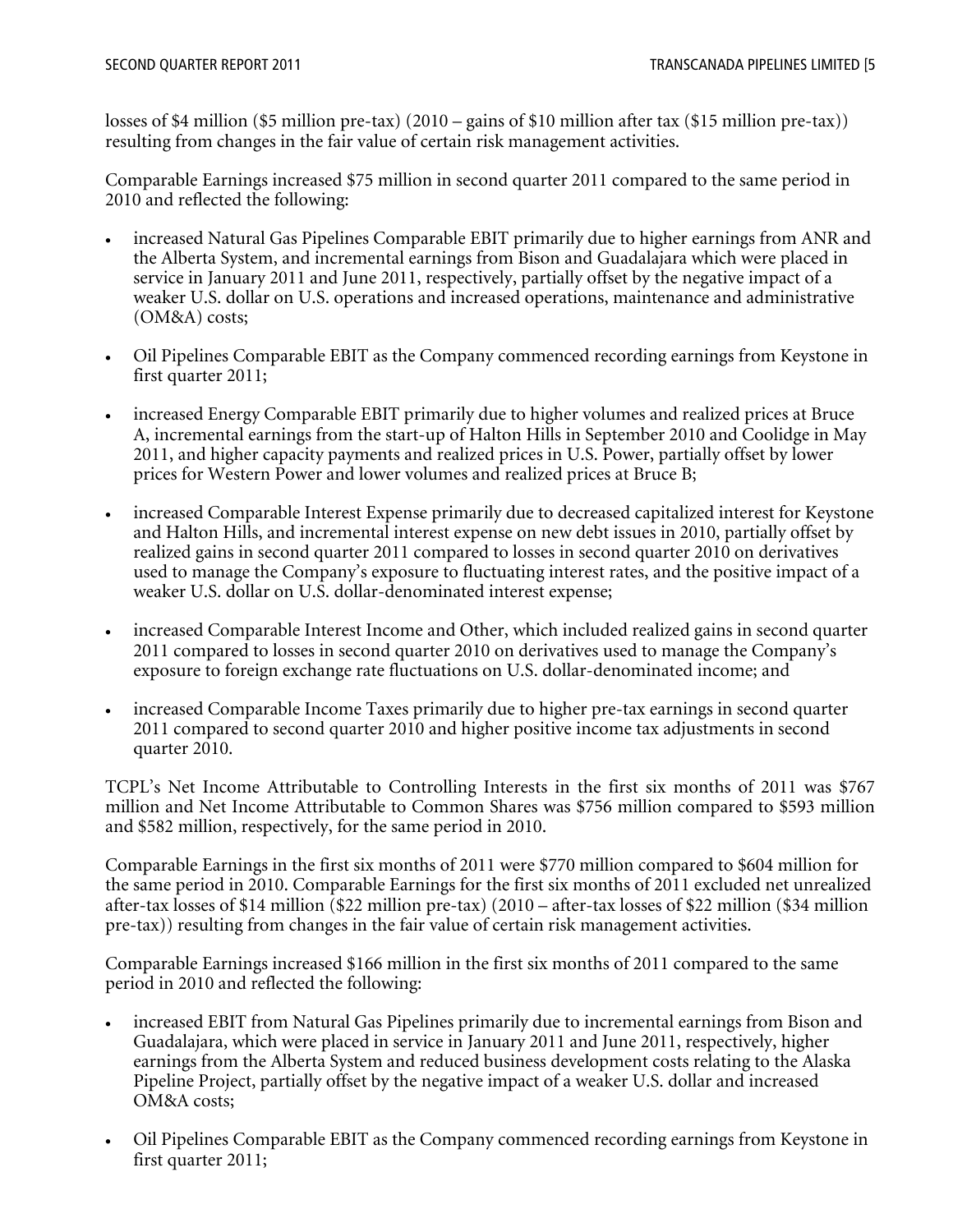- increased EBIT from Energy primarily due to higher volumes and lower operating expenses due to reduced outage days, and higher realized prices at Bruce A, higher overall realized prices at Western Power, incremental earnings from the start-up of Halton Hills in September 2010, Coolidge in May 2011 and Kibby Wind in October 2011, and higher revenues from U.S. Power, partially offset by lower realized prices and reduced volumes at Bruce B, and decreased proprietary and third-party storage revenues for Natural Gas Storage;
- increased Comparable Interest Expense primarily due to decreased capitalized interest for Keystone and Halton Hills, and incremental interest expense on new debt issues in 2010, partially offset by realized gains in 2011 compared to losses in 2010 on derivatives used to manage the Company's exposure to fluctuating interest rates, the positive impact of a weaker U.S. dollar on U.S. dollardenominated interest expense and Canadian debt maturities in 2011 and 2010;
- increased Comparable Interest Income and Other, which included realized gains in 2011 compared to losses in 2010 on derivatives used to manage the Company's exposure to foreign exchange rate fluctuations on U.S. dollar-denominated income; and
- increased Comparable Income Taxes primarily due to higher pre-tax earnings in 2011 compared to 2010 and higher positive income tax adjustments in 2010.

Further discussion of the significant financial results in the first three and six months in 2011 is included in the Natural Gas Pipelines, Oil Pipelines, Energy and Other Income Statement Items sections in this MD&A.

#### *U.S. Dollar-Denominated Balances*

On a consolidated basis, the impact of changes in the value of the U.S. dollar on U.S. operations is partially offset by other U.S. dollar-denominated items as set out in the following table. The resultant pre-tax net exposure is managed using derivatives, further reducing the Company's exposure to changes in Canadian-U.S. foreign exchange rates. The average U.S. dollar to Canadian dollar exchange rate for the three and six months ended June 30, 2011 was 0.97 and 0.98, respectively (2010 – 1.03 and 1.03, respectively).

#### **Summary of Significant U.S. Dollar-Denominated Amounts**

| (unaudited)                                                                                                                                                                             | Three months ended June 30 |                                       | Six months ended June 30 |                      |  |
|-----------------------------------------------------------------------------------------------------------------------------------------------------------------------------------------|----------------------------|---------------------------------------|--------------------------|----------------------|--|
| (millions of U.S. dollars, pre-tax)                                                                                                                                                     | 2011                       | 2010                                  | 2011                     | 2010                 |  |
| U.S. Natural Gas Pipelines Comparable $EBIT^{(1)}$<br>U.S. Oil Pipelines Comparable $EBIT^{(1)}$<br>U.S. Power Comparable $EBIT^{(1)}$<br>Interest on U.S. dollar-denominated long-term | 175<br>81<br>65            | 147<br>$\overline{\phantom{a}}$<br>42 | 424<br>132<br>97         | 373<br>81            |  |
| debt<br>Capitalized interest on U.S capital expenditures<br>U.S. non-controlling interests and other                                                                                    | (180)<br>25<br>(44)        | (163)<br>65<br>(36)                   | (362)<br>72<br>(95)      | (322)<br>133<br>(81) |  |
|                                                                                                                                                                                         | 122                        | 55                                    | 268                      | 184                  |  |

Refer to the Non-GAAP Measures section in this MD&A for further discussion of Comparable EBIT.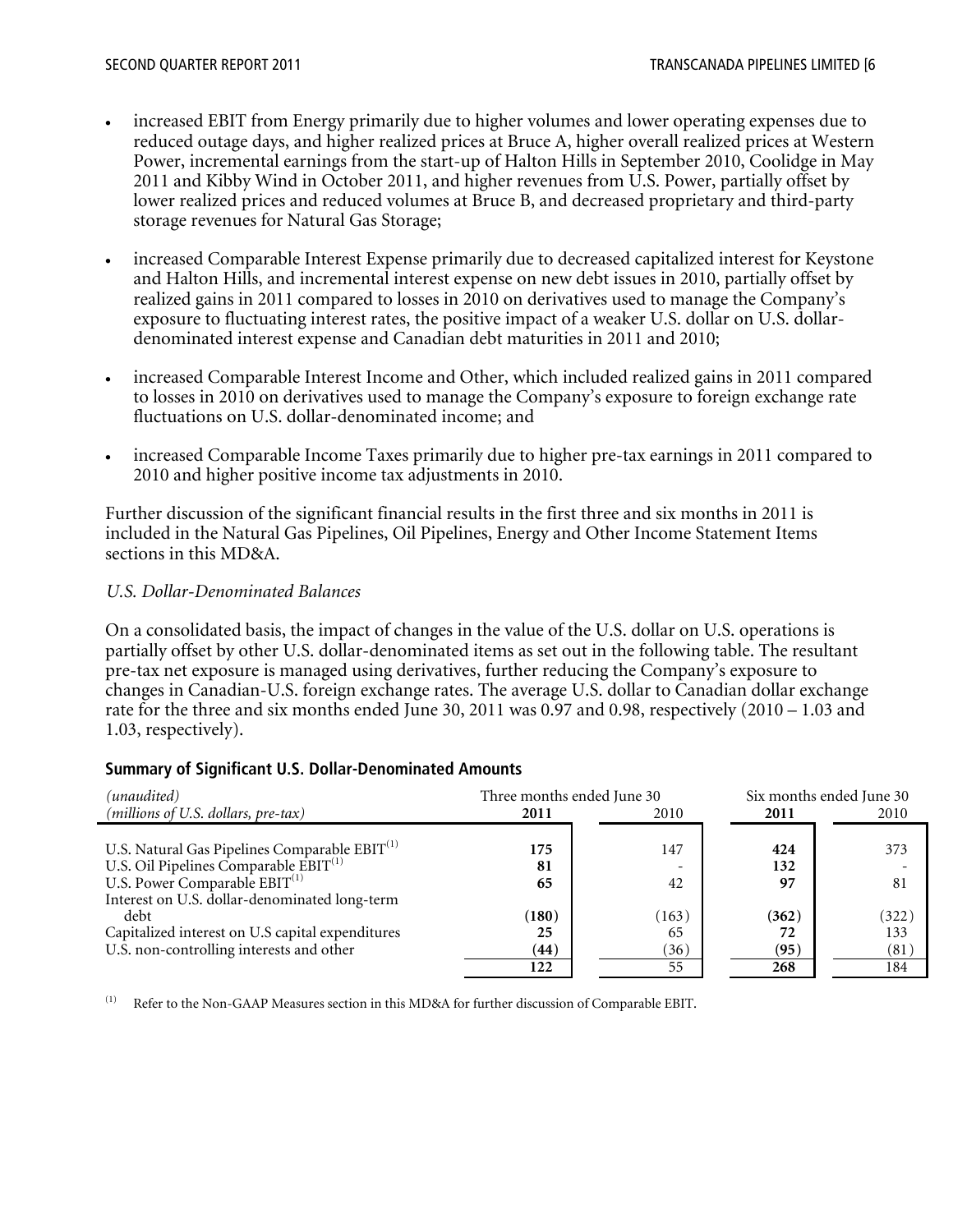## **Natural Gas Pipelines**

Natural Gas Pipelines' Comparable EBIT was \$467 million and \$1.0 billion in the three and six months ended June 30, 2011, respectively, compared to \$445 million and \$960 million, respectively, for the same periods in 2010.

#### **Natural Gas Pipelines Results**

| (unaudited)                                               | Three months ended June 30 |                          | Six months ended June 30 |       |  |
|-----------------------------------------------------------|----------------------------|--------------------------|--------------------------|-------|--|
| (millions of dollars)                                     | 2011                       | 2010                     | 2011                     | 2010  |  |
|                                                           |                            |                          |                          |       |  |
| <b>Canadian Natural Gas Pipelines</b>                     |                            |                          |                          |       |  |
| Canadian Mainline                                         | 267                        | 263                      | 532                      | 528   |  |
| Alberta System                                            | 181                        | 176                      | 366                      | 351   |  |
| Foothills                                                 | 32                         | 35                       | 65                       | 68    |  |
| Other (TQM, Ventures LP)                                  | 13                         | 14                       | 25                       | 27    |  |
| <b>Canadian Natural Gas Pipelines Comparable</b>          |                            |                          |                          |       |  |
| EBITDA <sup>(1)</sup>                                     | 493                        | 488                      | 988                      | 974   |  |
| Depreciation and amortization                             | (181)                      | (185)                    | (361)                    | (368) |  |
| <b>Canadian Natural Gas Pipelines Comparable</b>          |                            |                          |                          |       |  |
| $EBIT^{(1)}$                                              | 312                        | 303                      | 627                      | 606   |  |
|                                                           |                            |                          |                          |       |  |
| U.S. Natural Gas Pipelines (in U.S. dollars)              |                            |                          |                          |       |  |
| ANR                                                       | 70                         | 59                       | 181                      | 174   |  |
| $GTN^{(2)}$                                               | 31                         | 40                       | 76                       | 83    |  |
| Great Lakes <sup>(3)</sup>                                | 25                         | 25                       | 55                       | 57    |  |
| PipeLines LP(4)(5)                                        | 23                         | 22                       | 50                       | 47    |  |
| Iroquois                                                  | 16                         | 17                       | 35                       | 35    |  |
| $\overline{\text{Bison}}^{(2)(6)}$                        | 14                         | $\overline{\phantom{a}}$ | 27                       |       |  |
| Portland <sup>(5)(7)</sup>                                | 3                          | $\mathbf{1}$             | 13                       | 11    |  |
| International (Tamazunchale, Guadalajara                  |                            |                          |                          |       |  |
| TransGas, Gas Pacifico/INNERGY) <sup>(8)</sup>            | 15                         | 14                       | 25                       | 24    |  |
| General, administrative and support costs <sup>(9)</sup>  | (2)                        | (3)                      | (4)                      | (9)   |  |
| Non-controlling interests <sup>(5)</sup>                  | 46                         | 36                       | 96                       | 82    |  |
| U.S. Natural Gas Pipelines Comparable                     |                            |                          |                          |       |  |
| EBITDA <sup>(1)</sup>                                     | 241                        | 211                      | 554                      | 504   |  |
| Depreciation and amortization                             | (66)                       | (64)                     | (130)                    | (131) |  |
| U.S. Natural Gas Pipelines Comparable EBIT <sup>(1)</sup> | 175                        | 147                      | 424                      | 373   |  |
| Foreign exchange                                          | (5)                        | 5                        | (9)                      | 14    |  |
| U.S. Natural Gas Pipelines Comparable $EBIT^{(1)}$        |                            |                          |                          |       |  |
| (in Canadian dollars)                                     | 170                        | 152                      | 415                      | 387   |  |
|                                                           |                            |                          |                          |       |  |
| <b>Natural Gas Pipelines Business Development</b>         |                            |                          |                          |       |  |
| Comparable EBITDA <sup>(1)</sup>                          | (15)                       | (10)                     | (23)                     | (33)  |  |
|                                                           |                            |                          |                          |       |  |
| Natural Gas Pipelines Comparable EBIT <sup>(1)</sup>      | 467                        | 445                      | 1,019                    | 960   |  |
|                                                           |                            |                          |                          |       |  |
| Summary:                                                  |                            |                          |                          |       |  |
| Natural Gas Pipelines Comparable EBITDA <sup>(1)</sup>    | 711                        | 696                      | 1,507                    | 1,464 |  |
| Depreciation and amortization                             | (244)                      | (251)                    | (488)                    | (504) |  |
| Natural Gas Pipelines Comparable EBIT <sup>(1)</sup>      | 467                        | 445                      | 1,019                    | 960   |  |
|                                                           |                            |                          |                          |       |  |

<sup>(1)</sup> Refer to the Non-GAAP Measures section in this MD&A for further discussion of Comparable EBITDA and Comparable EBIT.<br>
Results reflect TCPL's direct ownership interest of 75 per cent effective May 3, 2011 and 100 per PipeLines LP's results include TCPL's decreased ownership in PipeLines LP and TCPL's effective ownership through PipeLines LP of

8.3 per cent of each of GTN and Bison since May 3, 2011.<br>
Non-Controlling Interests reflects Comparable EBITDA for the portions of PipeLines LP and Portland not owned by TCPL.<br>
Includes Bison's operations since January 20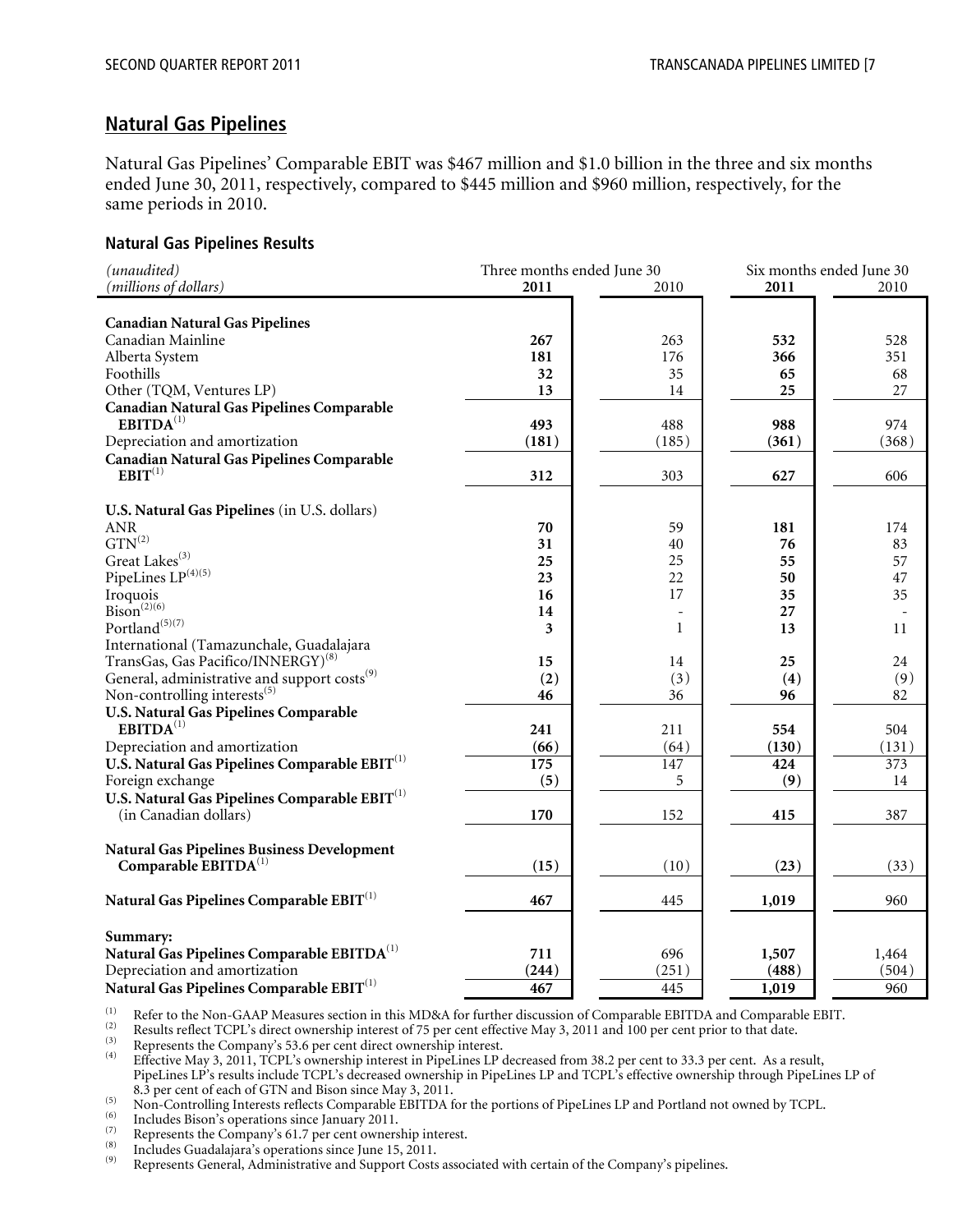#### **Net Income for Wholly Owned Canadian Natural Gas Pipelines**

| (unaudited)           |      | Three months ended June 30 |      | Six months ended June 30 |
|-----------------------|------|----------------------------|------|--------------------------|
| (millions of dollars) | 2011 | 2010                       | 2011 | 2010                     |
|                       |      |                            |      |                          |
| Canadian Mainline     | 63   | 64                         | 125  | 130                      |
| Alberta System        | 50   | 37                         | 98   |                          |
| Foothills             | 6    | −                          | 12   |                          |

#### *Canadian Natural Gas Pipelines*

Canadian Mainline's net income for the three and six months ended June 30, 2011 decreased \$1 million and \$5 million, respectively, compared to the same periods in 2010 primarily due to a lower rate of return on common equity (ROE), as determined by the National Energy Board (NEB), of 8.08 per cent in 2011 compared to 8.52 per cent in 2010, as well as a lower average investment base. The impact of the lower ROE and average investment base was partially offset by higher incentive earnings in 2011.

Canadian Mainline's Comparable EBITDA for the three and six months ended June 30, 2011 of \$267 million and \$532 million, respectively, increased \$4 million compared to each of the same periods in 2010. An increase in revenues as a result of higher incentive earnings and higher flow-through costs was partially offset by a lower overall return, associated with the reduced ROE and financial charges, on a reduced average investment base. The flow-through costs do not impact net income and increased primarily due to higher income taxes.

The Alberta System's net income was \$50 million in second quarter 2011 and \$98 million for the first six months of 2011 compared to \$37 million and \$75 million for the same periods in 2010. The increases reflect an ROE of 9.70 per cent on 40 per cent deemed common equity approved by the NEB in September 2010 as part of the Company's 2010 - 2012 Revenue Requirement Settlement application. Net income in 2010 reflected an ROE of 8.75 per cent on 35 per cent deemed common equity.

The Alberta System's Comparable EBITDA was \$181 million in second quarter 2011 and \$366 million for the first six months of  $2011$  compared to \$176 million and \$351 million for the same periods in 2010. The increases were primarily due to the increased ROE included in the 2010 - 2012 Revenue Requirement Settlement.

#### *U.S. Natural Gas Pipelines*

ANR's Comparable EBITDA for the three and six months ended June 30, 2011 was US\$70 million and US\$181 million, respectively, compared to US\$59 million and US\$174 million for the same periods in 2010. The increases were primarily due to higher transportation and storage revenues, a settlement with a counterparty and increased incidental commodity sales, partially offset by higher OM&A costs.

GTN's Comparable EBITDA for the three and six months ended June 30, 2011 was US\$31 million and US\$76 million, respectively, compared to US\$40 million and US\$83 million for the same periods in 2010. The decreases were primarily due to TCPL's sale of 25 per cent of GTN to PipeLines LP in May 2011.

The Bison pipeline was placed in service in January 2011. TCPL's portion of Comparable EBITDA was US\$14 million and US\$27 million for the three and six months ended June 30, 2011, respectively. EBIDTA reflects TCPL's sale of 25 per cent of Bison to PipeLines LP in May 2011.

Comparable EBITDA for the remainder of the U.S. Natural Gas Pipelines was US\$157 million and US\$346 million for the three and six months ended June 30, 2011, respectively, compared to US\$152 million and US\$333 million for the same periods in 2010. The increases were primarily due to higher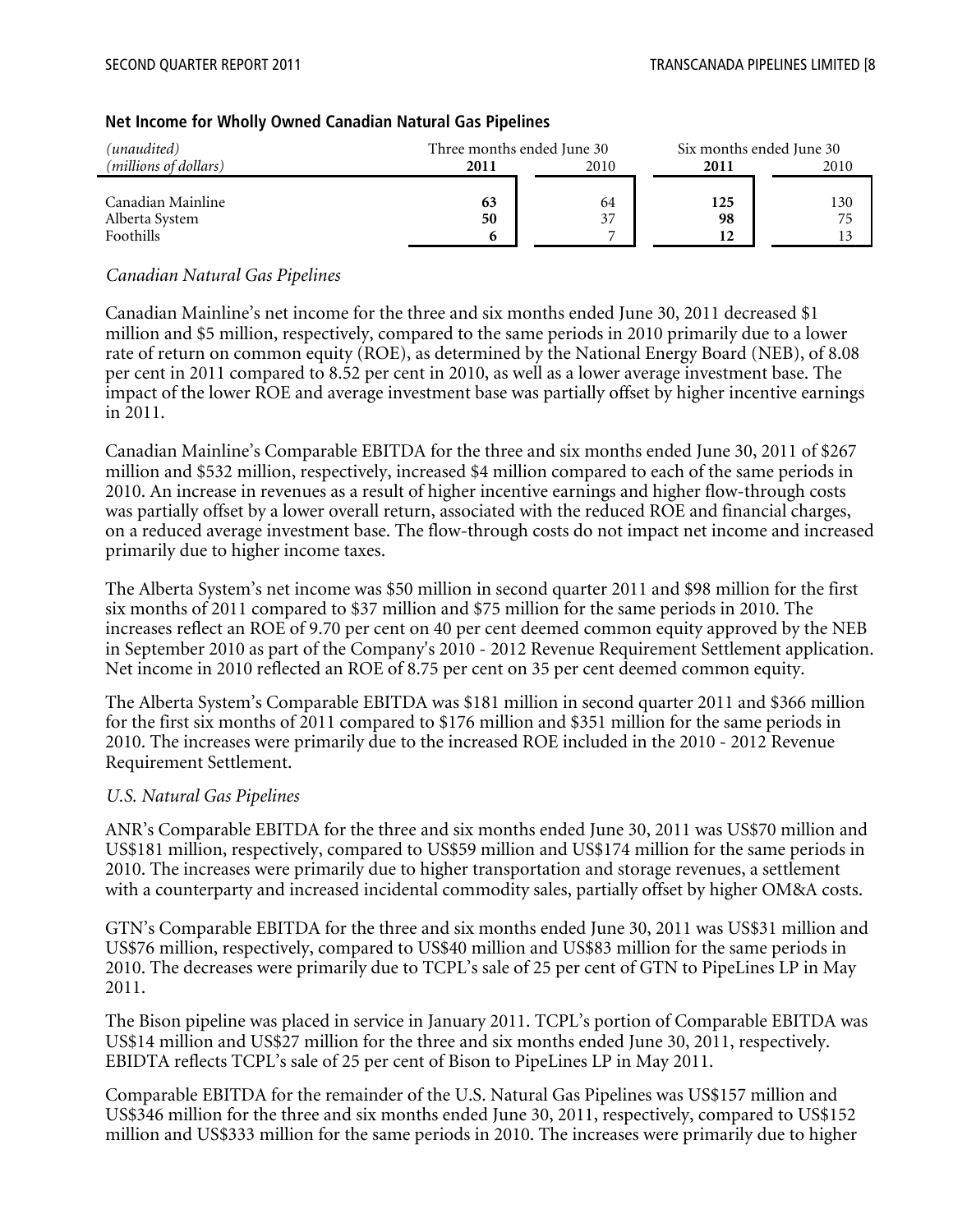revenues for Northern Border, lower general, administrative and support costs, and incremental earnings from the Guadalajara pipeline which was placed in service on June 15, 2011.

## **Depreciation**

Natural Gas Pipelines' depreciation decreased \$7 million and \$16 million for the three and six months ended June 30, 2011, respectively, compared to the same periods in 2010. The decreases were primarily due to lower depreciation rates included in the Great Lakes and Alberta System rate settlements, and the effect of a weaker U.S. dollar on U.S. asset depreciation, partially offset by incremental depreciation for Bison.

#### **Business Development**

Natural Gas Pipelines' Business Development Comparable EBITDA loss increased \$5 million and decreased \$10 million in the three and six months ended June 30, 2011, respectively, compared to the same periods in 2010. Business development costs increased in second quarter 2011 compared to second quarter 2010 primarily due to greater activity in 2011 for the Alaska Pipeline Project, partially offset by a 90 per cent reimbursement by the State of Alaska for eligible project costs effective July 31, 2010 versus a 50 per cent reimbursement prior to this date. Business development costs in the first six months of 2011 were lower primarily due to the increased reimbursement by the State of Alaska. Project applicable expenses and reimbursements are shared proportionately with ExxonMobil, TCPL's joint venture partner in the Alaska Pipeline Project. The decrease in business development costs in the first six months of 2011 was partially offset by a levy charged by the NEB in March 2011 to recover the Aboriginal Pipeline Group's proportionate share of costs relating to the Mackenzie Gas Project hearings.

#### **Operating Statistics**

| Six months ended June 30                                                                               | Canadian<br>Mainline <sup>(1)</sup> |                     | Alberta<br>System <sup>(2)</sup> |                       | Foothills         |                   |                   | $ANR^{(3)}$       |  |
|--------------------------------------------------------------------------------------------------------|-------------------------------------|---------------------|----------------------------------|-----------------------|-------------------|-------------------|-------------------|-------------------|--|
| (unaudited)                                                                                            | 2011                                | 2010                | 2011                             | 2010                  | 2011              | 2010              | 2011              | 2010              |  |
| Average investment base<br>(millions of dollars)<br>Delivery volumes (Bcf)<br>Total<br>Average per day | 6,328<br>1,059<br>5.9               | 6,572<br>844<br>4.7 | 4,993<br>1,788<br>9.9            | 4,975<br>1,723<br>9.5 | 617<br>630<br>3.5 | 666<br>680<br>3.8 | n/a<br>870<br>4.8 | n/a<br>795<br>4.4 |  |

(1) Canadian Mainline's throughput volumes in the above table reflect physical deliveries to domestic and export markets. Canadian Mainline's physical receipts originating at the Alberta border and in Saskatchewan for the six months ended June 30, 2011 were 643 billion cubic feet (Bcf) (2010 – 645 Bcf); average per day was 3.6 Bcf (2010 – 3.6 Bcf).

 $\frac{1}{2}$  Field receipt volumes for the Alberta System for the six months ended June 30, 2011 were 1,733 Bcf (2010 – 1,740 Bcf); average per

day was 9.6 Bcf (2010 – 9.6 Bcf).<br>(3) ANR's results are not impacted by average investment base as these systems operate under fixed-rate models approved by the U.S. Federal Energy Regulatory Commission.

# **Oil Pipelines**

In the three and five months ended June 30, 2011, the Company recorded \$119 million and \$195 million, respectively, of Comparable EBIT related to the Oil Pipelines segment. In late January 2011, work was completed to allow Keystone to increase its operating pressure following the NEB's decision to remove the maximum operating pressure restriction along the conversion section of the system in December 2010. At the beginning of February 2011, the Company commenced recording EBITDA for the Wood River/Patoka section of Keystone and for the Cushing Extension, which was placed in service at that time.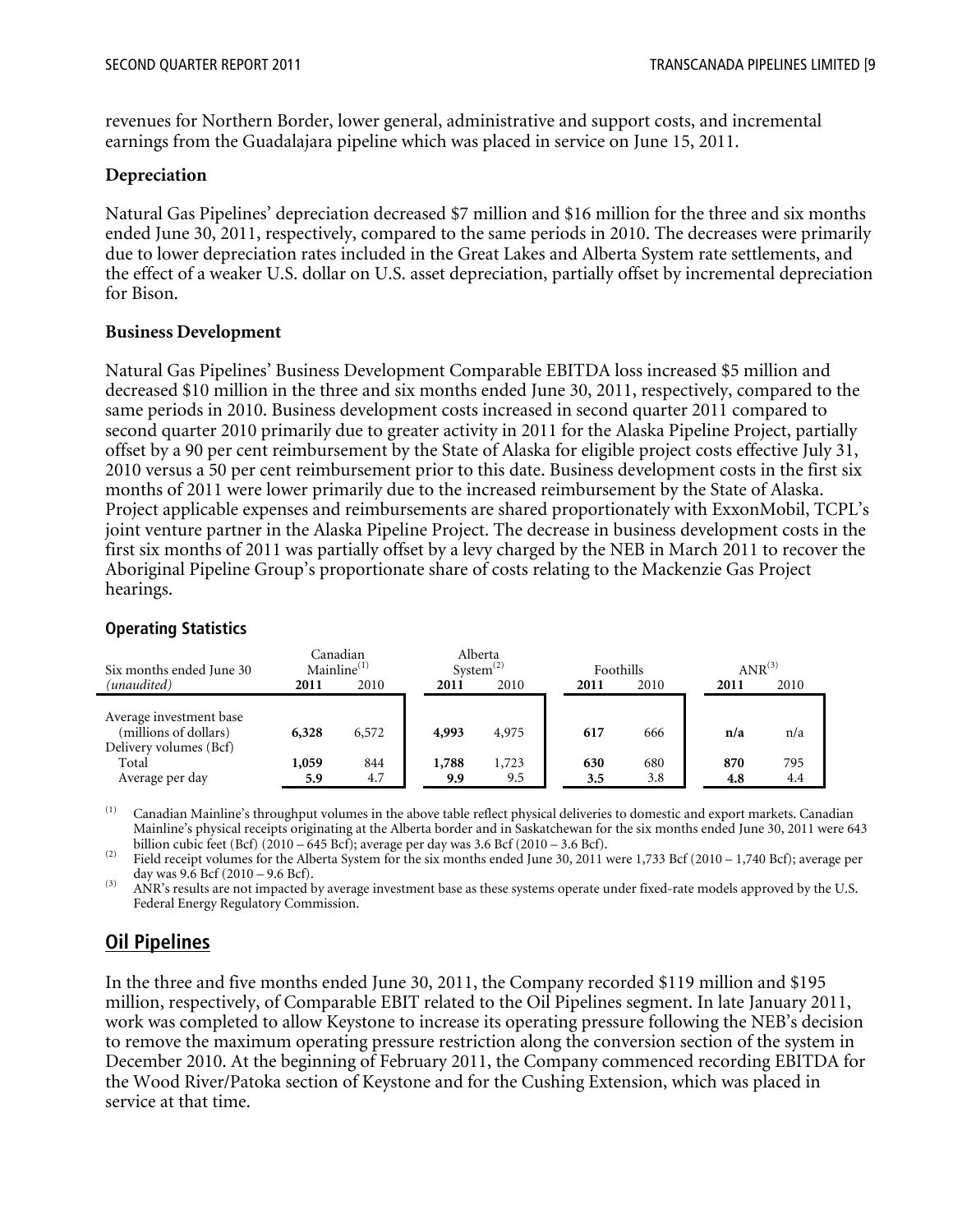## **Oil Pipelines Results**

| For the period February 1 to June 30<br>(unaudited)(millions of dollars)                                                                                                                                                                             | Three months<br>ended June 30,<br>2011 | Five months<br>ended June 30,<br>2011          |
|------------------------------------------------------------------------------------------------------------------------------------------------------------------------------------------------------------------------------------------------------|----------------------------------------|------------------------------------------------|
| Canadian Oil Pipelines Comparable EBITDA <sup>(1)</sup><br>Depreciation and amortization<br>Canadian Oil Pipelines Comparable EBIT <sup>(1)</sup>                                                                                                    | 55<br>(13)<br>42                       | 90<br>(22)<br>68                               |
| <b>U.S. Oil Pipelines Comparable EBITDA</b> $^{(1)}$ (in U.S. dollars)<br>Depreciation and amortization<br>U.S. Oil Pipelines Comparable $EBIT^{(1)}$<br>Foreign exchange<br>U.S. Oil Pipelines Comparable EBIT <sup>(1)</sup> (in Canadian dollars) | 103<br>(22)<br>81<br>(3)<br>78         | 168<br>(36)<br>132<br>$\left( 4\right)$<br>128 |
| <b>Oil Pipelines Business Development</b><br>Comparable EBITDA <sup>(1)</sup>                                                                                                                                                                        | (1)                                    | (1)                                            |
| Oil Pipelines Comparable EBIT <sup>(1)</sup>                                                                                                                                                                                                         | 119                                    | 195                                            |
| Summary:<br>Oil Pipelines Comparable EBITDA <sup>(1)</sup><br>Depreciation and amortization<br>Oil Pipelines Comparable $EBIT^{(1)}$                                                                                                                 | 153<br>(34)<br>119                     | 252<br>(57)<br>195                             |

(1) Refer to the Non-GAAP Measures section in this MD&A for further discussion of Comparable EBITDA and Comparable EBIT.

## **Operating Statistics**

| For the period February 1 to June 30<br>(unaudited)                                | Three months<br>ended June 30,<br>2011 | Five months<br>ended June 30,<br>2011 |
|------------------------------------------------------------------------------------|----------------------------------------|---------------------------------------|
| Delivery volumes (thousands of barrels) <sup>(1)</sup><br>Total<br>Average per day | 30,167<br>332                          | 52,633<br>351                         |

(1) Delivery volumes reflect physical deliveries.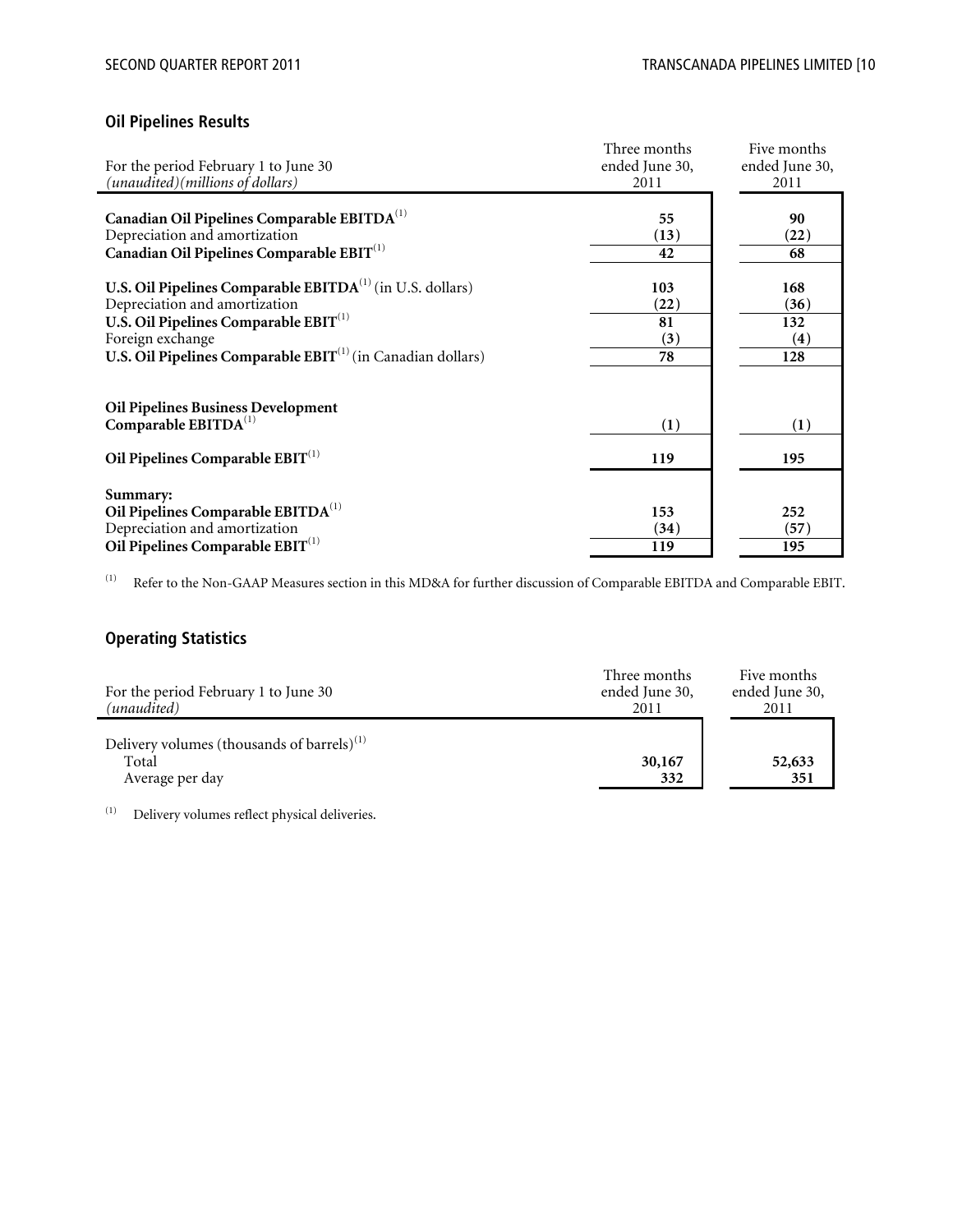# **Energy**

Energy's Comparable EBIT was \$193 million and \$447 million for the three and six months ended June 30, 2011, respectively, compared to \$164 million and \$333 million, respectively, for the same periods in 2010.

#### **Energy Results**

| (unaudited)<br>(millions of dollars)                   | Three months ended June 30<br>2011<br>2010 |                  | Six months ended June 30<br>2011 | 2010  |
|--------------------------------------------------------|--------------------------------------------|------------------|----------------------------------|-------|
|                                                        |                                            |                  |                                  |       |
| <b>Canadian Power</b>                                  |                                            |                  |                                  |       |
| Western Power <sup>(1)</sup>                           | 74                                         | 85               | 194                              | 127   |
| Eastern Power <sup>(2)</sup>                           | 71                                         | 46               | 151                              | 98    |
| <b>Bruce Power</b>                                     | 56                                         | 47               | 133                              | 110   |
| General, administrative and support costs              | (9)                                        | (5)              | (17)                             | (15)  |
| Canadian Power Comparable EBITDA <sup>(3)</sup>        | 192                                        | 173              | 461                              | 320   |
| Depreciation and amortization                          | (69)                                       | (58)             | (136)                            | (118) |
| Canadian Power Comparable EBIT <sup>(3)</sup>          | 123                                        | $\overline{115}$ | 325                              | 202   |
| U.S. Power (in U.S. dollars)                           |                                            |                  |                                  |       |
| Northeast Power <sup>(4)</sup>                         | 99                                         | 78               | 170                              | 151   |
| General, administrative and support costs              | (10)                                       | (9)              | (19)                             | (18)  |
| U.S. Power Comparable EBITDA(3)                        | 89                                         | 69               | 151                              | 133   |
| Depreciation and amortization                          | (24)                                       | (27)             | (54)                             | (52)  |
| U.S. Power Comparable EBIT <sup>(3)</sup>              | 65                                         | 42               | 97                               | 81    |
| Foreign exchange                                       | (3)                                        | $\overline{2}$   | (3)                              | 3     |
| U.S. Power Comparable EBIT <sup>(3)</sup> (in Canadian |                                            |                  |                                  |       |
| dollars)                                               | 62                                         | 44               | 94                               | 84    |
| <b>Natural Gas Storage</b>                             |                                            |                  |                                  |       |
| Alberta Storage                                        | 21                                         | 20               | 52                               | 73    |
| General, administrative and support costs              | (3)                                        | (2)              | (5)                              | (4)   |
| Natural Gas Storage Comparable EBITDA <sup>(3)</sup>   | 18                                         | 18               | 47                               | 69    |
| Depreciation and amortization                          | (4)                                        | (4)              | (8)                              | (8)   |
| Natural Gas Storage Comparable EBIT <sup>(3)</sup>     | 14                                         | 14               | $\overline{39}$                  | 61    |
| <b>Energy Business Development Comparable</b>          |                                            |                  |                                  |       |
| $EBITDA^{(3)}$                                         | (6)                                        | (9)              | (11)                             | (14)  |
| Energy Comparable $EBIT^{(3)}$                         | 193                                        | 164              | 447                              | 333   |
| Summary:                                               |                                            |                  |                                  |       |
| Energy Comparable EBITDA <sup>(3)</sup>                | 290                                        | 254              | 644                              | 513   |
| Depreciation and amortization                          | (97)                                       | (90)             | (197)                            | (180) |
| Energy Comparable $EBIT^{(3)}$                         | 193                                        | 164              | 447                              | 333   |
|                                                        |                                            |                  |                                  |       |

The United Scoolidge effective May 2011.<br>
(2) Includes Halton Hills effective September 2010.<br>
(3) Refer to the Non-GAAP Measures section in this MD&A for further discussion of Comparable EBITDA and Comparable EBIT.<br>
(4)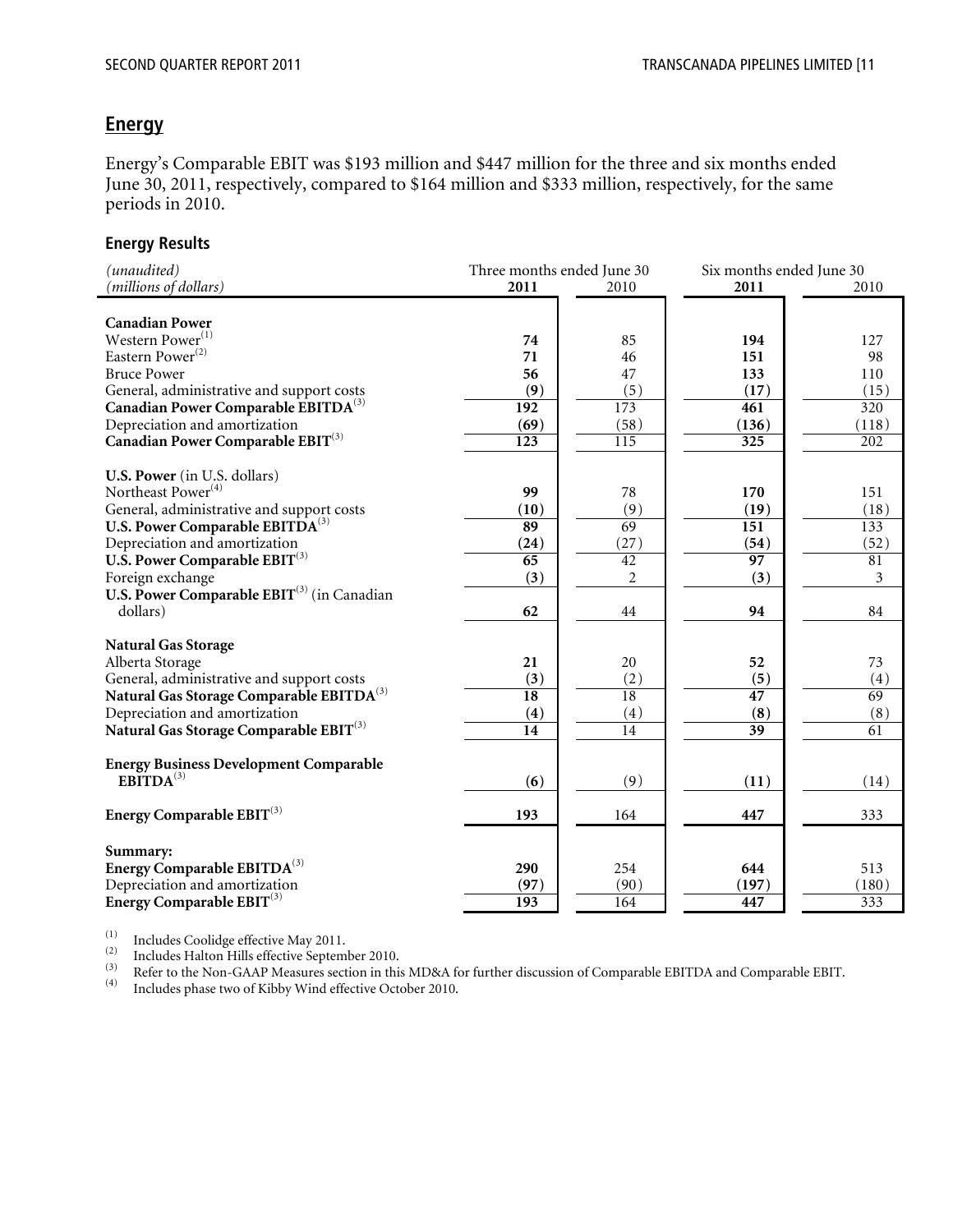#### *Canadian Power*

## **Western and Eastern Canadian Power Comparable EBIT**(1)(2)

| (unaudited)                               |       | Three months ended June 30 | Six months ended June 30 |       |
|-------------------------------------------|-------|----------------------------|--------------------------|-------|
| ( <i>millions</i> of <i>dollars</i> )     | 2011  | 2010                       | 2011                     | 2010  |
|                                           |       |                            |                          |       |
| Revenues                                  |       |                            |                          |       |
| Western power                             | 182   | 202                        | 461                      | 366   |
| Eastern power                             | 113   | 65                         | 231                      | 132   |
| Other $^{(3)}$                            | 18    | 15                         | 41                       | 37    |
|                                           | 313   | 282                        | 733                      | 535   |
| <b>Commodity Purchases Resold</b>         |       |                            |                          |       |
| Western power                             | (101) | (99)                       | (244)                    | (205) |
| Other $(4)$                               | (4)   | (7)                        | (9                       | (12)  |
|                                           | (105) | (106)                      | (253)                    | (217) |
|                                           |       |                            |                          |       |
| Plant operating costs and other           | (63)  | (45)                       | (135)                    | (93)  |
| General, administrative and support costs | (9)   | (5)                        | (17)                     | (15)  |
| Comparable $EBITDA(1)$                    | 136   | 126                        | 328                      | 210   |
| Depreciation and amortization             | (41)  | (32)                       | (80)                     | (69)  |
| Comparable $EBIT^{(1)}$                   | 95    | 94                         | 248                      | 141   |

The US of the Non-GAAP Measures section in this MD&A for further discussion of Comparable EBITDA and Comparable EBIT.<br>
Includes Coolidge and Halton Hills effective May 2011 and September 2010, respectively.<br>
Includes sale

derivatives used to purchase and sell natural gas to manage Western and Eastern Power's assets are presented on a net basis in Other Revenues.

 $(4)$  Includes the cost of excess natural gas not used in operations.

#### **Western and Eastern Canadian Power Operating Statistics**

|                                                                             | Three months ended June 30 |       | Six months ended June 30 |       |  |
|-----------------------------------------------------------------------------|----------------------------|-------|--------------------------|-------|--|
| (unaudited)                                                                 | 2011                       | 2010  | 2011                     | 2010  |  |
|                                                                             |                            |       |                          |       |  |
| Sales Volumes (GWh)                                                         |                            |       |                          |       |  |
| Supply                                                                      |                            |       |                          |       |  |
| Generation                                                                  |                            |       |                          |       |  |
| Western Power <sup>(1)</sup>                                                | 626                        | 594   | 1,307                    | 1,179 |  |
| Eastern Power <sup>(2)</sup>                                                | 770                        | 395   | 1,848                    | 824   |  |
| Purchased                                                                   |                            |       |                          |       |  |
| Sundance A & B and Sheerness PPAs <sup>(3)</sup>                            | 1,855                      | 2,459 | 3,960                    | 5,114 |  |
| Other purchases                                                             | 174                        | 73    | 376                      | 222   |  |
|                                                                             | 3,425                      | 3,521 | 7,491                    | 7,339 |  |
| Sales                                                                       |                            |       |                          |       |  |
| Contracted                                                                  |                            |       |                          |       |  |
| Western $\mathrm{Power}^{(1)}$                                              | 2,038                      | 2,573 | 4,307                    | 4,842 |  |
| Eastern Power <sup>(2)</sup>                                                | 770                        | 395   | 1,848                    | 840   |  |
| Spot                                                                        |                            |       |                          |       |  |
| <b>Western Power</b>                                                        | 617                        | 553   | 1,336                    | 1,657 |  |
|                                                                             | 3,425                      | 3,521 | 7,491                    | 7,339 |  |
| <b>Plant Availability</b> <sup>(4)</sup><br>Western Power <sup>(1)(5)</sup> |                            |       |                          |       |  |
|                                                                             | 97%                        | 94%   | 97%                      | 94%   |  |
| Eastern Power <sup>(2)(6)</sup>                                             | 92%                        | 97%   | 95%                      | 97%   |  |

(1) Includes Coolidge effective May 2011.<br>
(2) Includes Halton Hills effective September 2010.<br>
(3) No volumes were delivered under the Sundance A PPA in 2011.<br>
(4) Plant availability represents the percentage of time in

Plant availability represents the percentage of time in a period that the plant is available to generate power regardless of whether it is Funning.<br>
(5) Excludes facilities that provide power to TCPL under PPAs.<br>
(6) Bécancour has been excluded from the availability calculation as power generation has been suspended since 2008.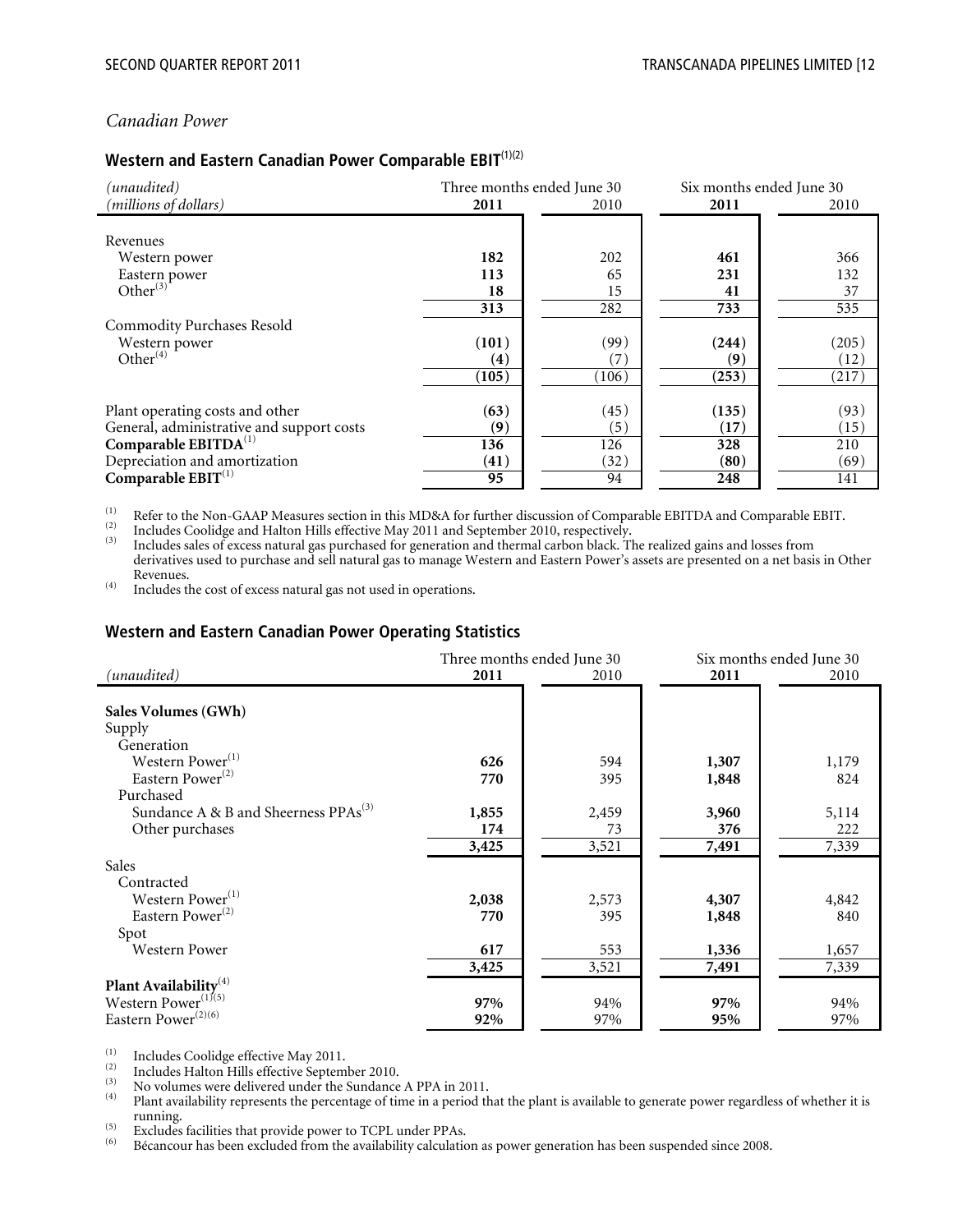Western Power's Comparable EBITDA of \$74 million and Power Revenues of \$182 million in second quarter 2011 decreased \$11 million and \$20 million, respectively, compared to the same period in 2010, primarily due to lower realized power prices in Alberta, partially offset by incremental earnings from Coolidge, which went into service under a 20-year power purchase arrangement (PPA) in May 2011. Average spot market power prices in Alberta decreased 35 per cent to \$52 per megawatt hour (MWh) in second quarter 2011 compared to \$80 per MWh in second quarter 2010 when certain unplanned plant and transmission outages resulted in significantly higher spot prices.

Western Power's Comparable EBITDA of \$194 million and Power Revenues of \$461 million in the first six months of 2011 increased \$67 million and \$95 million, respectively, compared to the same period in 2010 primarily due to higher overall realized prices and incremental earnings from Coolidge.

Western Power's Comparable EBITDA in the three and six months ended June 30, 2011 included \$12 million and \$51 million, respectively, of accrued earnings from the Sundance A PPA, the revenues and costs of which have been recorded as though Sundance A Units 1 and 2 were on normal plant outages. Refer to the Recent Developments section in this MD&A for further discussion regarding the Sundance A outage.

Western Power's Commodity Purchases Resold increased \$39 million for the six months ended June 30, 2011 compared to the same period in 2010 primarily due to higher volumes at Sheerness and increased retail contracts.

Eastern Power's Comparable EBITDA of \$71 million and \$151 million for the three and six months ended June 30, 2011, respectively, increased \$25 million and \$53 million, respectively, compared to the same periods in 2010. Power Revenues of \$113 million and \$231 million for the three and six months ended June 30, 2011, respectively, increased \$48 million and \$99 million, respectively, compared to the same periods in 2010. The increases were primarily due to incremental earnings from Halton Hills, which went into service in September 2010.

Plant Operating Costs and Other of \$63 million and \$135 million for the three and six months ended June 30, 2011, respectively, which includes fuel gas consumed in power generation, increased \$18 million and \$42 million, respectively, compared to the same periods in 2010 primarily due to incremental fuel consumed at Halton Hills.

Depreciation and amortization increased \$9 million and \$11 million for the three and six months ended June 30, 2011, respectively, compared to the same periods in 2010 primarily due to incremental depreciation from Halton Hills and Coolidge.

Western Power manages the sale of its supply volumes on a portfolio basis. A portion of its supply is sold into the spot market to assure supply in the event of an unexpected plant outage. The overall amount of spot market volumes sold is dependent upon the ability to transact in forward sales markets at acceptable contract terms. This approach to portfolio management helps to minimize costs in situations where Western Power would otherwise have to purchase electricity in the open market to fulfill its contractual sales obligations. Approximately 77 per cent of Western Power sales volumes were sold under contract in second quarter 2011, compared to 82 per cent in second quarter 2010. To reduce its exposure to spot market prices on uncontracted volumes, as at June 30, 2011, Western Power had entered into fixed-price power sales contracts to sell approximately 4,600 gigawatt hours (GWh) for the remainder of 2011 and 7,500 GWh for 2012.

Eastern Power is focused on selling power under long-term contracts. In second quarter 2011 and 2010, 100 per cent of Eastern Power's sales volumes were sold under contract and are expected to continue to be 100 per cent sold under contract for the remainder of 2011 and in 2012.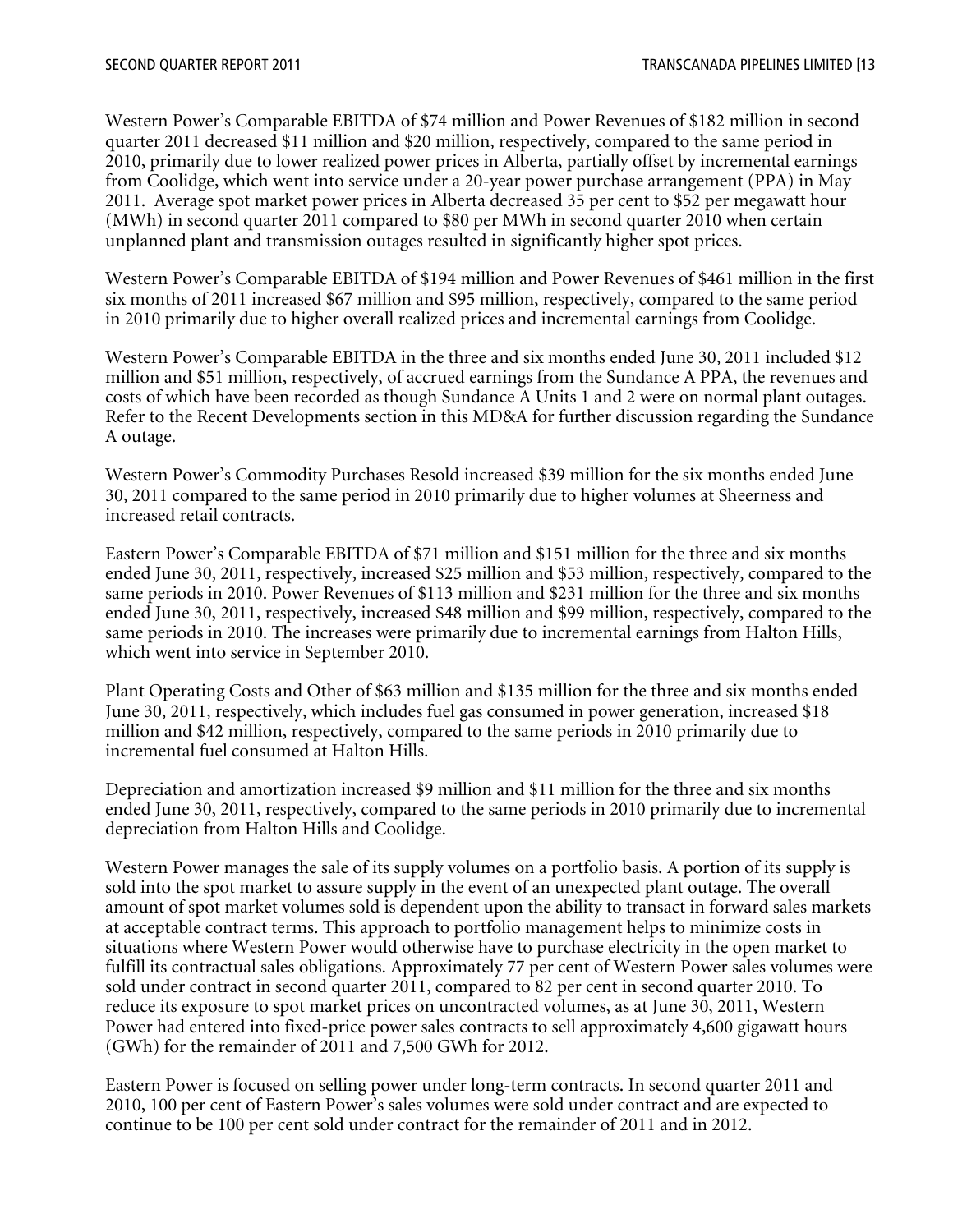#### **Bruce Power Results**

#### (TCPL's proportionate share)

| (unaudited)                                      |                 | Three months ended June 30 | Six months ended June 30 |            |  |  |
|--------------------------------------------------|-----------------|----------------------------|--------------------------|------------|--|--|
| (millions of dollars unless otherwise indicated) | 2011            | 2010                       | 2011                     | 2010       |  |  |
|                                                  |                 |                            |                          |            |  |  |
| $Revenues^{(1)}$                                 | 202             | 197                        | 415                      | 422        |  |  |
| <b>Operating Expenses</b>                        | (146)           | (150)                      | (282)                    | (312)      |  |  |
| Comparable EBITDA <sup>(2)</sup>                 | 56              | 47                         | 133                      | 110        |  |  |
| Bruce A Comparable EBITDA <sup>(2)</sup>         | 32              | 10                         | 66                       | 23         |  |  |
| Bruce B Comparable EBITDA <sup>(2)</sup>         | 24              | 37                         | 67                       | 87         |  |  |
| Comparable EBITDA <sup>(2)</sup>                 | $\overline{56}$ | 47                         | 133                      | 110        |  |  |
| Depreciation and amortization                    | (28)            | (26)                       | (56)                     | (49)       |  |  |
| Comparable $EBIT^{(2)}$                          | 28              | 21                         | 77                       | 61         |  |  |
| <b>Bruce Power - Other Information</b>           |                 |                            |                          |            |  |  |
| Plant availability                               |                 |                            |                          |            |  |  |
| Bruce A                                          | 97%             | 72%                        | 98%                      | 69%        |  |  |
| <b>Bruce B</b><br><b>Combined Bruce Power</b>    | 80%<br>85%      | 86%<br>82%                 | 86%<br>89%               | 92%<br>85% |  |  |
| Planned outage days                              |                 |                            |                          |            |  |  |
| Bruce A                                          | 8               | 25                         | 8                        | 60         |  |  |
| <b>Bruce B</b>                                   | 49              | 47                         | 70                       | 47         |  |  |
| Unplanned outage days                            |                 |                            |                          |            |  |  |
| Bruce A                                          | 5               | 22                         | 9                        | 48         |  |  |
| Bruce B                                          | 19              |                            | 27                       | 6          |  |  |
| Sales volumes (GWh)                              |                 |                            |                          |            |  |  |
| Bruce A                                          | 1,436           | 1,121                      | 2,936                    | 2,110      |  |  |
| <b>Bruce B</b>                                   | 1,760           | 1,944                      | 3,792                    | 4,099      |  |  |
|                                                  | 3,196           | 3,065                      | 6,728                    | 6,209      |  |  |
| Results per MWh                                  |                 |                            |                          |            |  |  |
| Bruce A power revenues                           | \$66            | \$65                       | \$66                     | \$64       |  |  |
| Bruce B power revenues <sup>(3)</sup>            | \$55            | \$59                       | \$54                     | \$58       |  |  |
| Combined Bruce Power revenues                    | \$59            | \$60                       | \$58                     | \$60       |  |  |

(1) Revenues include Bruce A's fuel cost recoveries of \$7 million and \$15 million for the three and six months ended June 30, 2011, respectively  $(2010 - $9$  million and \$14 million).

The matter of the Non-GAAP Measures section in this MD&A for further discussion of Comparable EBITDA and Comparable EBIT.<br>Includes revenues received under the floor price mechanism, from deemed generation, including the as

contract settlements.

TCPL's proportionate share of Bruce A's Comparable EBITDA for the three and six months ended June 30, 2011 of \$32 million and \$66 million, respectively, increased from \$10 million and \$23 million, respectively, in the same periods in 2010 as a result of higher volumes and lower operating expenses due to lower planned and unplanned outage days. Results for the six months ended June 30, 2010 included a payment made from Bruce B to Bruce A regarding 2009 amendments to a long-term agreement with the Ontario Power Authority (OPA). The net positive impact reflected TCPL's higher percentage ownership interest in Bruce A.

TCPL's proportionate share of Bruce B's Comparable EBITDA for the three and six months ended June 30, 2011 of \$24 million and \$67 million, respectively, decreased from \$37 million and \$87 million, respectively, in the same periods in 2010 primarily due to lower volumes and higher operating costs due to increased outage days, as well as lower realized prices resulting from the expiration of fixedprice contracts at higher prices. Results for the six months ended June 30, 2010 included the abovenoted payment in first quarter 2010 to Bruce A.

Under a contract with the OPA, all output from Bruce A in second quarter 2011 was sold at a fixed price of \$66.33 per MWh (before recovery of fuel costs from the OPA) compared to \$64.71 per MWh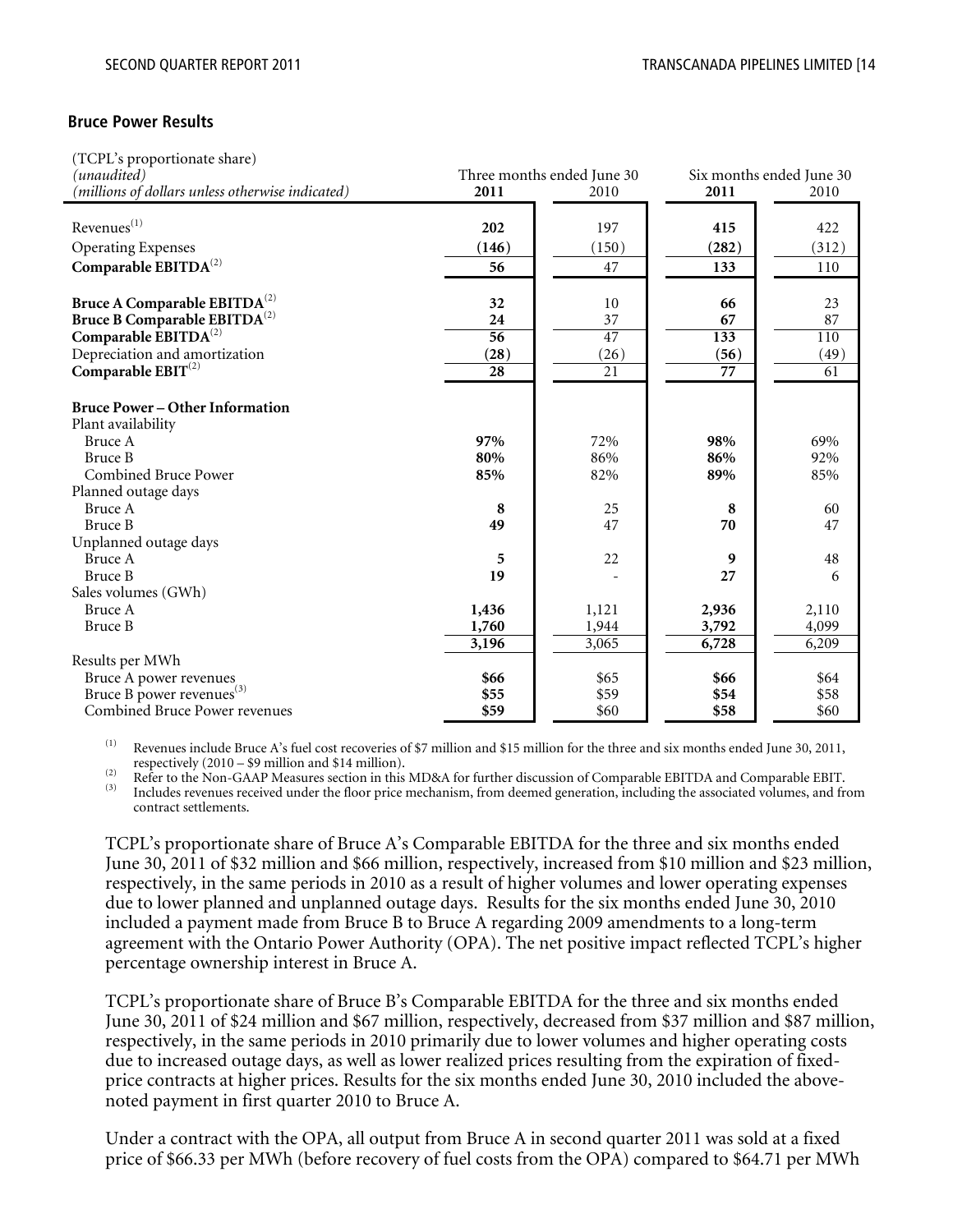in second quarter 2010. Also under a contract with the OPA, all output from the Bruce B units was subject to a floor price of \$50.18 per MWh in second quarter 2011 compared to \$48.96 per MWh in second quarter 2010. Both the Bruce A and Bruce B contract prices are adjusted annually for inflation on April 1.

Amounts received under the Bruce B floor price mechanism within a calendar year are subject to repayment if the monthly average spot price exceeds the floor price. With respect to 2011, TCPL currently expects spot prices to be less than the floor price for the remainder of the year, therefore no amounts recorded in revenues in the first six months of 2011 are expected to be repaid.

Bruce B enters into fixed-price contracts whereby Bruce B receives or pays the difference between the contract price and the spot price. Bruce B's realized price decreased to \$55 per MWh and \$54 per MWh for the three and six months ended June 30, 2011, respectively, a decrease of \$4 per MWh from each of the same periods in 2010, and reflected revenues recognized from both the floor price mechanism and contract sales. The decreases were a result of the majority of higher-priced contracts entered into in previous years having expired by the end of December 2010. As the remainder of these higher-priced contracts continue to expire, a further reduction in realized prices at Bruce B in future periods is expected.

The overall plant availability percentage in 2011 is expected to be in the mid-80s for the two operating Bruce A units and in the mid-80s for the four Bruce B units. Bruce B commenced an approximately three week outage on Unit 6 in late July 2011. For further information on Bruce Power's planned maintenance outages, refer to the MD&A in TCPL's 2010 Annual Report.

As at June 30, 2011, Bruce A had incurred approximately \$4.4 billion in costs for the refurbishment and restart of Units 1 and 2, and approximately \$0.3 billion for the refurbishment of Units 3 and 4.

| (unaudited)                               | Three months ended June 30 |       | Six months ended June 30 |                   |  |
|-------------------------------------------|----------------------------|-------|--------------------------|-------------------|--|
| (millions of U.S. dollars)                | 2011                       | 2010  | 2011                     | 2010              |  |
|                                           |                            |       |                          |                   |  |
| Revenues                                  |                            |       |                          |                   |  |
| Power $^{(3)}$                            | 224                        | 237   | 479                      | 469               |  |
| Capacity                                  | 74                         | 66    | 113                      | 106               |  |
| Other $^{(4)}$                            | 13                         | 15    | 43                       | 40                |  |
|                                           | 311                        | 318   | 635                      | 615               |  |
| Commodity purchases resold                | (84)                       | (112) | (215)                    | (248)             |  |
| Plant operating costs and other $(4)$     | (128)                      | (128) | (250)                    | (216)             |  |
| General, administrative and support costs | (10)                       | (9)   | (19)                     | $\left(18\right)$ |  |
| Comparable $EBITDA(1)$                    | 89                         | 69    | 151                      | 133               |  |
| Depreciation and amortization             | (24)                       | (27)  | (54)                     | (52)              |  |
| Comparable $EBIT^{(1)}$                   | 65                         | 42    | 97                       | 81                |  |

#### **U.S. Power Comparable EBIT**<sup>(1)(2)</sup>

Power's assets are presented on a net basis in Power Revenues. (4) Includes revenues and costs related to a third-party service agreement at Ravenswood.

The realized gains and losses from financial derivatives used to purchase and sell power, natural gas and fuel oil to manage U.S.<br>The realized gains and losses from financial derivatives used to purchase and sell power, n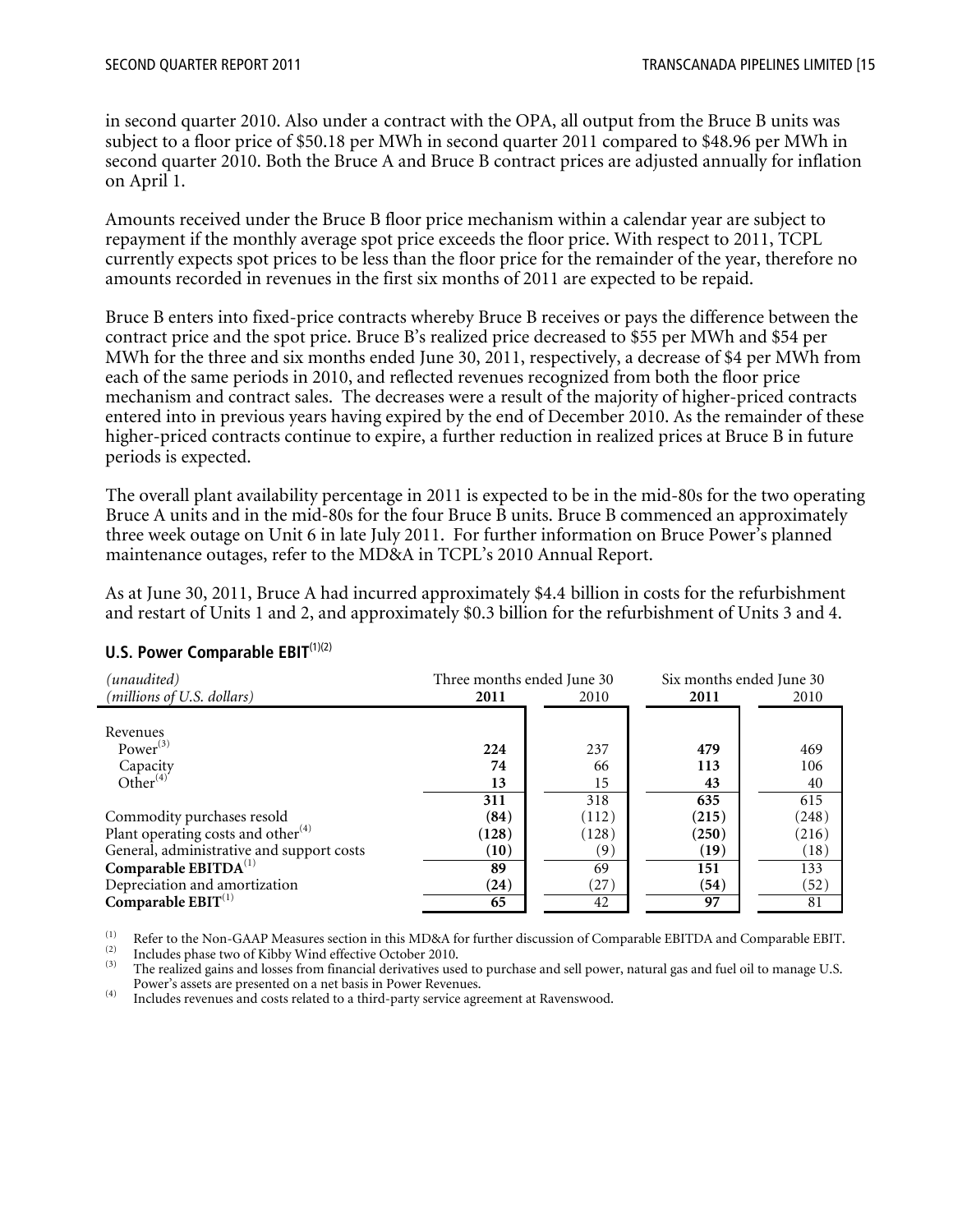#### **U.S. Power Operating Statistics**<sup>(1)</sup>

|                                                                          | Three months ended June 30 | Six months ended June 30 |                         |                         |
|--------------------------------------------------------------------------|----------------------------|--------------------------|-------------------------|-------------------------|
| (unaudited)                                                              | 2011                       | 2010                     | 2011                    | 2010                    |
| <b>Physical Sales Volumes (GWh)</b><br>Supply<br>Generation<br>Purchased | 1,941<br>1,181<br>3,122    | 1,789<br>2,061<br>3,850  | 3,232<br>3,120<br>6,352 | 2,680<br>4,547<br>7,227 |
|                                                                          |                            |                          |                         |                         |
| Plant Availability <sup>(2)(3)</sup>                                     | 86%                        | 92%                      | 84%                     | 89%                     |

The Uncludes phase two of Kibby Wind effective October 2010.<br>
Plant availability represents the percentage of time in a period that the plant is available to generate power regardless of whether it is<br>
running.

<sup>(3)</sup> Plant availability decreased in the three and six months ended June 30, 2011 due to the impact of planned outages at Ravenswood and OSP.

U.S Power's Comparable EBITDA of US\$89 million and US\$151 million for the three and six months ended June 30, 2011, respectively, increased US\$20 million and US\$18 million, respectively, compared to the same periods in 2010. The increases were primarily due to increased capacity revenues, higher realized power prices and incremental earnings from phase two of Kibby Wind which went into service in October 2010.

U.S. Power's Power Revenues of US\$224 for the three months ended June 30, 2011 decreased US\$13 million compared to the same period in 2010, primarily due to lower physical volumes of power sold, partially offset by higher realized power prices, incremental revenues from the second phase of Kibby Wind, new sales activity in the PJM Interconnection area (PJM) and an increase in the New York commercial customer base. For the six months ended June 30, 2011, U.S. Power's Power Revenues were US\$479 million, an increase of US\$10 million from the same period in 2010 as a result of higher realized power prices, incremental revenues from the second phase of Kibby Wind and additional revenue from PJM and New York commercial customers, partially offset by lower volumes of power sold.

Capacity Revenues of US\$74 million and US\$113 million for the three and six months ended June 30, 2011, respectively, increased from US\$66 million and US\$106 million, respectively, in the same periods in 2010 primarily due to a reduction in forced outage rates at Ravenswood, partially offset by lower capacity prices in the New England power market.

Commodity Purchases Resold of US\$84 million and US\$215 million for the three and six months ended June 30, 2011, respectively, decreased from US\$112 million and US\$248 million, respectively, in the same periods in 2010 primarily due to a decrease in the quantity of power purchased for resale, partially offset by higher power prices per MWh purchased.

Plant Operating Costs and Other, including fuel gas consumed in generation, of US\$128 million in second quarter 2011, was consistent with second quarter 2010. For the six months ended June 30, 2011, Plant Operating Costs and Other were US\$250 million, an increase of US\$34 million from the same period in 2010 primarily due to higher fuel costs as a result of increased generation, incremental operating costs from the second phase of Kibby Wind and reduced lease costs related to Ravenswood in 2010.

U.S. Power focuses on selling power under short- and long-term contracts to wholesale, commercial and industrial customers in the New England, New York and PJM power markets. Exposure to fluctuations in spot prices on these power sales commitments are hedged with a combination of forward purchases of power, forward purchases of fuel to generate power and through the use of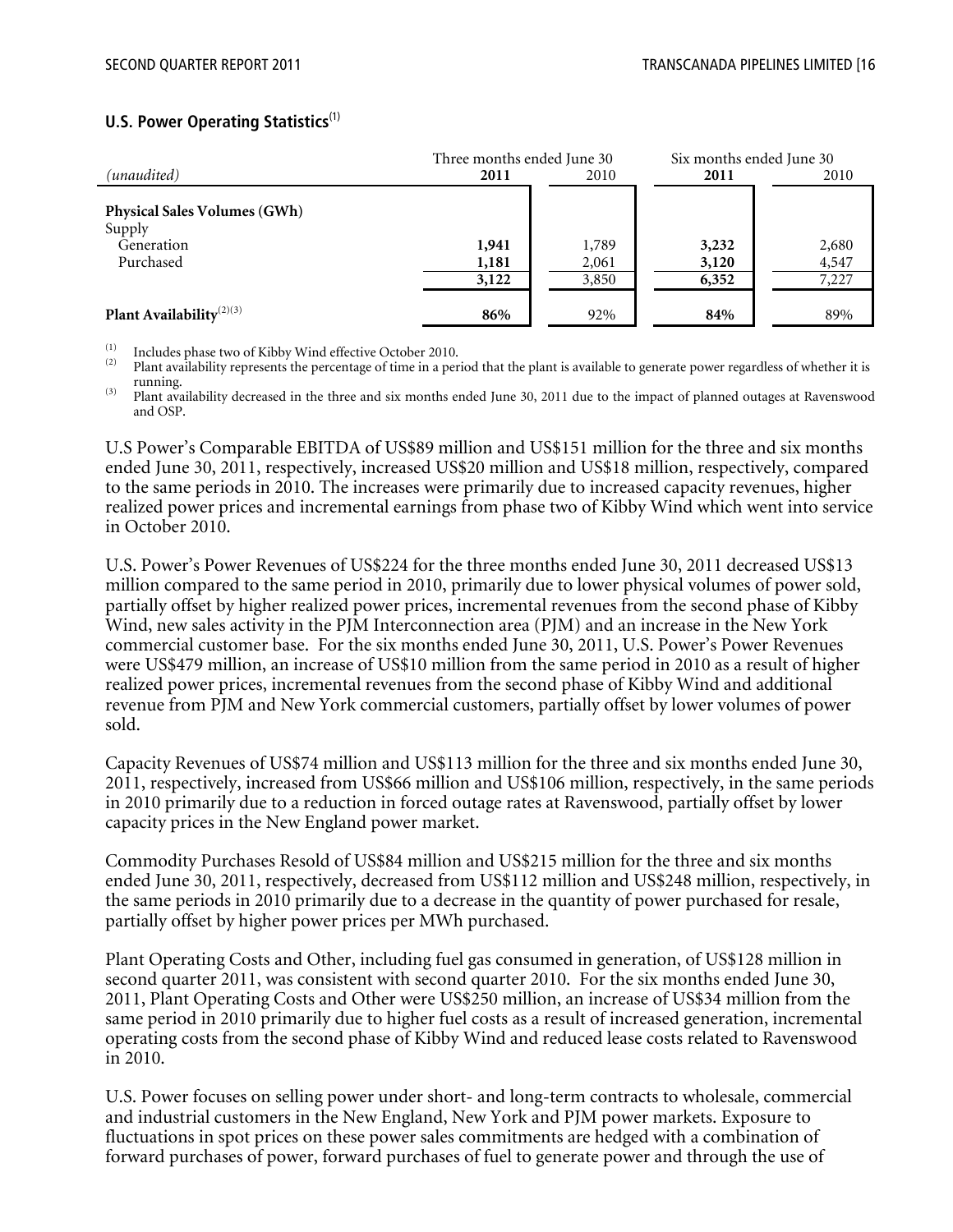financial contracts. As at June 30, 2011, approximately 3,100 GWh or 67 per cent of U.S. Power's planned generation is contracted for the remainder of 2011. Planned generation fluctuates depending on hydrology, wind conditions, commodity prices and the resulting dispatch of the assets, and power sales fluctuate based on customer usage. The seasonal nature of the U.S. Power business generally results in higher generation volumes in the summer months.

#### *Natural Gas Storage*

Natural Gas Storage's Comparable EBITDA for the three and six month periods ended June 30, 2011, was \$18 million and \$47 million, respectively, compared to \$18 million and \$69 million, respectively, for the same periods in 2010. The decrease in Comparable EBITDA in the six months ended June 30, 2011 compared to the same period in 2010 was primarily due to decreased proprietary and third-party storage revenues as a result of lower realized natural gas price spreads.

#### **Other Income Statement Items**

#### **Comparable Interest Expense**(1)

| (unaudited)                                | Three months ended June 30 |       | Six months ended June 30 |       |
|--------------------------------------------|----------------------------|-------|--------------------------|-------|
| (millions of dollars)                      | 2011                       | 2010  | 2011                     | 2010  |
| Interest on long-term $debt^{(2)}$         | 122                        | 129   | 244                      | 260   |
| Canadian dollar-denominated                | 180                        | 163   | 362                      | 322   |
| U.S. dollar-denominated                    | (5)                        | 5     | (8)                      | 11    |
| Foreign exchange                           | 297                        | 297   | 598                      | 593   |
| Other interest and amortization            | 34                         | 44    | 68                       | 76    |
| Capitalized interest                       | (68)                       | (143) | (165)                    | (277) |
| Comparable Interest Expense <sup>(1)</sup> | 263                        | 198   | 501                      | 392   |

(1) Refer to the Non-GAAP Measures section in this MD&A for further discussion of Comparable Interest Expense.<br>  $\frac{1}{2}$  Includes interest on Junior Subordinated Notes.

Comparable Interest Expense for second quarter 2011 increased \$65 million to \$263 million from \$198 million in second quarter 2010. Comparable Interest Expense for the six months ended June 30, 2011 increased \$109 million to \$501 million from \$392 million for the six months ended June 30, 2010. The increases reflected lower capitalized interest for Keystone and Halton Hills as assets were placed into service, and incremental interest expense on debt issues of US\$1.25 billion in June 2010 and US\$1.0 billion in September 2010. These increases were partially offset by realized gains in 2011 compared to losses in 2010 from derivatives used to manage the Company's exposure to rising interest rates, the positive impact of a weaker U.S. dollar on U.S. dollar-denominated interest and Canadian dollardenominated debt maturities in 2011 and 2010.

Comparable Interest Income and Other for second quarter 2011 increased \$44 million to income of \$26 million from an expense of \$18 million in second quarter 2010. Comparable Interest Income and Other for the six months ended June 30, 2011 increased \$51 million to income of \$57 million from income of \$6 million for the six months ended June 30, 2010. The increases reflected realized gains in 2011 compared to losses in 2010 on derivatives used to manage the Company's net exposure to foreign exchange rate fluctuations on U.S. dollar-denominated income and from the translation of working capital balances due to a weakening of the U.S. dollar.

Comparable Income Taxes were \$132 million in second quarter 2011 compared to \$57 million for the same period in 2010. Comparable Income Taxes for the six months ended June 30, 2011 were \$310 million compared to \$171 million for the same period in 2010. The increases were primarily due to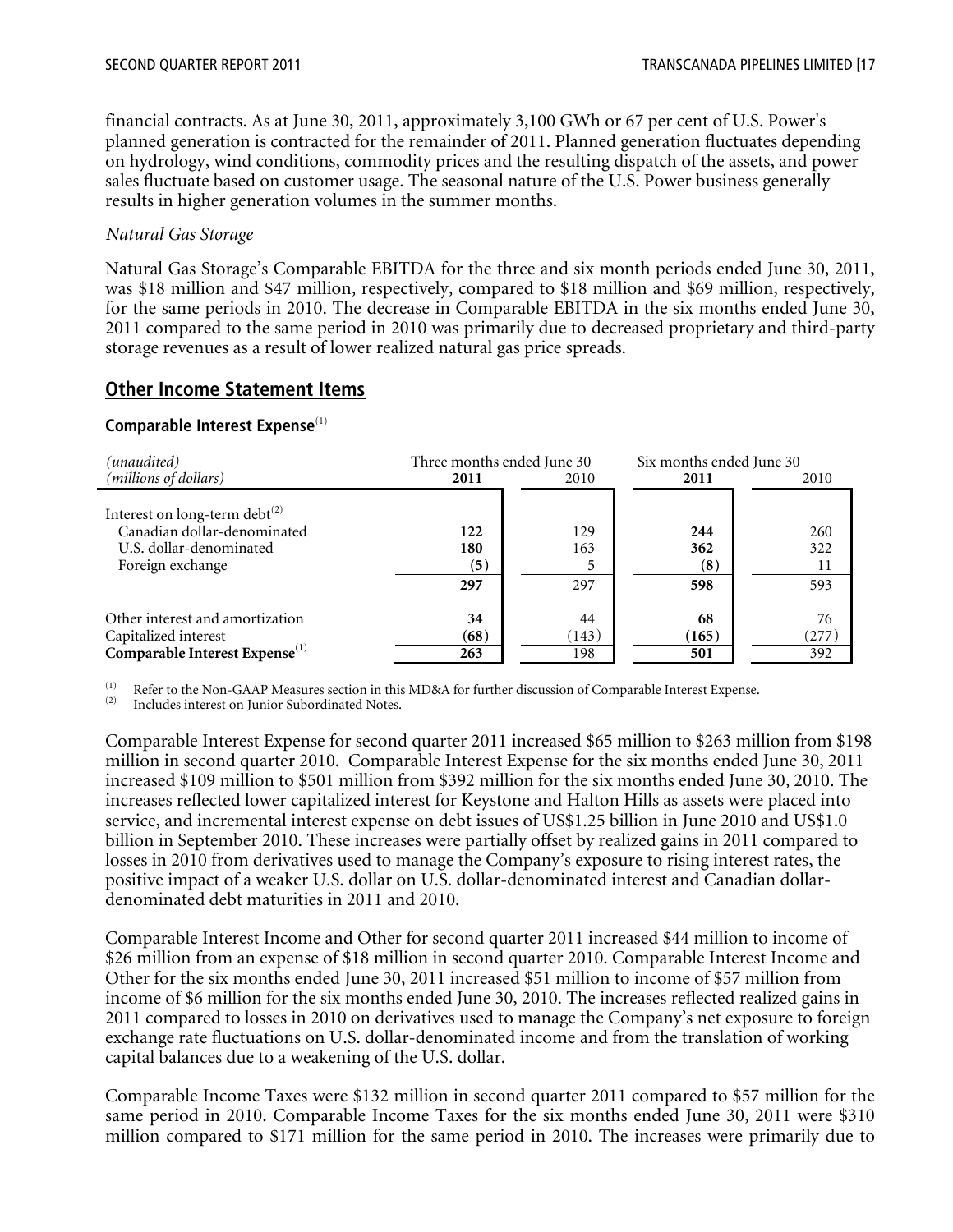higher pre-tax earnings in 2011 compared to 2010 and higher positive income tax adjustments in 2010 compared to 2011.

## **Liquidity and Capital Resources**

TCPL believes that its financial position remains sound and consistent with recent years as does its ability to generate cash in the short and long term to provide liquidity, maintain financial capacity and flexibility, and provide for planned growth. TCPL's liquidity is underpinned by predictable cash flow from operations, cash balances on hand and unutilized committed revolving bank lines of US\$1.0 billion, \$2.0 billion, US\$1.0 billion and US\$200 million, maturing in November 2011, December 2012, December 2012 and February 2013, respectively. These facilities also support the Company's commercial paper programs. In addition, at June 30, 2011, TCPL's proportionate share of unutilized capacity on committed bank facilities at TCPL-operated affiliates was \$169 million with maturity dates in 2011 and 2012. As at June 30, 2011, TCPL had remaining capacity of \$2.0 billion and US\$1.75 billion under its Canadian debt and U.S. debt shelf prospectuses, respectively. TCPL's liquidity, market and other risks are discussed further in the Risk Management and Financial Instruments section in this MD&A.

At June 30, 2011, the Company held Cash and Cash Equivalents of \$455 million compared to \$752 million at December 31, 2010. The decrease in Cash and Cash Equivalents was primarily due to expenditures for the Company's capital program, debt repayments and dividend payments, partially offset by increased cash generated from operations.

#### *Operating Activities*

#### **Funds Generated from Operations**(1)

| (unaudited)                                      |      | Three months ended June 30 |       | Six months ended June 30 |
|--------------------------------------------------|------|----------------------------|-------|--------------------------|
| (millions of dollars)                            | 2011 | 2010                       | 2011  | 2010                     |
|                                                  |      |                            |       |                          |
| <b>Cash Flows</b>                                |      |                            |       |                          |
| Funds generated from operations <sup>(1)</sup>   | 869  | 922                        | 1,764 | 1,634                    |
| Decrease/(increase) in operating working capital | 26   | (316)                      | 136   | (200)                    |
| Net cash provided by operations                  | 895  | 606                        | 1,900 | 1,434                    |

(1) Refer to the Non-GAAP Measures section in this MD&A for further discussion of Funds Generated from Operations.

Net Cash Provided by Operations increased \$289 million and \$466 million for the three and six months ended June 30, 2011, respectively, compared to the same periods in 2010, largely as a result of changes in operating working capital. The six months ended June 30, 2011 also reflected an increase in Funds Generated from Operations. Funds Generated from Operations for the three and six months ended June 30, 2011 were \$869 million and \$1.8 billion, respectively, compared to \$922 million and \$1.6 billion, respectively, for the same periods in 2010. The decrease for the three months ended June 30, 2011 was primarily due to the second quarter 2010 income tax benefit generated from bonus depreciation for U.S. tax purposes on Keystone assets placed in service in June 2010. Cash generated through earnings increased in second quarter 2011 compared to second quarter 2010 excluding the 2010 income tax benefit from bonus depreciation. The increase for the six months ended June 30, 2011, was primarily due to an increase in cash generated through earnings, partially offset by the 2010 income tax benefit from bonus depreciation.

As at June 30, 2011, TCPL's current liabilities were \$4.6 billion and current assets were \$4.0 billion resulting in a working capital deficiency of \$0.6 billion. Excluding \$1.6 billion of Notes Payable under the Company's commercial paper programs and draws on its line-of-credit facilities, TCPL's working capital was \$1.0 billion.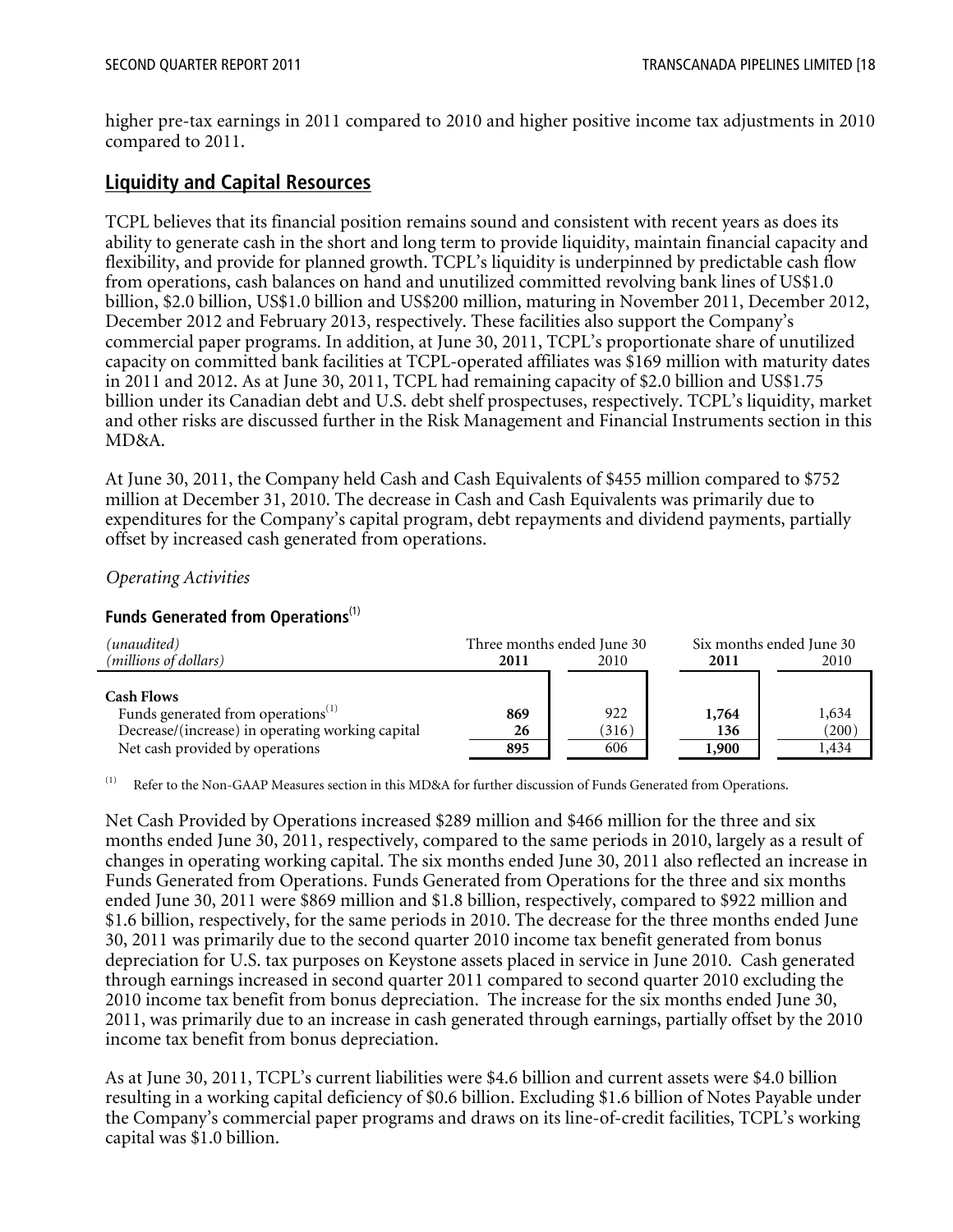#### *Investing Activities*

TCPL remains committed to executing its remaining \$11 billion capital expenditure program. For the three and six months ended June 30, 2011, capital expenditures totalled \$0.7 billion and \$1.4 billion, respectively (2010 – \$1.0 billion and \$2.3 billion, respectively), primarily related to the construction of Keystone, the refurbishment and restart of Bruce A Units 1 and 2, and expansion of the Alberta System.

#### *Financing Activities*

On July 13, 2011, PipeLines LP entered into a five-year, US\$500 million senior syndicated revolving credit facility, maturing July 2016. The proceeds from the credit facility were used to reduce PipeLines LP's term loan and senior revolving credit facility, and repay its bridge loan facility. PipeLines LP's remaining US\$300 million term loan matures December 2011.

In June 2011, TCPL retired \$60 million of 9.5 per cent Medium-Term Notes and, in January 2011, retired \$300 million of 4.3 per cent Medium-Term Notes.

In June 2011, PipeLines LP issued US\$350 million of 4.65 per cent Senior Notes due 2021 and cancelled US\$175 million of its unsecured syndicated senior credit facility.

In May 2011, PipeLines LP completed a public offering of 7,245,000 common units at a price of US\$47.58 per unit, resulting in gross proceeds of approximately US\$345 million. TCPL contributed an additional approximate US\$7 million to maintain its general partnership interest and did not purchase any other units. Upon completion of this offering, TCPL's ownership interest in PipeLines LP decreased from 38.2 per cent to 33.3 per cent. In addition, PipeLines LP made draws of US\$61 million on a bridge loan facility and of US\$125 million on its senior revolving credit facility.

In June 2011, TCPL filed a \$2.0 billion Canadian Medium-Term Notes base shelf prospectus to replace an April 2009 \$2.0 billion Canadian Medium-Term Notes base shelf prospectus, which expired in May 2011 and had remaining capacity of \$2.0 billion.

The Company believes it has the capacity to fund its existing capital program through internallygenerated cash flow, continued access to capital markets and liquidity underpinned by in excess of \$4 billion of committed credit facilities. TCPL's financial flexibility is further bolstered by opportunities for portfolio management, including an ongoing role for PipeLines LP.

#### *Dividends*

On July 28, 2011, TCPL's Board of Directors declared a quarterly dividend for the quarter ending September 30, 2011 in the aggregate amount equal to the quarterly dividend paid on TransCanada Corporation's (TransCanada) issued and outstanding common shares at the close of business on September 30, 2011. The dividend is payable on October 31, 2011. The Board of Directors also declared dividends of \$0.70 per share for Series U and Series Y preferred shares for the period ending October 30, 2011 and November 1, 2011, respectively. The dividends are payable on October 31, 2011 and November 1, 2011, respectively to shareholders of record at the close of business on September 30, 2011.

Commencing with the dividends declared April 28, 2011, common shares purchased with reinvested cash dividends under TransCanada's Dividend Reinvestment and Share Purchase Plan (DRP) will no longer be satisfied with shares issued from treasury at a discount but rather will be acquired on the open market at 100 per cent of the weighted average purchase price. Under this Plan, eligible TCPL preferred shareholders may reinvest their dividends and make optional cash payments to obtain additional TransCanada common shares.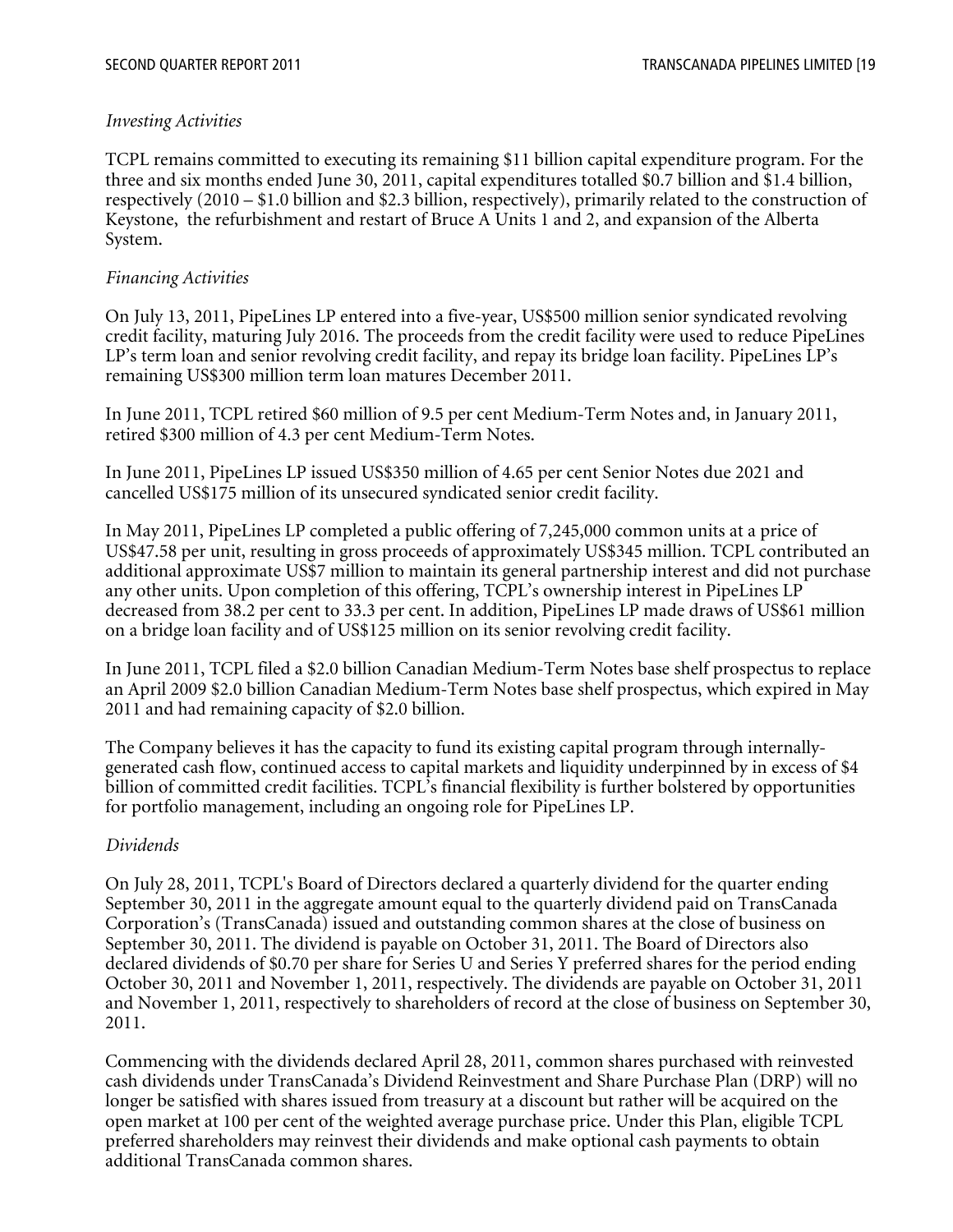## **Contractual Obligations**

In the first six months of 2011, TCPL had a net reduction to its purchase obligations primarily due to the settlement of its commitments in the normal course of business. There have been no other material changes to TCPL's contractual obligations from December 31, 2010 to June 30, 2011, including payments due for the next five years and thereafter. For further information on these contractual obligations, refer to the MD&A in TCPL's 2010 Annual Report.

## **Significant Accounting Policies and Critical Accounting Estimates**

To prepare financial statements that conform with GAAP, TCPL is required to make estimates and assumptions that affect both the amount and timing of recording assets, liabilities, revenues and expenses since the determination of these items may be dependent on future events. The Company uses the most current information available and exercises careful judgement in making these estimates and assumptions.

TCPL's significant accounting policies and critical accounting estimates have remained unchanged since December 31, 2010. For further information on the Company's accounting policies and estimates refer to the MD&A in TCPL's 2010 Annual Report.

## **Changes in Accounting Policies**

The Company's accounting policies have not changed materially from those described in TCPL's 2010 Annual Report except as follows:

#### *Changes in Accounting Policies for 2011*

#### **Business Combinations, Consolidated Financial Statements and Non-Controlling Interests**

Effective January 1, 2011, the Company adopted CICA Handbook Section 1582 "Business Combinations", which is effective for business combinations with an acquisition date after January 1, 2011. This standard was amended to require additional use of fair value measurements, recognition of additional assets and liabilities, and increased disclosure. Adopting the standard is expected to have a significant impact on the way the Company accounts for future business combinations. Entities adopting Section 1582 were also required to adopt CICA Handbook Sections 1601 "Consolidated Financial Statements" and 1602 "Non-Controlling Interests". Sections 1601 and 1602 require Non-Controlling Interests to be presented as part of Equity on the balance sheet. In addition, the income statement of the controlling parent now includes 100 per cent of the subsidiary's results and presents the allocation of income between the controlling and non-controlling interests. Changes resulting from the adoption of Section 1582 were applied prospectively and changes resulting from the adoption of Sections 1601 and 1602 were applied retrospectively.

#### *Future Accounting Changes*

#### **U.S. GAAP/International Financial Reporting Standards**

The CICA's Accounting Standards Board (AcSB) previously announced that Canadian publicly accountable enterprises are required to adopt International Financial Reporting Standards (IFRS) as issued by the International Accounting Standards Board (IASB), effective January 1, 2011.

In accordance with GAAP, TCPL follows specific accounting policies unique to a rate-regulated business. These rate-regulated accounting (RRA) standards allow the timing of recognition of certain revenues and expenses to differ from the timing that may otherwise be expected in a non-rateregulated business under GAAP in order to appropriately reflect the economic impact of regulators' decisions regarding the Company's revenues and tolls.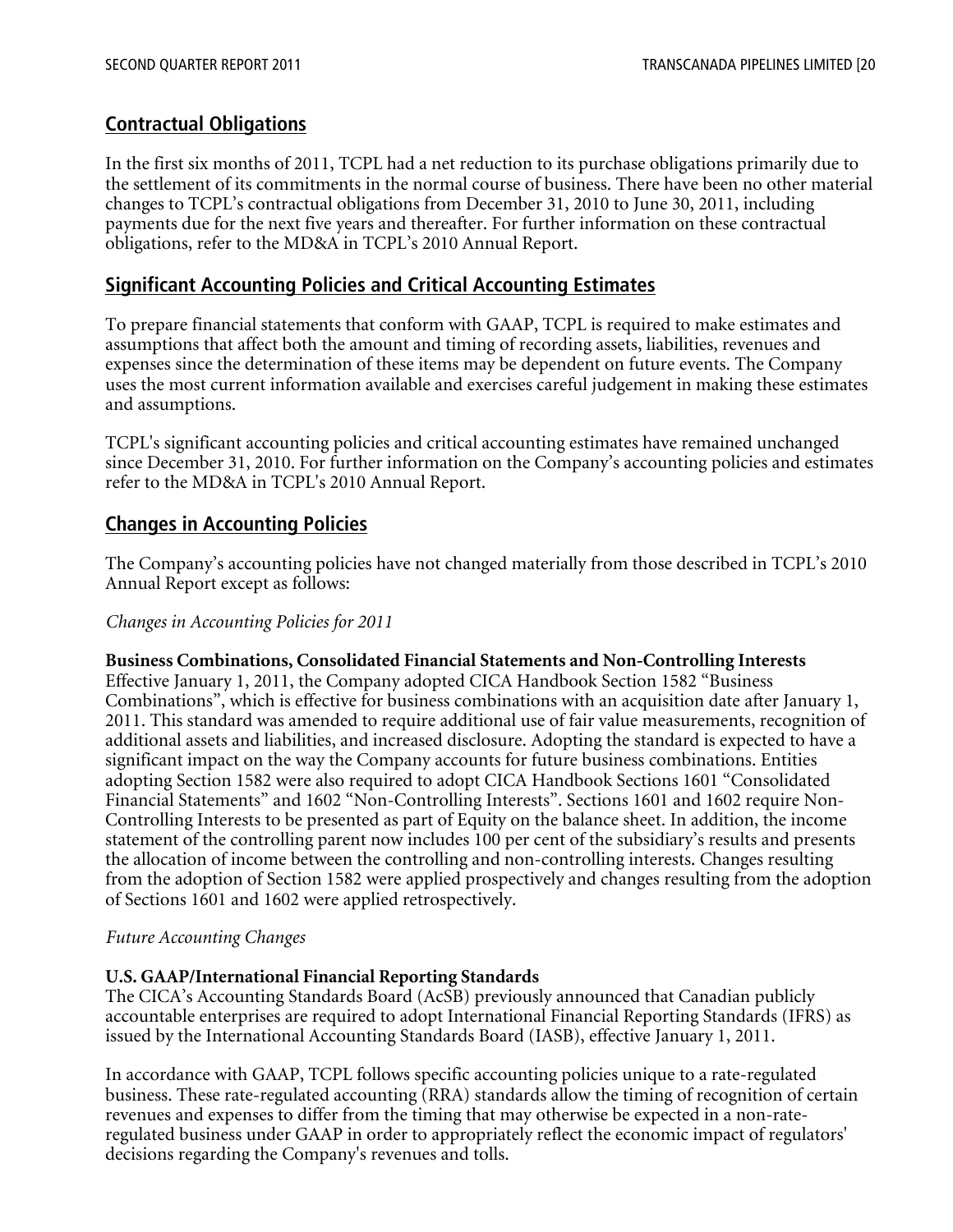In July 2009, the IASB issued an Exposure Draft "Rate-Regulated Activities", which proposed a form of RRA under IFRS. At its September 2010 meeting, the IASB concluded that the development of RRA under IFRS requires further analysis and removed the RRA project from its current agenda. TCPL does not expect a final RRA standard under IFRS to be effective in the foreseeable future.

In October 2010, the AcSB and the Canadian Securities Administrators amended their policies applicable to Canadian publicly accountable enterprises that use RRA in order to permit these entities to defer the adoption of IFRS for one year. TCPL deferred its adoption and accordingly will continue to prepare its consolidated financial statements in 2011 in accordance with Canadian GAAP, as defined by Part V of the CICA Handbook, in order to continue using RRA.

As an SEC registrant, TCPL prepares and files a "Reconciliation to United States GAAP" and has the option to prepare and file its consolidated financial statements using U.S. GAAP. As a result of the developments noted above, the Company's Board of Directors has approved the adoption of U.S. GAAP effective January 1, 2012.

#### *U.S. GAAP Conversion Project*

Effective January 1, 2012, the Company will begin reporting using U.S. GAAP. TCPL's IFRS conversion team has been redeployed to support the conversion to U.S. GAAP. The conversion team is led by a multi-disciplinary Steering Committee that provides directional leadership for the adoption of U.S. GAAP. Management also updates TCPL's Audit Committee on the progress of the U.S. GAAP project at each Audit Committee meeting and reports regularly to the Company's Board of Directors on the status of the conversion project.

U.S. GAAP training sessions continue for TCPL staff who are impacted by the conversion and will be ongoing as needed throughout 2011. Significant changes to existing systems and processes are not required to implement U.S. GAAP as the Company's primary accounting standard since TCPL prepares and files a "Reconciliation to United States GAAP". The impact to internal controls over financial reporting and disclosure controls and procedures will be addressed over the remainder of 2011.

Identified differences between Canadian GAAP and U.S. GAAP that are significant to the Company are explained below and are consistent with those currently reported in the Company's publicly-filed "Reconciliation to United States GAAP."

#### *Joint Ventures*

Canadian GAAP requires the Company to account for certain investments using the proportionate consolidation method of accounting whereby TCPL's proportionate share of assets, liabilities, revenues, expenses and cash flows are included in the Company's financial statements. U.S. GAAP does not permit the use of proportionate consolidation with respect to TCPL's joint ventures and requires that such investments be recorded using the equity method of accounting.

#### *Inventory*

Canadian GAAP allows the Company's proprietary natural gas inventory held in storage to be recorded at its fair value. Under U.S. GAAP, inventory is recorded at the lower of cost or market.

#### *Income Tax*

Canadian GAAP requires an entity to record income tax assets and liabilities resulting from substantively enacted income tax legislation. Under U.S. GAAP, the legislation must be fully enacted for income tax adjustments to be recorded.

#### *Employee Benefits*

Canadian GAAP requires an entity to recognize an accrued benefit asset or liability for defined benefit pension and other postretirement benefit plans. Under U.S. GAAP, an employer is required to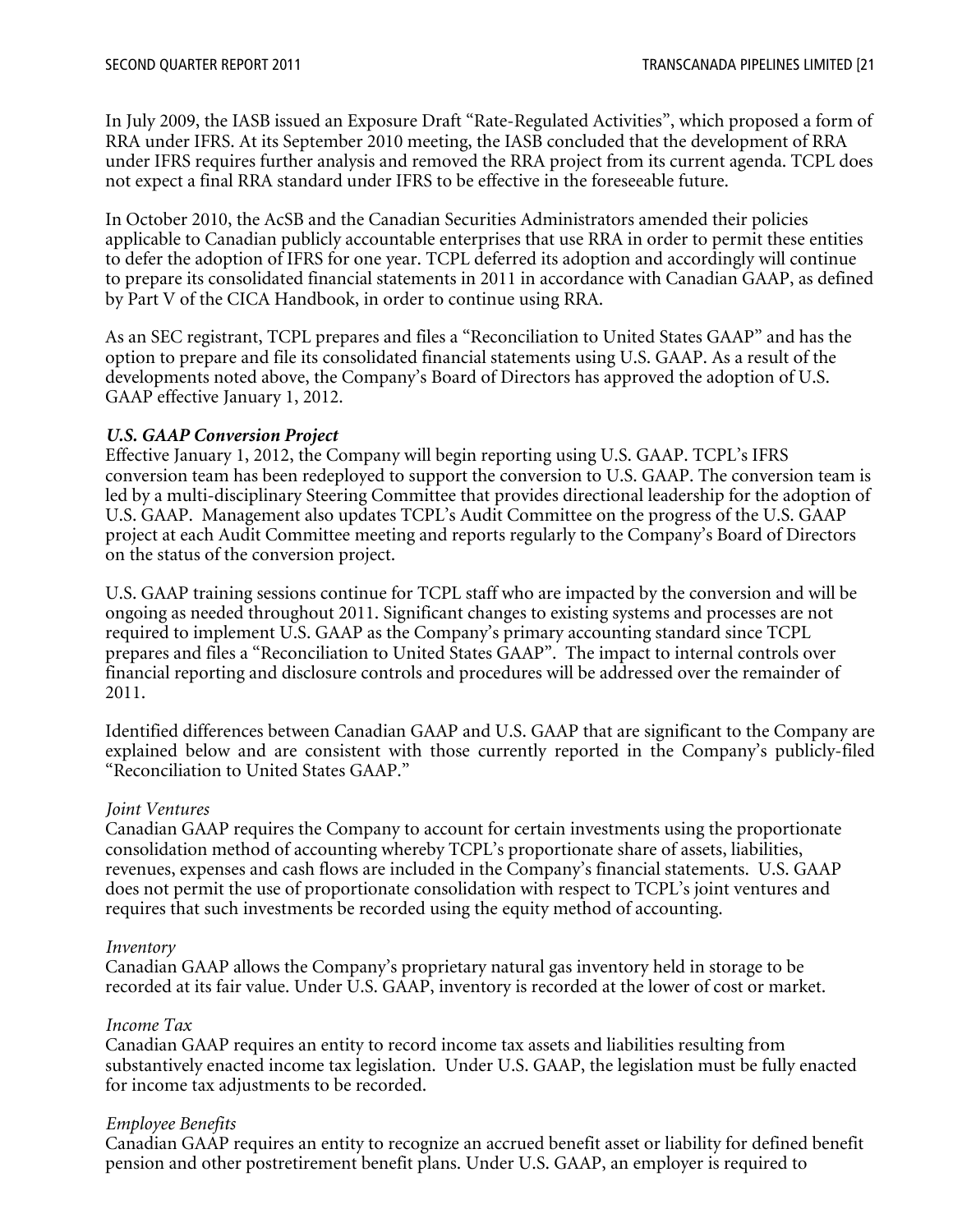recognize the overfunded or underfunded status of defined benefit pension and other postretirement benefit plans as an asset or liability in its balance sheet and to recognize changes in the funded status through Other Comprehensive Income in the year in which the change occurs.

#### *Debt Issue Costs*

Canadian GAAP requires debt issue costs to be included in long-term debt. Under U.S. GAAP these costs are classified as deferred assets.

## **Financial Instruments and Risk Management**

TCPL continues to manage and monitor its exposure to counterparty credit, liquidity and market risk.

#### *Counterparty Credit and Liquidity Risk*

TCPL's maximum counterparty credit exposure with respect to financial instruments at the balance sheet date, without taking into account security held, consisted of accounts receivable, portfolio investments recorded at fair value, the fair value of derivative assets, and notes, loans and advances receivable. The carrying amounts and fair values of these financial assets, except amounts for derivative assets, are included in Accounts Receivable and Other, and Available-For-Sale Assets in the Non-Derivative Financial Instruments Summary table below. Guarantees, letters of credit and cash are the primary types of security provided to support these amounts. The majority of counterparty credit exposure is with counterparties who are investment grade. At June 30, 2011, there were no significant amounts past due or impaired.

At June 30, 2011, the Company had a credit risk concentration of \$286 million due from a creditworthy counterparty. This amount is expected to be fully collectible and is secured by a guarantee from the counterparty's parent company.

The Company continues to manage its liquidity risk by ensuring sufficient cash and credit facilities are available to meet its operating and capital expenditure obligations when due, under both normal and stressed economic conditions.

#### *Natural Gas Storage Commodity Price Risk*

At June 30, 2011, the fair value of proprietary natural gas inventory held in storage, as measured using a weighted average of forward prices for the following four months less selling costs, was \$47 million (December 31, 2010 - \$49 million). The change in the fair value adjustment of proprietary natural gas inventory in storage in the three and six months ended June 30, 2011 resulted in net pre-tax unrealized losses of \$1 million and gains of \$1 million, respectively (2010 – gains of \$4 million and losses of \$20 million, respectively), which were recorded as adjustments to Revenues and Inventories. The change in fair value of natural gas forward purchase and sale contracts in the three and six months ended June 30, 2011 resulted in net pre-tax unrealized losses of \$3 million and \$10 million, respectively (2010 – gains of \$2 million and \$5 million, respectively), which were included in Revenues.

#### *VaR Analysis*

TCPL uses a Value-at-Risk (VaR) methodology to estimate the potential impact from its exposure to market risk on its liquid open positions. VaR represents the potential change in pre-tax earnings over a given holding period. It is calculated assuming a 95 per cent confidence level that the daily change resulting from normal market fluctuations in its open positions will not exceed the reported VaR. Although losses are not expected to exceed the statistically estimated VaR on 95 per cent of occasions, losses on the other five per cent of occasions could be substantially greater than the estimated VaR. TCPL's consolidated VaR was \$11 million at June 30, 2011, which was consistent with VaR at December 31, 2010 of \$12 million.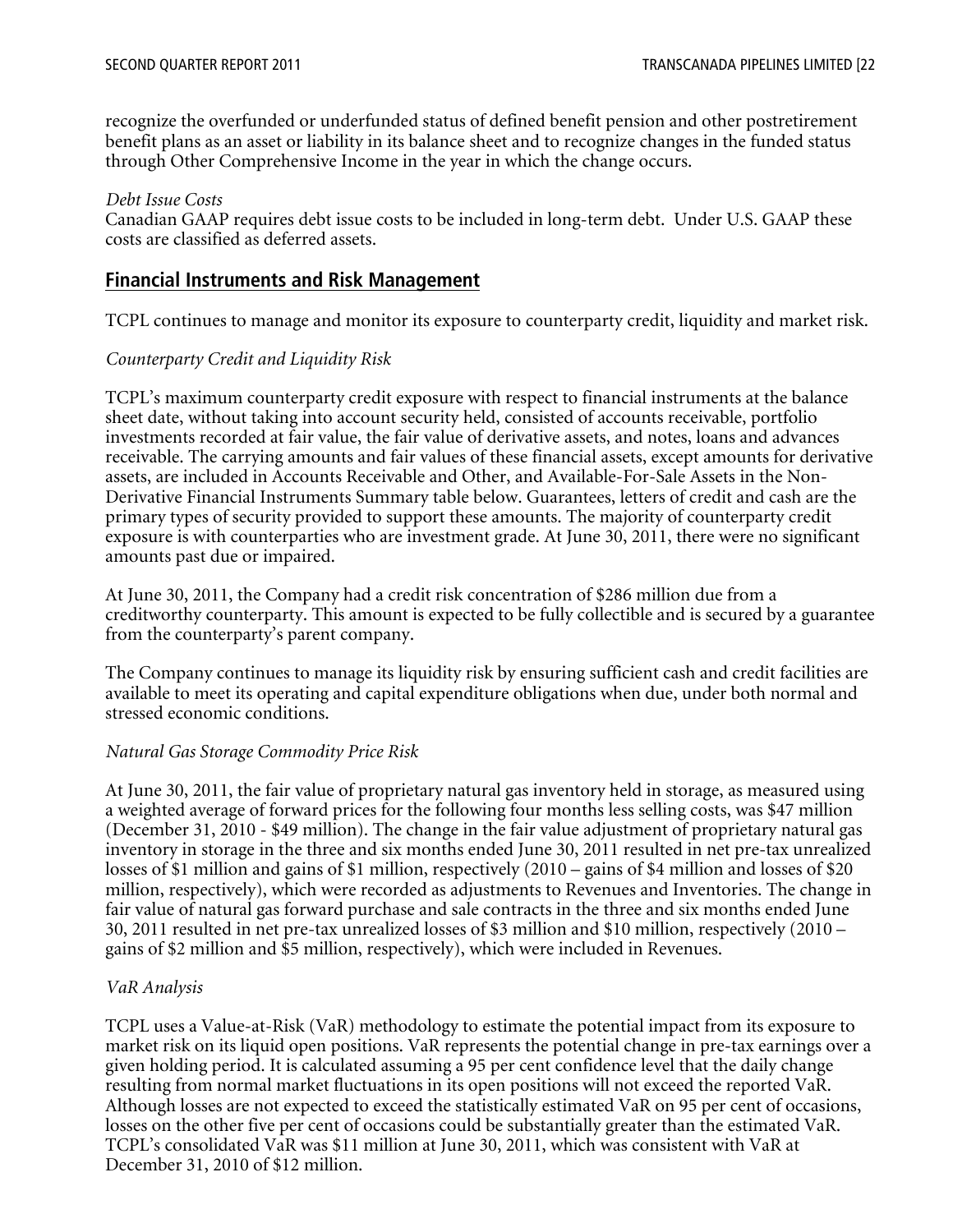## *Net Investment in Self-Sustaining Foreign Operations*

The Company hedges its net investment in self-sustaining foreign operations (on an after-tax basis) with U.S. dollar-denominated debt, cross-currency interest rate swaps, forward foreign exchange contracts and foreign exchange options. At June 30, 2011, the Company had designated as a net investment hedge U.S. dollar-denominated debt with a carrying value of \$9.5 billion (US\$9.8 billion) and a fair value of \$10.8 billion (US\$11.2 billion). At June 30, 2011, \$279 million (December 31, 2010 - \$181 million) was included in Other Current Assets and Intangibles and Other Assets for the fair value of forwards and swaps used to hedge the Company's net U.S. dollar investment in foreign operations.

The fair values and notional principal amounts for the derivatives designated as a net investment hedge were as follows:

#### **Derivatives Hedging Net Investment in Self-Sustaining Foreign Operations**

|                                                                                                                    |                              | <b>June 30, 2011</b>               | December 31, 2010 |                                    |  |
|--------------------------------------------------------------------------------------------------------------------|------------------------------|------------------------------------|-------------------|------------------------------------|--|
| Asset/(Liability)<br>(unaudited)<br>(millions of dollars)                                                          | Fair<br>Value <sup>(1)</sup> | Notional or<br>Principal<br>Amount |                   | Notional or<br>Principal<br>Amount |  |
| U.S. dollar cross-currency swaps<br>(maturing $2011$ to $2018$ )<br>U.S. dollar forward foreign exchange contracts | 276                          | <b>US 3,550</b>                    | 179               | US 2,800                           |  |
| (maturing 2011)                                                                                                    | 3                            | <b>US 600</b>                      | 2                 | <b>US 100</b>                      |  |
|                                                                                                                    | 279                          | <b>US 4,150</b>                    | 181               | US 2,900                           |  |

(1) Fair values equal carrying values.

The carrying and fair values of non-derivative financial instruments were as follows:

#### **Non-Derivative Financial Instruments Summary**

|                                                      |          | June 30, 2011 | December 31, 2010 |        |  |
|------------------------------------------------------|----------|---------------|-------------------|--------|--|
| (unaudited)                                          | Carrying | Fair          | Carrying          | Fair   |  |
| ( <i>millions of dollars</i> )                       | Amount   | Value         | Amount            | Value  |  |
|                                                      |          |               |                   |        |  |
| Financial Assets <sup>(1)</sup>                      |          |               |                   |        |  |
| Cash and cash equivalents                            | 455      | 455           | 752               | 752    |  |
| Accounts receivable and other $^{(2)(3)}$            | 1,502    | 1,534         | 1,564             | 1,604  |  |
| Due from TransCanada Corporation                     | 1,249    | 1,249         | 1,363             | 1,363  |  |
| Available-for-sale assets <sup>(2)</sup>             | 22       | 22            | 20                | 20     |  |
|                                                      | 3,228    | 3,260         | 3,699             | 3,739  |  |
|                                                      |          |               |                   |        |  |
| Financial Liabilities <sup>(1)(3)</sup>              |          |               |                   |        |  |
| Notes payable                                        | 1,628    | 1,628         | 2,092             | 2,092  |  |
| Accounts payable and deferred amounts <sup>(4)</sup> | 1,059    | 1,059         | 1,444             | 1,444  |  |
| Due to TransCanada Corporation                       | 2,796    | 2,796         | 2,703             | 2,703  |  |
| Accrued interest                                     | 403      | 403           | 361               | 361    |  |
| Long-term debt                                       | 17,340   | 20,498        | 17,922            | 21,523 |  |
| Long-term debt of joint ventures                     | 839      | 946           | 866               | 971    |  |
| Junior subordinated notes                            | 955      | 962           | 985               | 992    |  |
|                                                      | 25,020   | 28,292        | 26,373            | 30,086 |  |

(1) Consolidated Net Income in the three and six months ended June 30, 2011 included losses of \$2 million and \$11 million, respectively, (2010 – losses of \$2 million and \$9 million, respectively), for fair value adjustments related to interest rate swap agreements on US\$350 million (2010 – US\$150 million) of Long-Term Debt. There were no other unrealized gains or losses from fair value adjustments to the non-derivative financial instruments.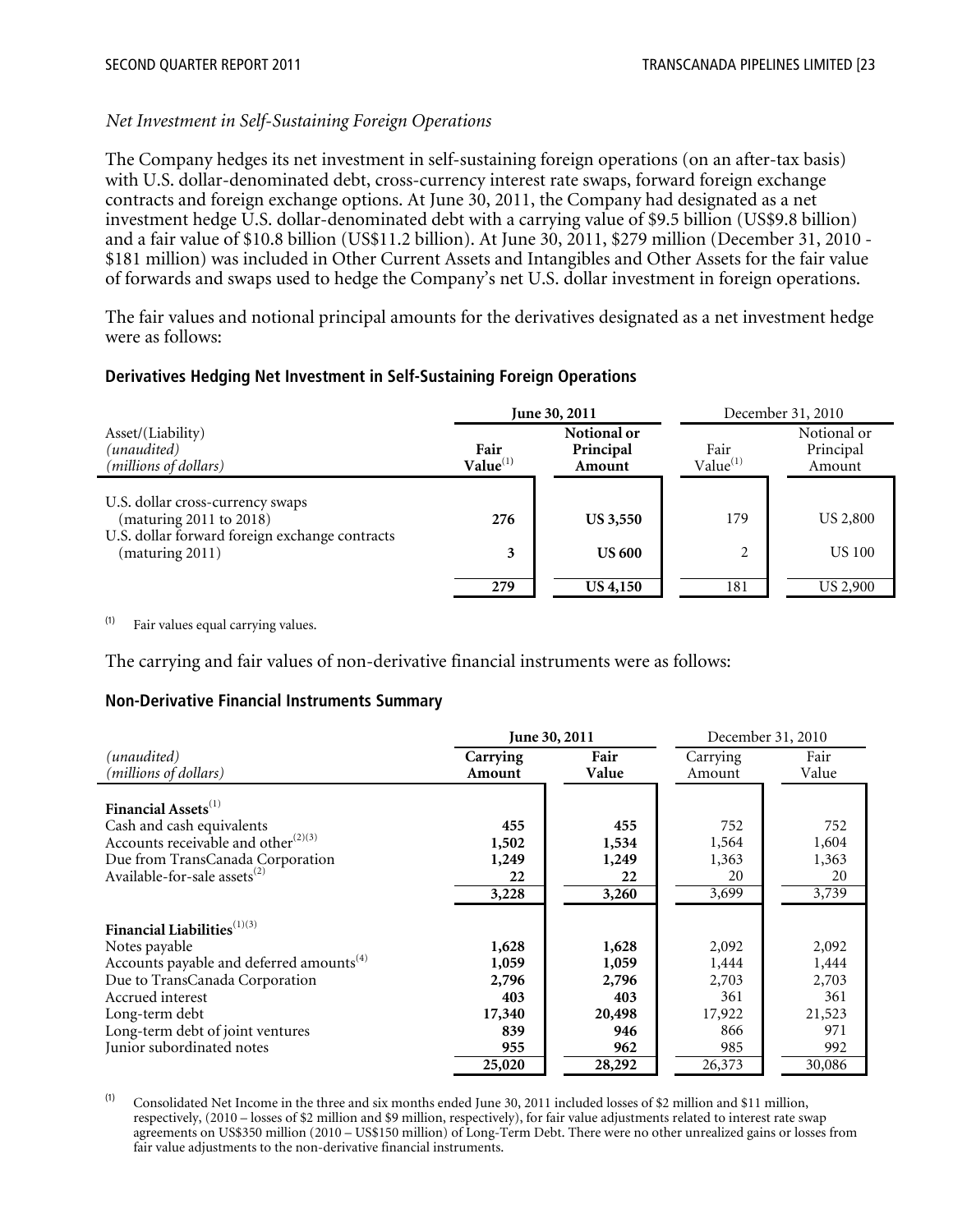- (2) At June 30, 2011, the Consolidated Balance Sheet included financial assets of \$1,181 million (December 31, 2010 \$1,280 million) in Accounts Receivable, \$38 million (December 31, 2010 – \$40 million) in Other Current Assets and \$305 million (December 31,
- 2010 \$264 million) in Intangibles and Other Assets.<br>
(3) Recorded at amortized cost, except for the US\$350 million (December 31, 2010 US\$250 million) of Long-Term Debt that is<br>
adjusted to fair value.
- <sup>(4)</sup> At June 30, 2011, the Consolidated Balance Sheet included financial liabilities of \$1,024 million (December 31, 2010 \$1,414 million) in Accounts Payable and \$35 million (December 31, 2010 - \$30 million) in Deferred Amounts.

#### *Derivative Financial Instruments Summary*

Information for the Company's derivative financial instruments, excluding hedges of the Company's net investment in self-sustaining foreign operations, is as follows:

| June 30, 2011                                            |           |                          |                     |                      |
|----------------------------------------------------------|-----------|--------------------------|---------------------|----------------------|
| (unaudited)<br>(all amounts in millions unless otherwise |           | Natural                  |                     |                      |
| <i>indicated</i> )                                       | Power     | Gas                      | Foreign<br>Exchange | Interest             |
|                                                          |           |                          |                     |                      |
| <b>Derivative Financial Instruments</b>                  |           |                          |                     |                      |
| Held for $\mathrm{Trading}^{(1)}$                        |           |                          |                     |                      |
| Fair Values <sup>(2)</sup>                               |           |                          |                     |                      |
| Assets                                                   | \$149     | \$118                    | \$6                 | \$18                 |
| Liabilities                                              | \$(114)   | \$(146)                  | \$(15)              | \$(19)               |
| Notional Values                                          |           |                          |                     |                      |
| Volumes <sup>(3)</sup>                                   |           |                          |                     |                      |
| Purchases                                                | 21,569    | 155                      |                     |                      |
| Sales<br>Canadian dollars                                | 23,961    | 123                      |                     |                      |
| U.S. dollars                                             |           |                          | <b>US 1,622</b>     | 634<br><b>US 250</b> |
| Cross-currency                                           |           |                          | 47/US 37            |                      |
|                                                          |           |                          |                     |                      |
| Net unrealized gains/(losses) in the period $(4)$        |           |                          |                     |                      |
| Three months ended June 30, 2011                         | \$4       | \$(9)                    | \$(2)               | \$1                  |
| Six months ended June 30, 2011                           | \$3       | \$(26)                   | $S-$                | \$-                  |
|                                                          |           |                          |                     |                      |
| Net realized gains/(losses) in the period <sup>(4)</sup> |           |                          |                     |                      |
| Three months ended June 30, 2011                         | \$8       | \$(15)                   | \$12                | \$3                  |
| Six months ended June 30, 2011                           | \$11      | \$(41)                   | \$33                | \$5                  |
| Maturity dates                                           | 2011-2018 | 2011-2016                | 2011-2012           | 2012-2016            |
|                                                          |           |                          |                     |                      |
| <b>Derivative Financial Instruments</b>                  |           |                          |                     |                      |
| in Hedging Relationships <sup>(5)(6)</sup>               |           |                          |                     |                      |
| Fair Values <sup>(2)</sup>                               |           |                          |                     |                      |
| Assets                                                   | \$57      | \$5                      | \$-                 | \$11                 |
| Liabilities                                              | \$(197)   | \$(17)                   | \$(56)              | \$(14)               |
| Notional Values                                          |           |                          |                     |                      |
| Volumes $^{(3)}$                                         |           |                          |                     |                      |
| Purchases<br>Sales                                       | 18,524    | 14                       |                     |                      |
| U.S. dollars                                             | 9,187     | $\overline{\phantom{0}}$ | <b>US 120</b>       | <b>US1,000</b>       |
| Cross-currency                                           |           | $\blacksquare$           | 136/US 100          |                      |
|                                                          |           |                          |                     |                      |
| Net realized losses in the period $(4)$                  |           |                          |                     |                      |
| Three months ended June 30, 2011                         | \$(8)     | \$(5)                    | $$-$                | \$(4)                |
| Six months ended June 30, 2011                           | \$(46)    | \$(8)                    | $\mathsf{s}$        | \$(9)                |
|                                                          |           |                          |                     |                      |
| Maturity dates                                           | 2011-2017 | 2011-2013                | 2011-2014           | 2011-2015            |

(1) All derivative financial instruments in the held-for-trading classification have been entered into for risk management purposes and are subject to the Company's risk management strategies, policies and limits. These include derivatives that have not been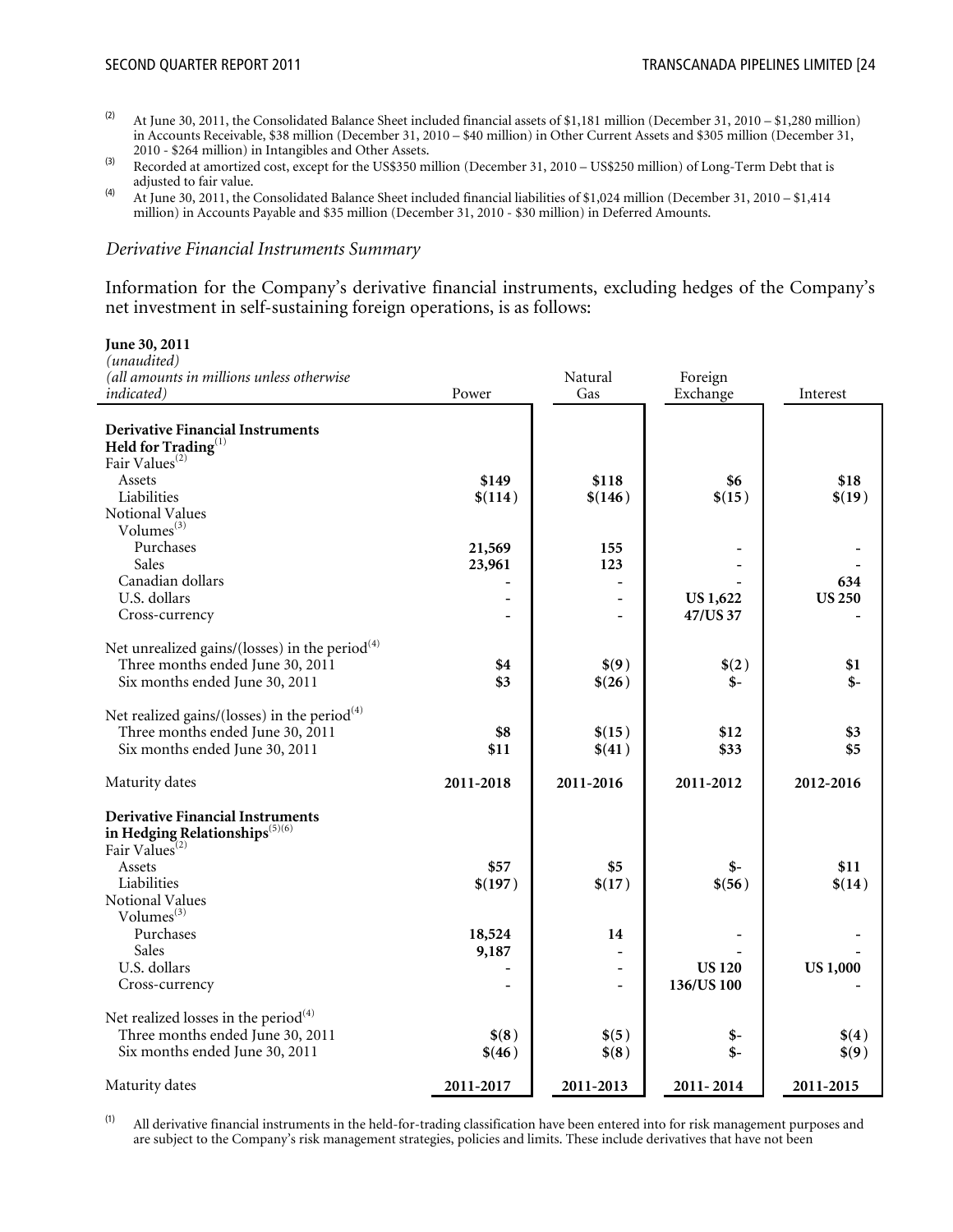designated as hedges or do not qualify for hedge accounting treatment but have been entered into as economic hedges to manage

- 
- 
- the Company's exposures to market risk.<br>
Pair values equal carrying values.<br>
(3) Volumes for power and natural gas derivatives are in GWh and Bcf, respectively.<br>
(4) Realized and unrealized gains and losses on held-for-tra natural gas are included on a net basis in Revenues. Realized and unrealized gains and losses on interest rate and foreign exchange derivative financial instruments held for trading are included in Interest Expense and Interest Income and Other, respectively. The effective portion of unrealized gains and losses on derivative financial instruments in cash flow hedging relationships is initially recognized in Other Comprehensive Income and reclassified to Revenues, Interest Expense and Interest Income and Other, as
- appropriate, as the original hedged item settles.<br>
(5) All hedging relationships are designated as cash flow hedges except for interest rate derivative financial instruments designated as fair value hedges with a fair value of \$11 million and a notional amount of US\$350 million at June 30, 2011. Net realized gains on fair value hedges for the three and six months ended June 30, 2011 were \$2 million and \$4 million, respectively, and were included in Interest Expense. In the three and six months ended June 30, 2011, the Company did not record any amounts in Net Income
- related to ineffectiveness for fair value hedges. (6) For the three and six months ended June 30, 2011, Net Income included gains of \$2 million and losses of \$1 million, respectively, for changes in the fair value of power and natural gas cash flow hedges that were ineffective in offsetting the change in fair value of their related underlying positions. For the three and six months ended June 30, 2011, there were no gains or losses included in Net Income for discontinued cash flow hedges. No amounts have been excluded from the assessment of hedge effectiveness.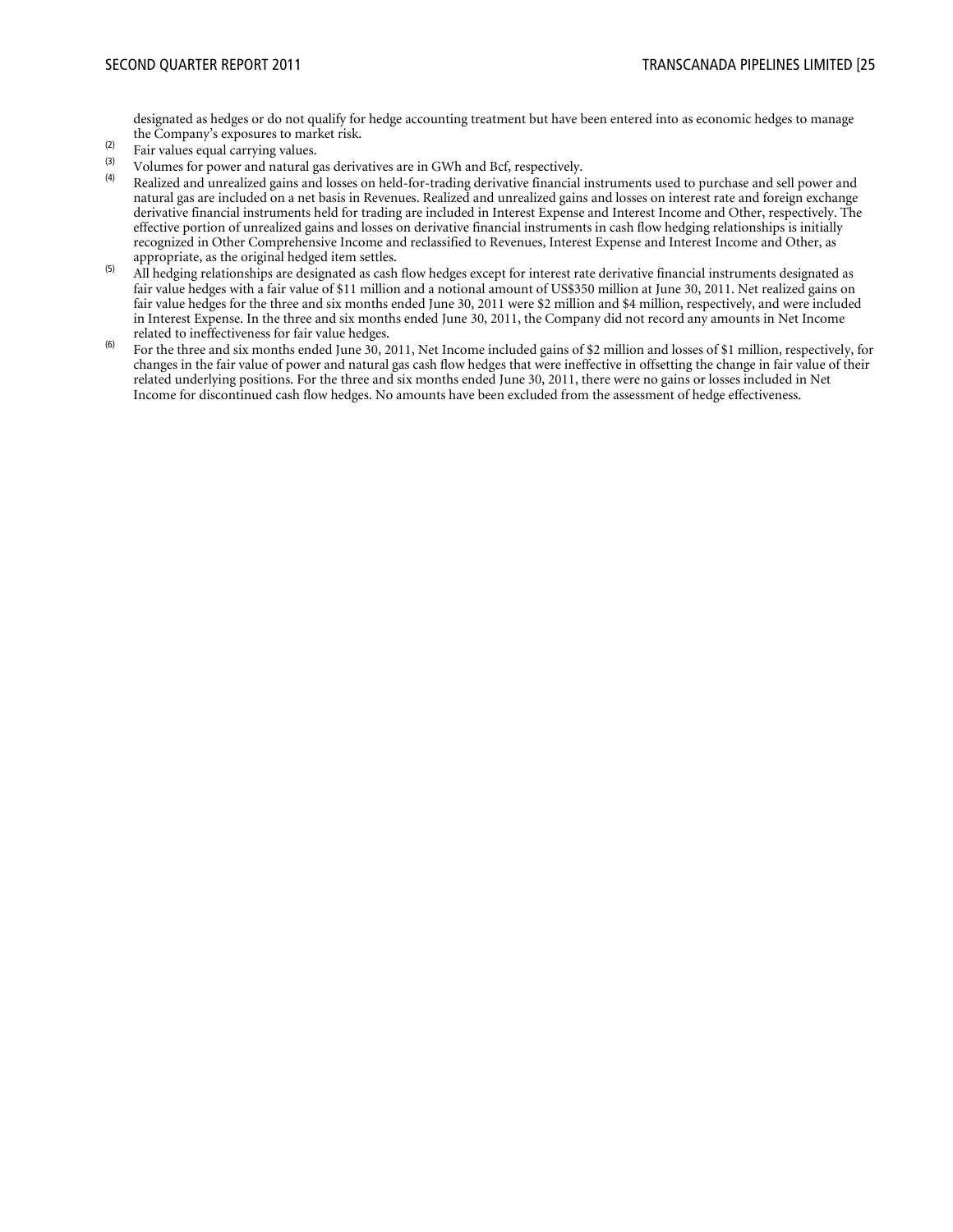#### **2010**

*(unaudited)* 

| (all amounts in millions unless otherwise<br><i>indicated</i> )                                                                | Power            | Natural<br>Gas   | Foreign<br>Exchange         | Interest         |  |  |
|--------------------------------------------------------------------------------------------------------------------------------|------------------|------------------|-----------------------------|------------------|--|--|
|                                                                                                                                |                  |                  |                             |                  |  |  |
| <b>Derivative Financial Instruments</b><br><b>Held for Trading</b><br>Fair Values $(1)$ $(2)$                                  |                  |                  |                             |                  |  |  |
| Assets<br>Liabilities                                                                                                          | \$169<br>\$(129) | \$144<br>\$(173) | \$8<br>\$(14)               | \$20<br>\$(21)   |  |  |
| Notional Values <sup>(2)</sup><br>Volumes <sup>(3)</sup><br>Purchases                                                          | 15,610           | 158              |                             |                  |  |  |
| Sales<br>Canadian dollars                                                                                                      | 18,114           | 96               |                             | 736              |  |  |
| U.S. dollars<br>Cross-currency                                                                                                 |                  |                  | US 1,479<br>47/US 37        | <b>US 250</b>    |  |  |
| Net unrealized (losses)/gains in the period $(4)$<br>Three months ended June 30, 2010<br>Six months ended June 30, 2010        | \$(10)<br>\$(26) | \$3<br>\$5       | \$(11)<br>\$(11)            | \$(13)<br>\$(17) |  |  |
| Net realized gains/(losses) in the period <sup>(4)</sup><br>Three months ended June 30, 2010<br>Six months ended June 30, 2010 | \$15<br>\$37     | \$(17)<br>\$(29) | \$(6)<br>\$2                | \$(6)<br>\$(10)  |  |  |
| Maturity dates <sup>(2)</sup>                                                                                                  | 2011-2015        | 2011-2015        | 2011-2012                   | 2011-2016        |  |  |
| <b>Derivative Financial Instruments</b><br>in Hedging Relationships <sup>(5)(6)</sup><br>Fair Values <sup>(1)(2)</sup>         |                  |                  |                             |                  |  |  |
| Assets<br>Liabilities<br>Notional Values <sup>(2)</sup>                                                                        | \$112<br>\$(186) | \$5<br>\$(19)    | $\mathcal{S}$ -<br>\$(51)   | \$8<br>\$(26)    |  |  |
| Volumes $^{(3)}$<br>Purchases<br>Sales                                                                                         | 16,071<br>10,498 | 17               |                             |                  |  |  |
| U.S. dollars<br>Cross-currency                                                                                                 |                  | $\overline{a}$   | <b>US 120</b><br>136/US 100 | US 1,125         |  |  |
| Net realized losses in the period $(4)$<br>Three months ended June 30, 2010<br>Six months ended June 30, 2010                  | \$(36)<br>\$(43) | \$(6)<br>\$(9)   | $$-$<br>$\mathsf{s}$ -      | \$(9)<br>\$(19)  |  |  |
| Maturity dates <sup>(2)</sup>                                                                                                  | 2011-2015        | 2011-2013        | 2011-2014                   | 2011-2015        |  |  |

(1) Fair values equal carrying values.<br>
As at December 31, 2010.<br>  $V_{\text{clumoc}}$  for notice and natural a

(3) Volumes for power and natural gas derivatives are in GWh and Bcf, respectively.<br>(4) Realized and unrealized gains and losses on held-for-trading derivative financial instruments used to purchase and sell power and natural gas are included on a net basis in Revenues. Realized and unrealized gains and losses on interest rate and foreign exchange derivative financial instruments held for trading are included in Interest Expense and Interest Income and Other, respectively. The effective portion of unrealized gains and losses on derivative financial instruments in cash flow hedging relationships is initially recognized in Other Comprehensive Income and reclassified to Revenues, Interest Expense and Interest Income and Other, as

 $\frac{1}{2}$  All hedging relationships are designated as cash flow hedges except for interest rate derivative financial instruments designated as fair value hedges with a fair value of \$8 million and a notional amount of US\$250 million at December 31, 2010. Net realized gains on fair value hedges for the three and six months ended June 30, 2010 were \$1 million and \$2 million, respectively, and were included in Interest Expense. In the three and six months ended June 30, 2010, the Company did not record any amounts in Net

Income related to ineffectiveness for fair value hedges.<br><sup>(6)</sup> For the three and six months ended June 30, 2010, Net Income included gains of \$7 million and losses of \$1 million, respectively, for changes in the fair value of power and natural gas cash flow hedges that were ineffective in offsetting the change in fair value of their related underlying positions. For the three and six months ended June 30, 2010, there were no gains or losses included in Net Income for discontinued cash flow hedges. No amounts were excluded from the assessment of hedge effectiveness.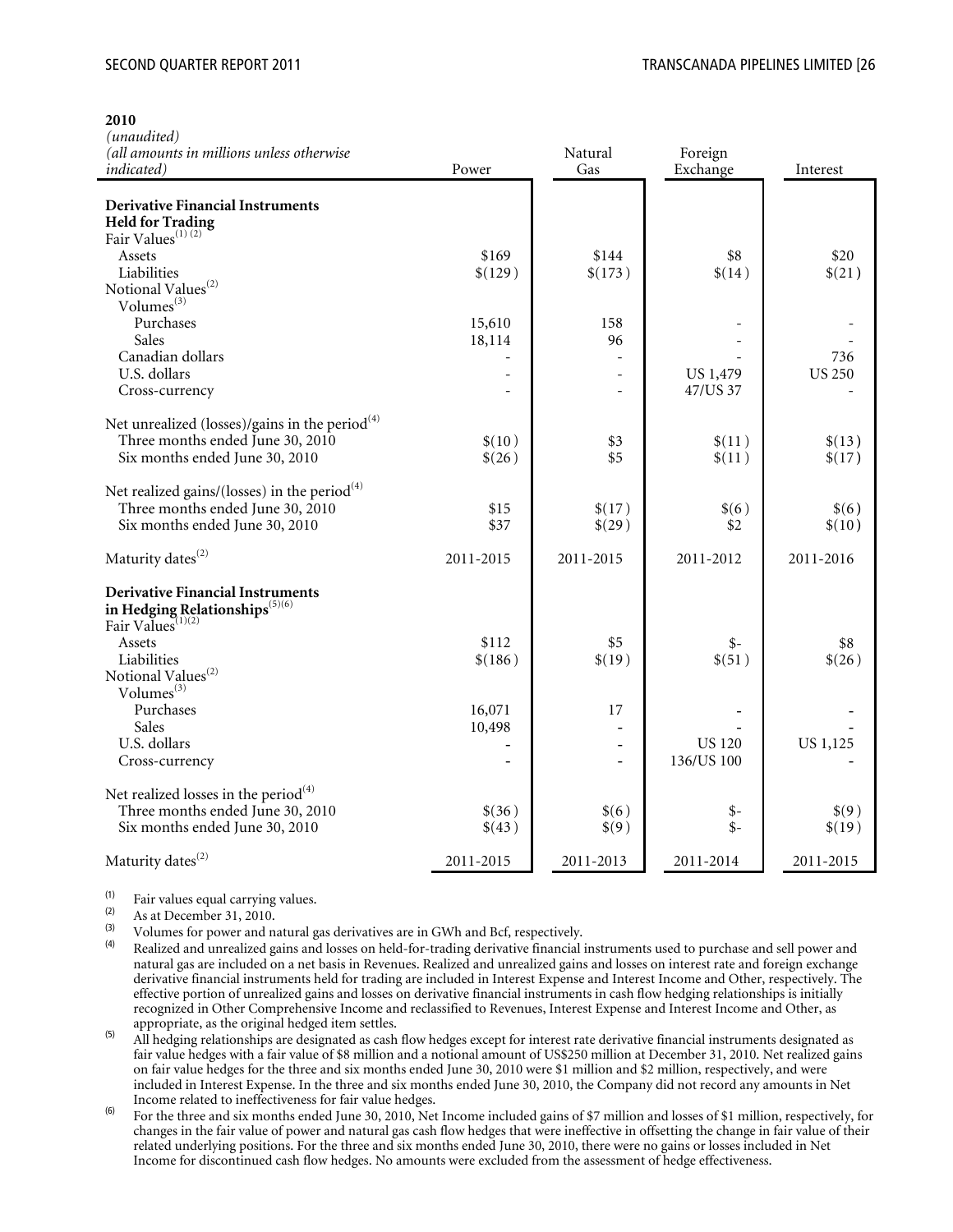#### *Balance Sheet Presentation of Derivative Financial Instruments*

The fair value of the derivative financial instruments in the Company's Balance Sheet was as follows:

| (unaudited)<br>(millions of dollars)                          | June 30, 2011 | December 31, 2010 |
|---------------------------------------------------------------|---------------|-------------------|
| Current<br>Other current assets<br>Accounts payable           | 299<br>(314)  | 273<br>(337)      |
| Long-term<br>Intangibles and other assets<br>Deferred amounts | 344<br>(264)  | 374<br>(282)      |

#### *Other Risks*

Additional risks faced by the Company are discussed in the MD&A in TCPL's 2010 Annual Report. These risks remain substantially unchanged since December 31, 2010.

## **Controls and Procedures**

As of June 30, 2011, an evaluation was carried out under the supervision of, and with the participation of management, including the President and Chief Executive Officer and the Chief Financial Officer, of the effectiveness of TCPL's disclosure controls and procedures as defined under the rules adopted by the Canadian securities regulatory authorities and by the SEC. Based on this evaluation, the President and Chief Executive Officer and the Chief Financial Officer concluded that the design and operation of TCPL's disclosure controls and procedures were effective at a reasonable assurance level as at June 30, 2011.

During the quarter ended June 30, 2011, there have been no changes in TCPL's internal control over financial reporting that have materially affected, or are reasonably likely to materially affect, TCPL's internal control over financial reporting.

## **Outlook**

Since the disclosure in TCPL's 2010 Annual Report, the Company's overall earnings outlook for 2011 has improved due to higher realized power prices in Western Power in the first half of 2011, with relatively strong prices expected throughout the remainder of 2011. The Company's earnings outlook could also be affected by the uncertainty and ultimate resolution of the capacity pricing issues in New York, as discussed in the Recent Developments section of this MD&A. For further information on outlook, refer to the MD&A in TCPL's 2010 Annual Report.

## **Recent Developments**

## **Natural Gas Pipelines**

#### *Canadian Mainline*

#### *2011 Final Tolls*

In April 2011, TCPL filed an application with the NEB for approval of Canadian Mainline's final tolls for 2011 determined in accordance with the existing 2007-2011 Tolls Settlement.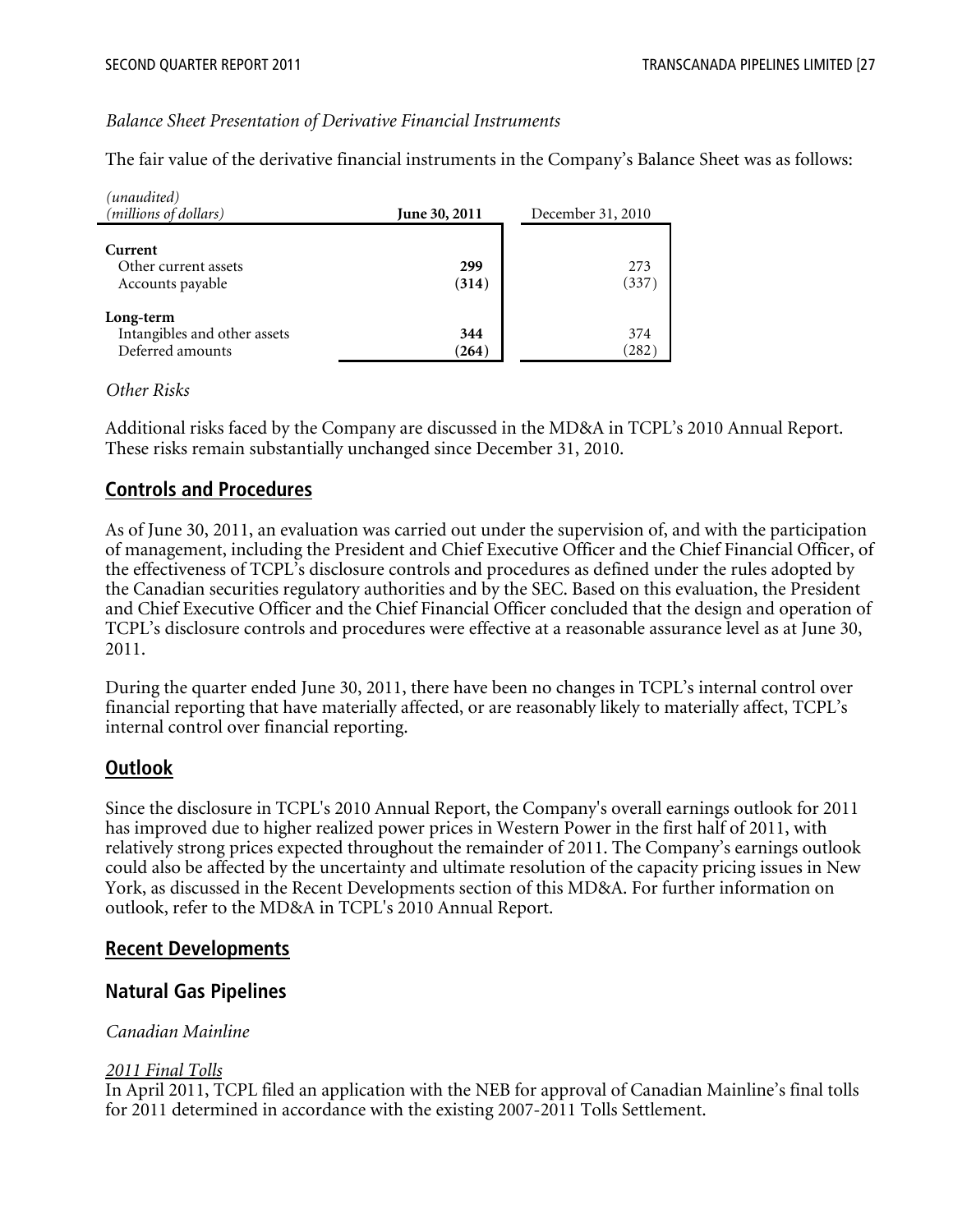TCPL proposed to continue charging the interim 2011 tolls for the remainder of 2011 and to carry forward to 2012 the difference between the revenue that would have been generated from the final tolls and the revenue actually generated from the interim tolls. The interim 2011 tolls were implemented on March 1, 2011 and reflected a firm transportation toll from Empress, Saskatchewan to Dawn, Ontario of \$1.89 per gigajoule. Adjusting for the difference in 2012 will result in greater Canadian Mainline toll certainty and stability.

In May 2011, the NEB solicited comments on the application for final tolls from interested parties, requesting their position and recommended process with respect to the application. Subsequently, the NEB solicited additional comments on the application and required TCPL to file a reply submission by July 29, 2011.

#### *2012 – 2013 Tolls Application*

As part of its 2011 final tolls application, TCPL informed the NEB of its intent to file an application for 2012 and 2013 tolls by October 31, 2011 that will include changes to the business structure, toll design and services. These changes are intended to improve the competitiveness of TCPL's regulated Canadian natural gas transportation infrastructure and the Western Canada Sedimentary Basin (WCSB).

In June, 2011, the NEB directed TCPL to file the 2012 and 2013 tolls application by September 1, 2011. TCPL will comply with the NEB's direction, however, certain elements of the application which cannot be available on September 1, 2011 will be filed by the end of October 2011.

#### *Marcellus Facilities Expansion*

The Company has concluded new capacity open seasons for the Canadian Mainline that resulted in contractual agreements to transport a total of approximately 350 million cubic feet per day (mmcf/d) of Marcellus shale gas to eastern markets for deliveries that are expected to commence in 2012 and 2013. An application for approval to construct approximately \$130 million of new facilities required to provide this service was filed with the NEB on July 18, 2011.

Ongoing shipper interest is expected to result in additional requests for new capacity on the eastern part of the Canadian Mainline over time.

#### *Alberta System*

The Alberta System continues to operate under 2011 interim tolls approved by the NEB in 2010. In May 2011, TCPL filed for final 2011 tolls that reflect the provisions of the Alberta System 2010 – 2012 Revenue Requirement Settlement and commercial integration of the ATCO Pipelines system.

The Alberta System's Horn River natural gas pipeline project was approved by the NEB in January 2011 and commenced construction in March 2011, with a targeted completion date of second quarter 2012 and an estimated capital cost of \$275 million. In addition, the Company has executed an agreement to extend the Horn River pipeline by approximately 100 kilometres (km) (62 miles) at an estimated capital cost of \$230 million. As a result of the extension, additional contractual commitments of 100 mmcf/d are expected to commence in 2014 with volumes increasing to 300 mmcf/d by 2020. The total contracted volumes for Horn River, including the extension, are expected to be approximately 900 mmcf/d in 2020.

On June 24, 2011, the NEB approved the construction and operation of a 24 km (15 miles) extension of the Groundbirch natural gas pipeline. Construction is expected to commence in August 2011 with an in-service date of April 1, 2012 and an estimated capital cost of approximately \$60 million. The project is required to service 250 mmcf/d of new transportation contracts.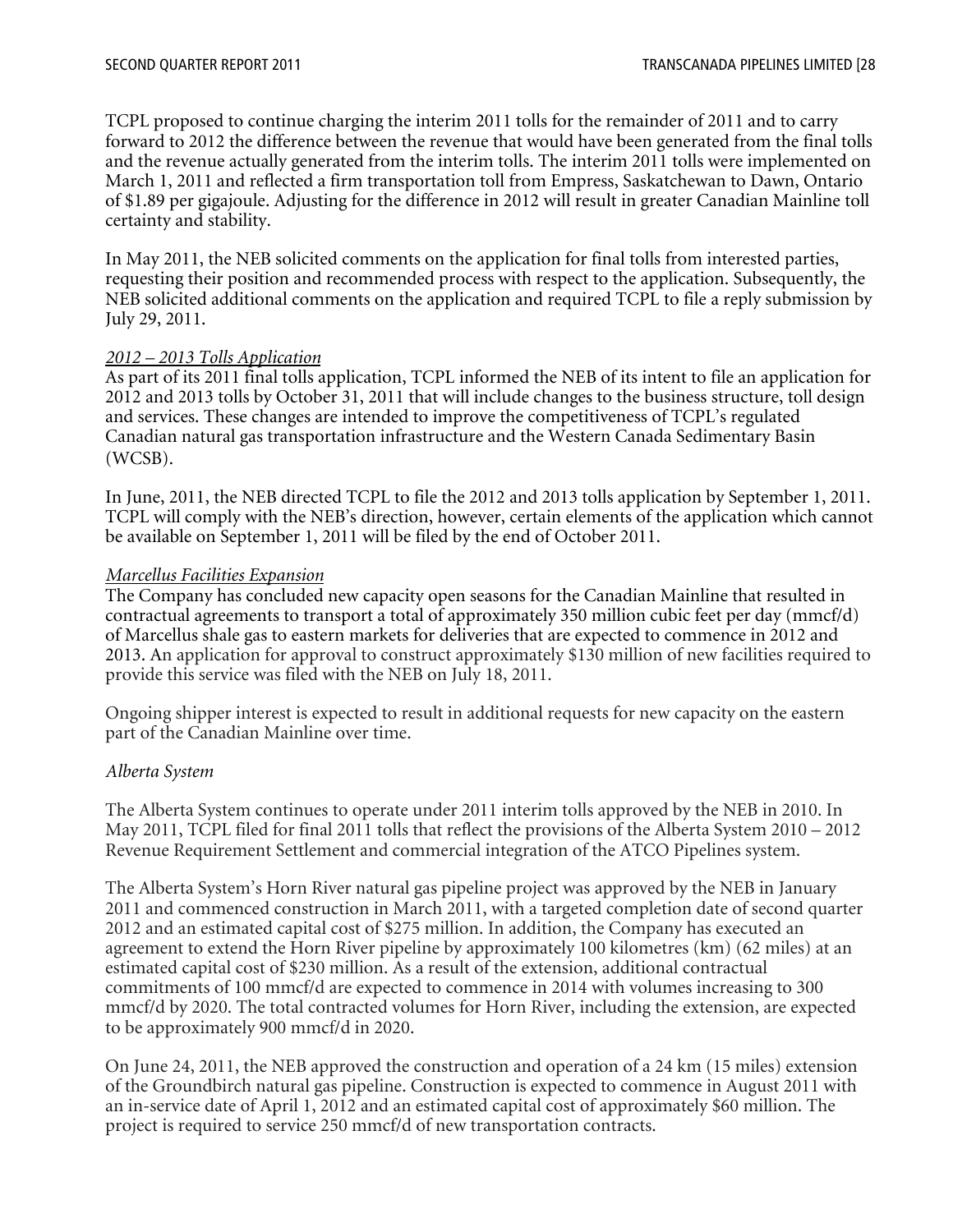TCPL continues to advance further pipeline development in British Columbia (B.C.) and Alberta to transport new natural gas supplies. The Company has filed several applications with the NEB requesting approval of further expansions of the Alberta System to accommodate requests for additional natural gas transmission service throughout the northwest portion of the WCSB. As at June 30, 2011, in addition to the projects previously discussed, the NEB had approved natural gas pipeline projects with capital costs of approximately \$500 million. Further pipeline projects with a total capital cost of approximately \$700 million at June 30, 2011 are awaiting NEB approval.

The successful Canadian Mainline open seasons and ongoing business with Western Canadian producers have resulted in new contracts from both the Montney and Horn River shale gas formations. Including the projects discussed above, TCPL has firm commitments to transport 2.9 Bcf/d from northwest Alberta and northeast B.C. by 2014. Further requests for significant additional volumes on the Alberta System from the northwest portion of the WCSB have been received.

#### *Guadalajara*

TCPL's US\$360 million, 307 km (191 miles) Guadalajara natural gas pipeline went into service on June 15, 2011. All of the pipeline's utilized capacity is under a 25-year contract with Comisión Federal de Electricidad (CFE), Mexico's state-owned electric company. TCPL and the CFE have agreed to add a US\$60 million compressor station to the pipeline that is expected to be operational early in 2013.

#### *PipeLines LP*

On May 3, 2011, the Company completed the sale of a 25 per cent interest in each of Gas Transmission Northwest LLC (GTN LLC) and Bison Pipeline LLC (Bison LLC) to PipeLines LP for an aggregate purchase price of US\$605 million, subject to closing adjustments, which included US\$81 million of long-term debt, or 25 per cent of GTN LLC debt outstanding. GTN LLC and Bison LLC own the GTN and Bison natural gas pipelines, respectively.

On May 3, 2011, PipeLines LP completed an underwritten public offering of 7,245,000 common units, including 945,000 common units purchased by the underwriters upon full exercise of an overallotment option, at US\$47.58 per unit. Gross proceeds of approximately US\$345 million from this offering were used to partially fund the acquisition. The acquisition was also funded by draws of US\$61 million on PipeLines LP's bridge loan facility and of US\$125 million on its US\$250 million senior revolving credit facility.

As part of this offering, TCPL made a capital contribution of approximately US\$7 million to maintain its two per cent general partnership interest in PipeLines LP and did not purchase any other units. As a result of the common units offering, TCPL's ownership in PipeLines LP decreased from 38.2 per cent to 33.3 per cent and an after-tax dilution gain of \$30 million (\$50 million pre-tax) was recorded in Contributed Surplus.

## **Oil Pipelines**

#### *Keystone*

On May 1, 2011, revised fixed tolls came into effect for the Wood River/Patoka section of the system. These revised tolls reflect the final project costs of the Wood River/Patoka section of Keystone.

Keystone experienced two above-ground incidents in second quarter 2011, both of which involved the release of small amounts of crude oil at pump stations in North Dakota and Kansas. In each instance, Keystone's monitoring system worked as designed, allowing for the entire system to be shut down within minutes. As a result of these incidents, the U.S. Department of Transportation Pipeline and Hazardous Materials Safety Administration (PHMSA) issued a corrective action order on June 3, 2011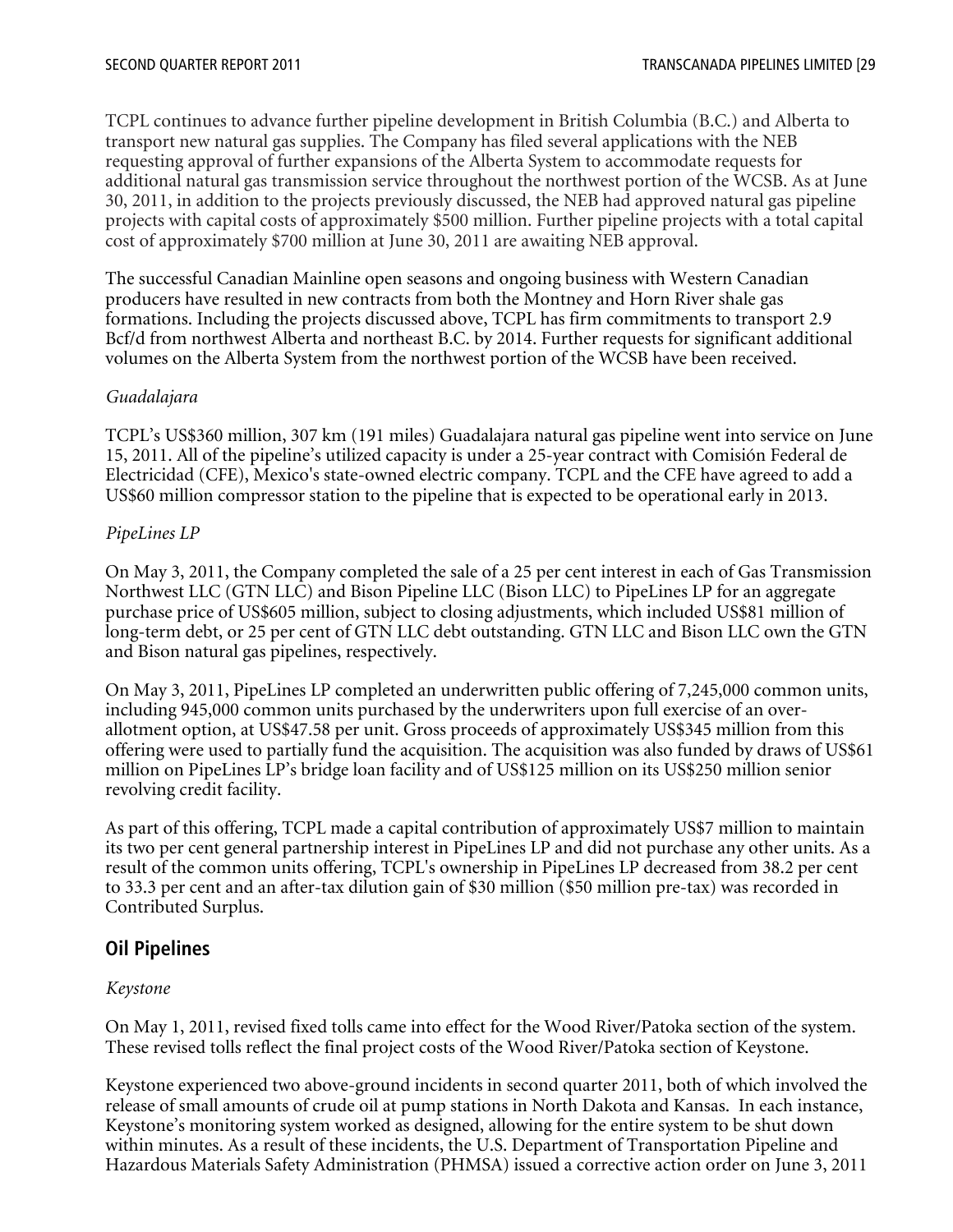which required TCPL to develop and submit a written re-start plan prior to resuming operation of the pipeline. TCPL's re-start plan, which included steps to facilitate the proper clean-up, investigation, and system improvements and modifications, was approved by PHMSA on June 4, 2011. As a result of these shut downs, Keystone was not able to transport all of the shippers' nominated volumes in May and June 2011, however, the impact to EBITDA was not significant. TCPL remains committed to building and operating a safe, reliable pipeline. Additional work to improve and modify the system will continue into July and August 2011, which will result in a reduction in available pipeline capacity of approximately 20 per cent in each month. The impact to EBITDA is not expected to be significant.

TCPL's Keystone U.S. Gulf Coast Expansion (Keystone XL) is now entering the final stages of regulatory review. On April 15, 2011, the U.S. Department of State (DOS), the lead agency for U.S. federal regulatory approvals, issued a Supplemental Draft Environmental Impact Statement (SDEIS) in response to comments received on a Draft Environmental Impact Statement (DEIS) issued in April 2010 and to address new and additional information received. The SDEIS provided additional information on key environmental issues, but did not change the conclusion reached in the DEIS that the project would enhance U.S. energy security, benefit the U.S. economy and have limited environmental impact. A 45-day comment period on the SDEIS concluded June 6, 2011. The DOS is processing the comments and has announced its plans to issue a Final Environmental Impact Statement (FEIS) in third quarter 2011. Following the publication of an FEIS, the DOS will consult with other U.S. federal agencies during a 90-day period to determine if granting approval for Keystone XL is in the U.S. national interest. The DOS has indicated it will make a final decision regarding the Presidential Permit prior to the end of 2011.

The capital cost of Keystone, including Keystone XL, is estimated to be US\$13 billion. At June 30, 2011, US\$7.9 billion had been invested, including US\$1.7 billion related to Keystone XL. The remainder is expected to be invested between now and the in-service date of the expansion, which is expected in 2013. Capital costs related to the construction of Keystone are subject to capital cost riskand reward-sharing mechanisms with Keystone's long-term committed shippers.

# **Energy**

## *Coolidge*

The US\$500 million Coolidge generating station went into service on May 1, 2011. Power from the 575 MW simple-cycle, natural gas-fired peaking facility located near Phoenix, Arizona is sold to the Salt River Project Agricultural Improvement and Power District under a 20-year PPA.

#### *Sundance A*

The binding arbitration process to resolve the Sundance A PPA dispute arising out of TransAlta Corporation's claims of force majeure and economic destruction has commenced. The arbitration panel is expected to hold a hearing in March and April 2012 for these claims. Assuming the hearing concludes within the time allotted, TCPL expects to receive a decision in mid-2012. As the limited information received by TCPL to date does not support these claims, TCPL continues to record revenues and costs under the PPA as though this event was a normal plant outage.

#### *Ravenswood*

The July 2011 spot price for capacity sales in the New York Zone J market has settled at materially lower levels than prior periods resulting from the manner in which the New York Independent System Operator (NYISO) has treated price mitigation for a new power plant that recently began service in this market. TCPL believes that this treatment by the NYISO is in direct contravention of a series of Federal Energy Regulatory Commission (FERC) orders which direct how new entrant capacity is to be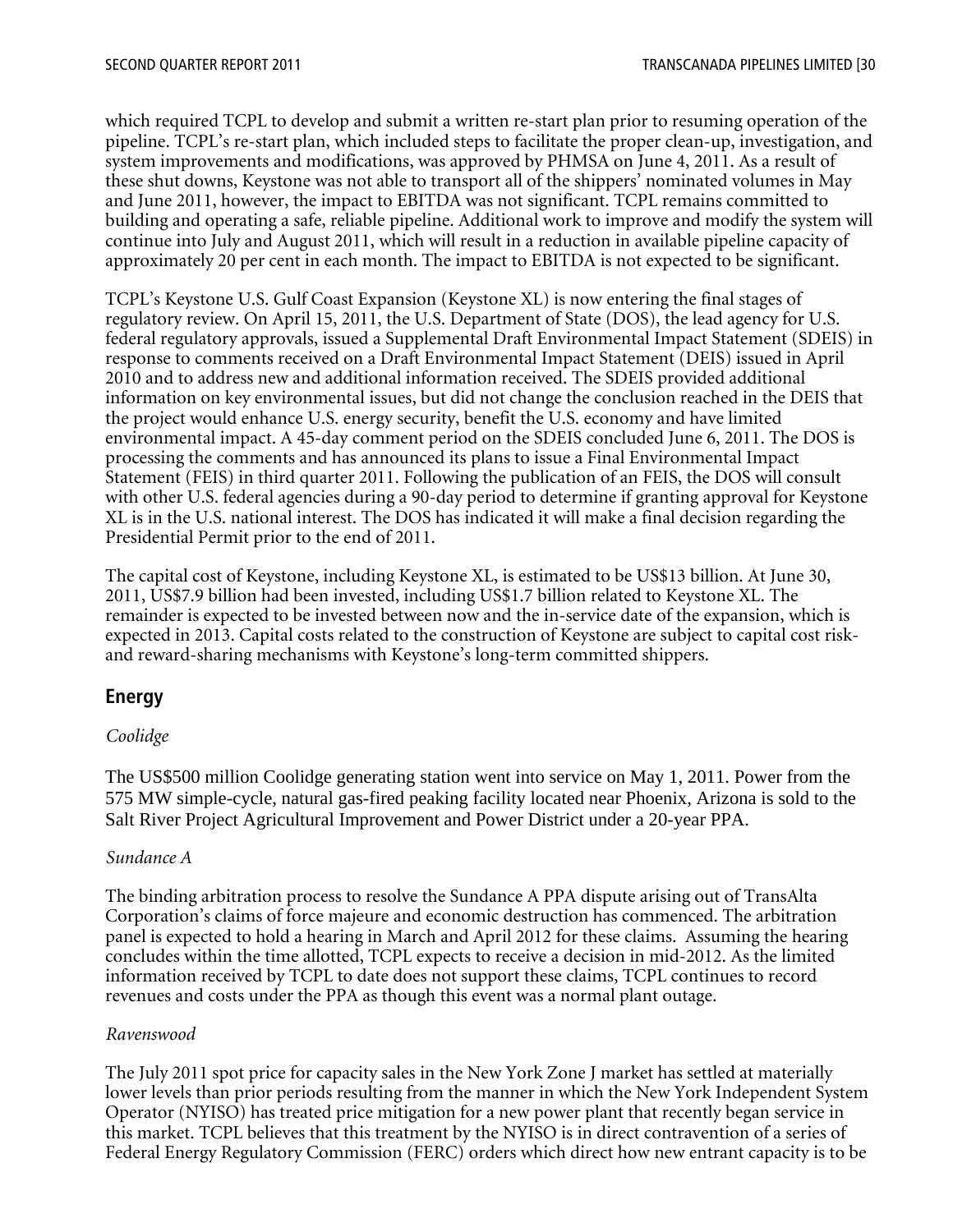treated for the purpose of determining capacity price. TCPL and a number of other parties have filed a series of complaints with the FERC. The outcome of the complaints and the long-term impact that this development may have on TCPL's Ravenswood operations are unknown.

The demand curve reset process continues with the NYISO's June 20, 2011 compliance filing resulting in an increased demand curve for 2011 to 2014. The FERC has not yet responded to this filing and, as a result, it is not yet known when the revised demand curves will be effective.

#### *Bruce Power*

Loading of fuel commenced on the refurbished Bruce A Unit 2 in second quarter 2011 and was completed in July. Fuel channel assembly was completed on Unit 1 during second quarter 2011, which was the final stage of Atomic Energy of Canada Limited's work on the reactors. Demobilization of refurbishment activity continues as the work transitions from construction to commissioning.

Subject to regulatory approval, Bruce Power expects to achieve a first synchronization of the Unit 2 generator to the electrical grid by the end of 2011, with commercial operation expected to occur in first quarter 2012. Bruce Power expects to load fuel into Unit 1 in third quarter 2011, with a first synchronization of the generator during first quarter 2012 and commercial operation is expected to occur during third quarter 2012. TCPL's share of the total capital cost is expected to be approximately \$2.4 billion, of which \$2.1 billion was incurred as of June 30, 2011.

#### *Bécancour*

In June 2011, Hydro-Québec notified TCPL it would exercise its option to extend the agreement to suspend all electricity generation from the Bécancour power plant throughout 2012. Under the original agreement signed in June 2009, Hydro-Québec has the option, subject to certain conditions, to extend the suspension on an annual basis until such time as regional electricity demand levels recover. TCPL will continue to receive payments under the agreement similar to those that would have been received under the normal course of operation.

#### *Oakville*

In October 2010, the Government of Ontario announced that it would not proceed with the \$1.2 billion Oakville generating station. The Company continues to negotiate a settlement with the Ontario government and its agencies that would terminate the 20-year Clean Energy Supply contract TCPL had previously been awarded and would compensate TCPL for the economic consequences associated with the contract's termination.

#### *Zephyr*

In June 2011, Zephyr terminated the precedent agreements with its potential shippers as the parties were unable to resolve key commercial issues. In July 2011, one of Zephyr's potential shippers exercised its contractual rights to acquire 100 per cent of the Zephyr project from TCPL.

#### *Cartier Wind*

Construction continues on the five-stage, 590 MW Cartier Wind project in Québec. The 58 MW Montagne-Sèche project and the 101 MW first phase of the Gros-Morne wind farm are expected to be operational in December 2011. The 111 MW Gros-Morne phase two is expected to be operational in December 2012. These are the fourth and fifth Québec-based wind farms of Cartier Wind, which are 62 per cent owned by TCPL. All of the power produced by Cartier Wind is sold under a 20-year PPA to Hydro-Québec.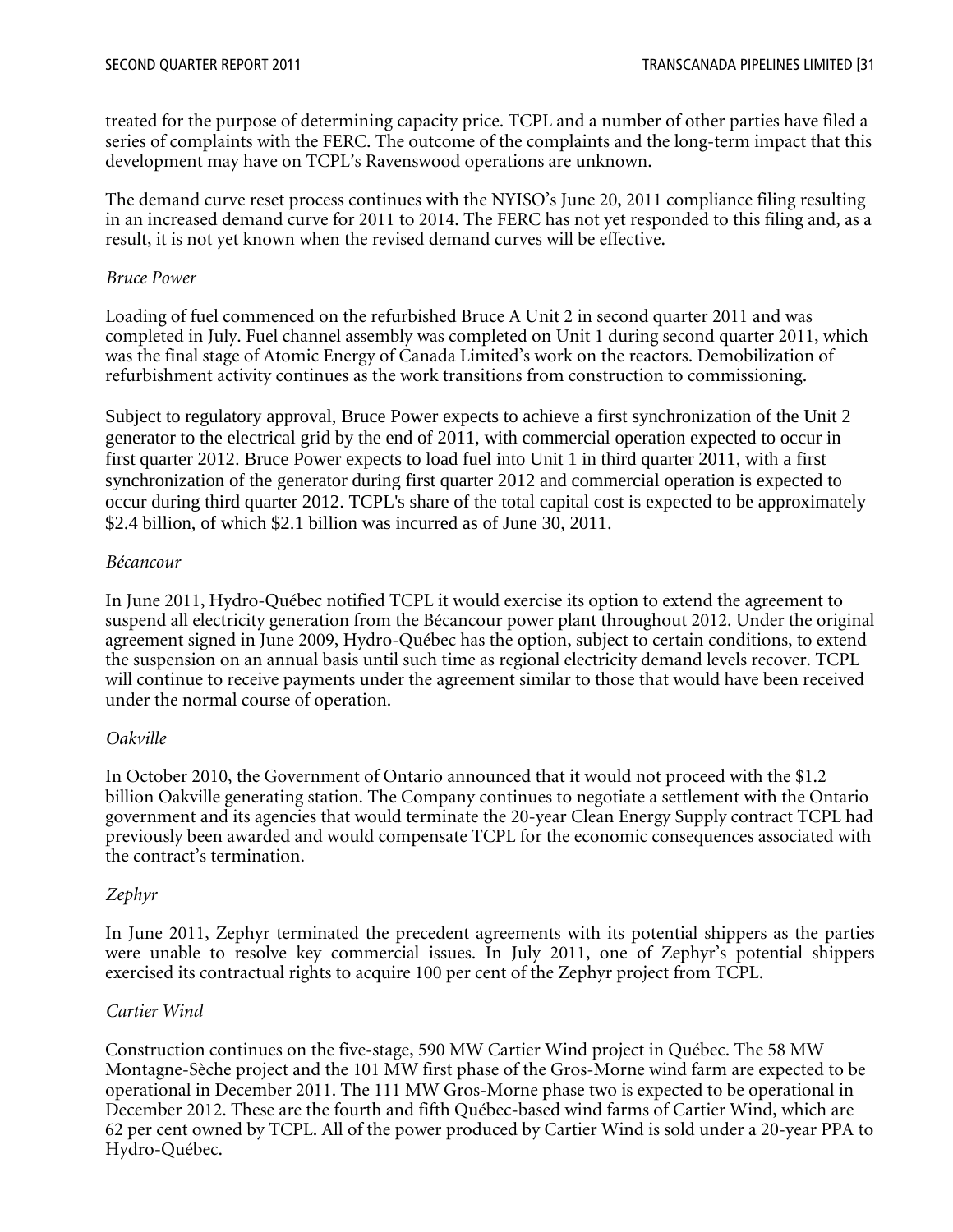## **Share Information**

At July 25, 2011, TCPL had 675 common shares, four million Series U and four million Series Y preferred shares issued and outstanding.

# **Selected Quarterly Consolidated Financial Data**<sup>(1)</sup>

| (unaudited)                                                                   | 2011         |              |              | 2010         |              |              |              | 2009         |
|-------------------------------------------------------------------------------|--------------|--------------|--------------|--------------|--------------|--------------|--------------|--------------|
| (millions of dollars)                                                         | Second       | First        | Fourth       | Third        | Second       | First        | Fourth       | Third        |
| Revenues<br>Net income attributable to controlling<br>interests               | 2,143<br>353 | 2,243<br>414 | 2,057<br>276 | 2,129<br>387 | 1,923<br>292 | 1,955<br>301 | 1,986<br>384 | 2,049<br>343 |
| <b>Share Statistics</b><br>Net income per common share – Basic and<br>Diluted | \$0.51       | \$0.60       | \$0.40       | \$0.57       | \$0.43       | \$0.46       | \$0.58       | \$0.55       |

(1) The selected quarterly consolidated financial data has been prepared in accordance with Canadian GAAP and is presented in Canadian dollars.

#### *Factors Affecting Quarterly Financial Information*

In Natural Gas Pipelines, which consists primarily of the Company's investments in regulated natural gas pipelines and regulated natural gas storage facilities, annual revenues, EBIT and net income fluctuate over the long term based on regulators' decisions and negotiated settlements with shippers. Generally, quarter-over-quarter revenues and net income during any particular fiscal year remain relatively stable with fluctuations resulting from adjustments being recorded due to regulatory decisions and negotiated settlements with shippers, seasonal fluctuations in short-term throughput volumes on U.S. pipelines, acquisitions and divestitures, and developments outside of the normal course of operations.

In Oil Pipelines, which consists of the Company's investment in the Keystone crude oil pipeline, annual revenues are based on contracted crude oil transportation and uncommitted spot transportation. Quarter-over-quarter revenues, EBIT and net income during any particular fiscal year remain relatively stable with fluctuations resulting from planned and unplanned outages, and changes in the amount of spot volumes transported and the associated rate charged. Spot volumes transported are affected by customer demand, market pricing, planned and unplanned outages of refineries, terminals and pipeline facilities, and developments outside of the normal course of operations.

In Energy, which consists primarily of the Company's investments in electrical power generation plants and non-regulated natural gas storage facilities, quarter-over-quarter revenues, EBIT and net income are affected by seasonal weather conditions, customer demand, market prices, capacity payments, planned and unplanned plant outages, acquisitions and divestitures, certain fair value adjustments and developments outside of the normal course of operations.

Significant developments that affected the last eight quarters' EBIT and Net Income are as follows:

- Second Quarter 2011, Natural Gas Pipelines' EBIT included incremental earnings from Guadalajara, which was placed in service in June 2011. Energy's EBIT included incremental earnings from Coolidge, which was placed in service in May 2011. EBIT included net unrealized losses of \$5 million pre-tax (\$4 million after tax) resulting from changes in the fair value of proprietary natural gas inventory in storage and certain risk management activities.
- First Quarter 2011, Natural Gas Pipelines' EBIT included incremental earnings from Bison, which was placed in service in January 2011. Oil Pipelines began recording EBIT for the Wood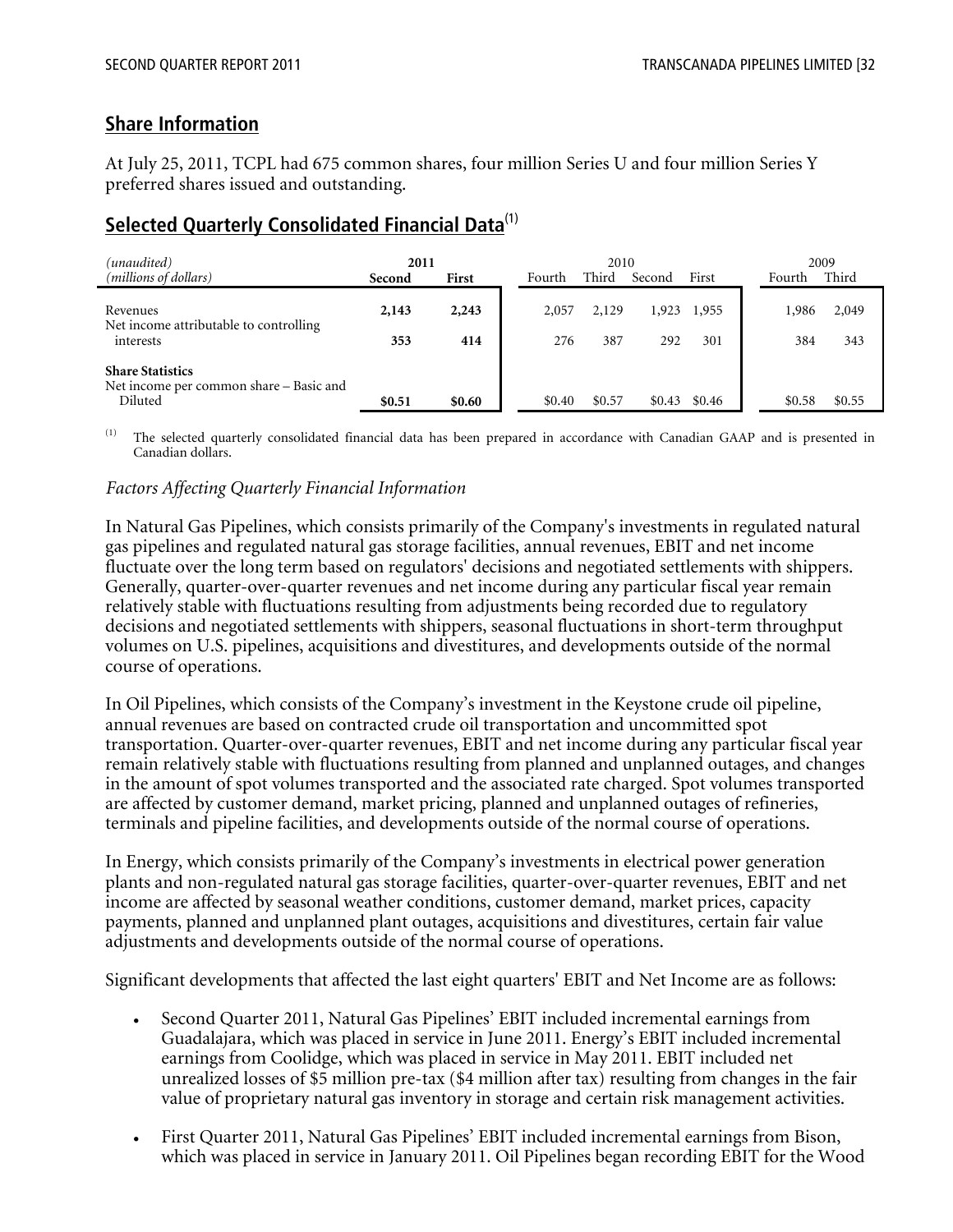River/Patoka and Cushing Extension sections of Keystone in February 2011. EBIT included net unrealized losses of \$17 million pre-tax (\$10 million after tax) resulting from changes in the fair value of proprietary natural gas inventory in storage and certain risk management activities.

- Fourth Quarter 2010, Natural Gas Pipelines' EBIT decreased as a result of recording a \$146 million pre-tax (\$127 million after-tax) valuation provision for advances to the APG for the MGP. Energy's EBIT included contributions from the second phase of Kibby Wind, which was placed in service in October 2010, and net unrealized gains of \$22 million pre-tax (\$12 million after tax) resulting from changes in the fair value of proprietary natural gas inventory in storage and certain risk management activities.
- Third Quarter 2010, Natural Gas Pipelines' EBIT increased as a result of recording nine months of incremental earnings related to the Alberta System 2010 – 2012 Revenue Requirement Settlement, which resulted in a \$33 million increase to Net Income. Energy's EBIT included contributions from Halton Hills, which was placed in service in September 2010, and net unrealized gains of \$4 million pre-tax (\$3 million after tax) resulting from changes in the fair value of proprietary natural gas inventory in storage and certain risk management activities.
- Second Quarter 2010, Energy's EBIT included net unrealized gains of \$15 million pre-tax (\$10 million after tax) resulting from changes in the fair value of proprietary natural gas inventory in storage and certain risk management activities. Net Income reflected a decrease of \$58 million after tax due to losses in 2010 compared to gains in 2009 for interest rate and foreign exchange rate derivatives that did not qualify as hedges for accounting purposes and the translation of U.S. dollar-denominated working capital balances.
- First Quarter 2010, Energy's EBIT included net unrealized losses of \$49 million pre-tax (\$32 million after tax) resulting from changes in the fair value of proprietary natural gas inventory in storage and certain risk management activities.
- Fourth Quarter 2009, Natural Gas Pipelines EBIT included a dilution gain of \$29 million pretax (\$18 million after tax) resulting from TCPL's reduced ownership interest in PipeLines LP, which was caused by PipeLines LP's issue of common units to the public. Energy's EBIT included net unrealized gains of \$7 million pre-tax (\$5 million after tax) resulting from changes in the fair value of proprietary natural gas inventory in storage and certain risk management activities. Net Income included \$30 million of favourable income tax adjustments resulting from reductions in the Province of Ontario's corporate income tax rates.
- Third Quarter 2009, Energy's EBIT included net unrealized gains of \$14 million pre-tax (\$10 million after tax) due to changes in the fair value of proprietary natural gas inventory in storage and certain risk management activities.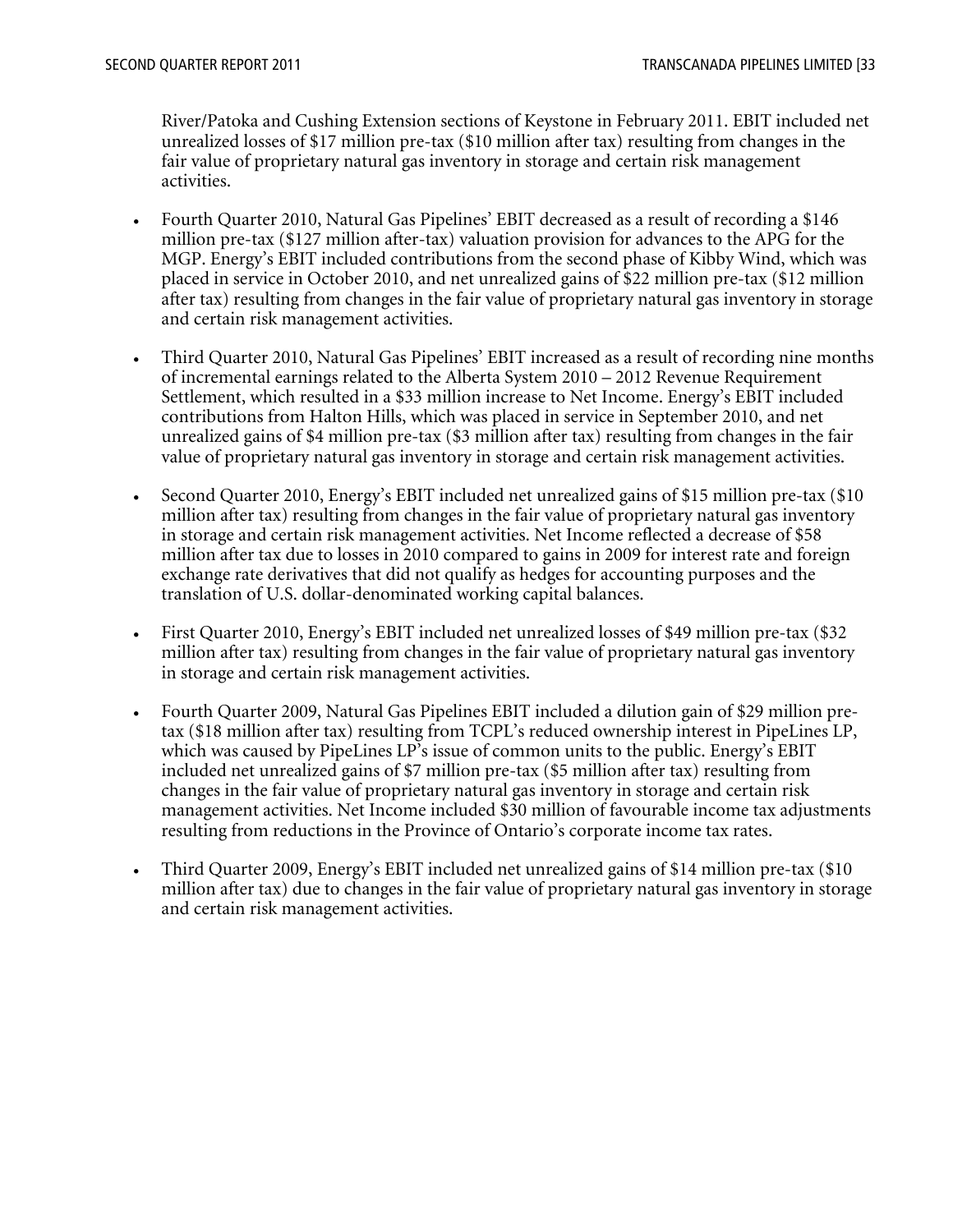## **Consolidated Income**

| (unaudited)                                             |       | Three months ended June 30 | Six months ended June 30 |       |  |
|---------------------------------------------------------|-------|----------------------------|--------------------------|-------|--|
| (millions of dollars)                                   | 2011  | 2010                       | 2011                     | 2010  |  |
|                                                         |       |                            |                          |       |  |
| <b>Revenues</b>                                         | 2,143 | 1,923                      | 4,386                    | 3,878 |  |
| <b>Operating and Other Expenses</b>                     |       |                            |                          |       |  |
| Plant operating costs and other                         | 822   | 764                        | 1,581                    | 1,511 |  |
| Commodity purchases resold                              | 185   | 216                        | 462                      | 472   |  |
| Depreciation and amortization                           | 379   | 341                        | 749                      | 684   |  |
|                                                         | 1,386 | 1,321                      | 2,792                    | 2,667 |  |
|                                                         |       |                            |                          |       |  |
| <b>Financial Charges/(Income)</b>                       |       |                            |                          |       |  |
| Interest expense                                        | 262   | 198                        | 501                      | 392   |  |
| Interest expense of joint ventures                      | 11    | 15                         | 27                       | 31    |  |
| Interest income and other                               | (23)  | 18                         | (56)                     | (6)   |  |
|                                                         | 250   | 231                        | 472                      | 417   |  |
| Income before Income Taxes                              | 507   | 371                        | 1,122                    | 794   |  |
|                                                         |       |                            |                          |       |  |
| <b>Income Taxes Expense</b>                             |       |                            |                          |       |  |
| Current                                                 | 38    | (198)                      | 138                      | (118) |  |
| Future                                                  | 93    | 260                        | 164                      | 277   |  |
|                                                         | 131   | 62                         | 302                      | 159   |  |
|                                                         |       |                            |                          |       |  |
| <b>Net Income</b>                                       | 376   | 309                        | 820                      | 635   |  |
| Net Income Attributable to Non-Controlling Interests    | 23    | 17                         | 53                       | 42    |  |
| <b>Net Income Attributable to Controlling Interests</b> | 353   | 292                        | 767                      | 593   |  |
| <b>Preferred Share Dividends</b>                        | 5     | 5                          | 11                       | 11    |  |
| <b>Net Income Attributable to Common Shares</b>         | 348   | 287                        | 756                      | 582   |  |
|                                                         |       |                            |                          |       |  |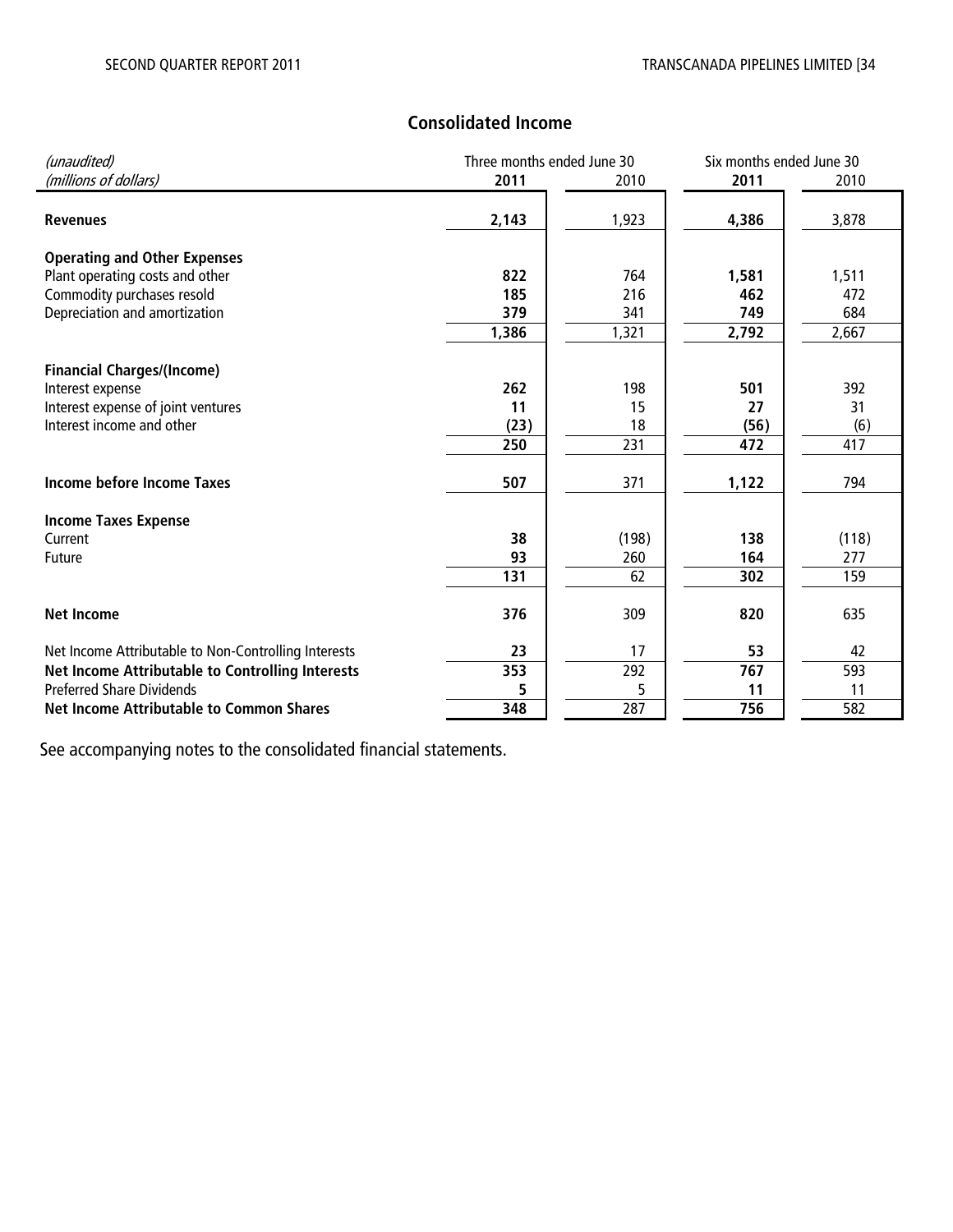| (unaudited)                                                       | Three months ended June 30 |      | Six months ended June 30 |       |  |
|-------------------------------------------------------------------|----------------------------|------|--------------------------|-------|--|
| (millions of dollars)                                             | 2011                       | 2010 | 2011                     | 2010  |  |
|                                                                   |                            |      |                          |       |  |
| Net Income                                                        | 376                        | 309  | 820                      | 635   |  |
| Other Comprehensive (Loss)/Income, Net of                         |                            |      |                          |       |  |
| <b>Income Taxes</b>                                               |                            |      |                          |       |  |
| Change in foreign currency translation gains and losses on        |                            |      |                          |       |  |
| investments in foreign operations <sup>(1)</sup>                  | (30)                       | 227  | (128)                    | 80    |  |
| Change in gains and losses on financial derivatives to hedge the  |                            |      |                          |       |  |
| net investments in foreign operations <sup>(2)</sup>              | 23                         | (79) | 72                       | (20)  |  |
| Change in gains and losses on derivative instruments designated   |                            |      |                          |       |  |
| as cash flow hedges <sup>(3)</sup>                                | (41)                       | (44) | (92)                     | (120) |  |
| Reclassification to Net Income of gains and losses on derivative  |                            |      |                          |       |  |
| instruments designated as cash flow hedges pertaining to prior    |                            |      |                          |       |  |
| periods <sup>(4)</sup>                                            | 18                         | (5)  | 62                       | (6)   |  |
| Other Comprehensive (Loss)/Income                                 | (30)                       | 99   | (86)                     | (66)  |  |
| <b>Comprehensive Income</b>                                       | 346                        | 408  | 734                      | 569   |  |
|                                                                   |                            |      |                          |       |  |
| Comprehensive Income Attributable to Non-Controlling Interests    | 28                         | 15   | 61                       | 39    |  |
| <b>Comprehensive Income Attributable to Controlling Interests</b> | 318                        | 393  | 673                      | 530   |  |
| <b>Preferred Share Dividends</b>                                  |                            | 5    | 11                       | 11    |  |
| <b>Comprehensive Income Attributable to Common Shares</b>         | 313                        | 388  | 662                      | 519   |  |

## **Consolidated Comprehensive Income**

(1) Net of income tax expense of \$11 million and \$40 million for the three and six months ended June 30, 2011, respectively (2010 – recovery of \$45 million and \$15 million, respectively).

(2) Net of income tax expense of \$8 million and \$27 million for the three and six months ended June 30, 2011, respectively (2010 – recovery of \$34 million and \$8 million, respectively).

(3) Net of income tax recovery of \$21 million and \$39 million for the three and six months ended June 30, 2011, respectively (2010 – recovery of \$27 million and \$84 million, respectively).

<sup>(4)</sup> Net of income tax expense of \$10 million and \$34 million for the three and six months ended June 30, 2011, respectively (2010 – expense of \$16 million and \$17 million, respectively).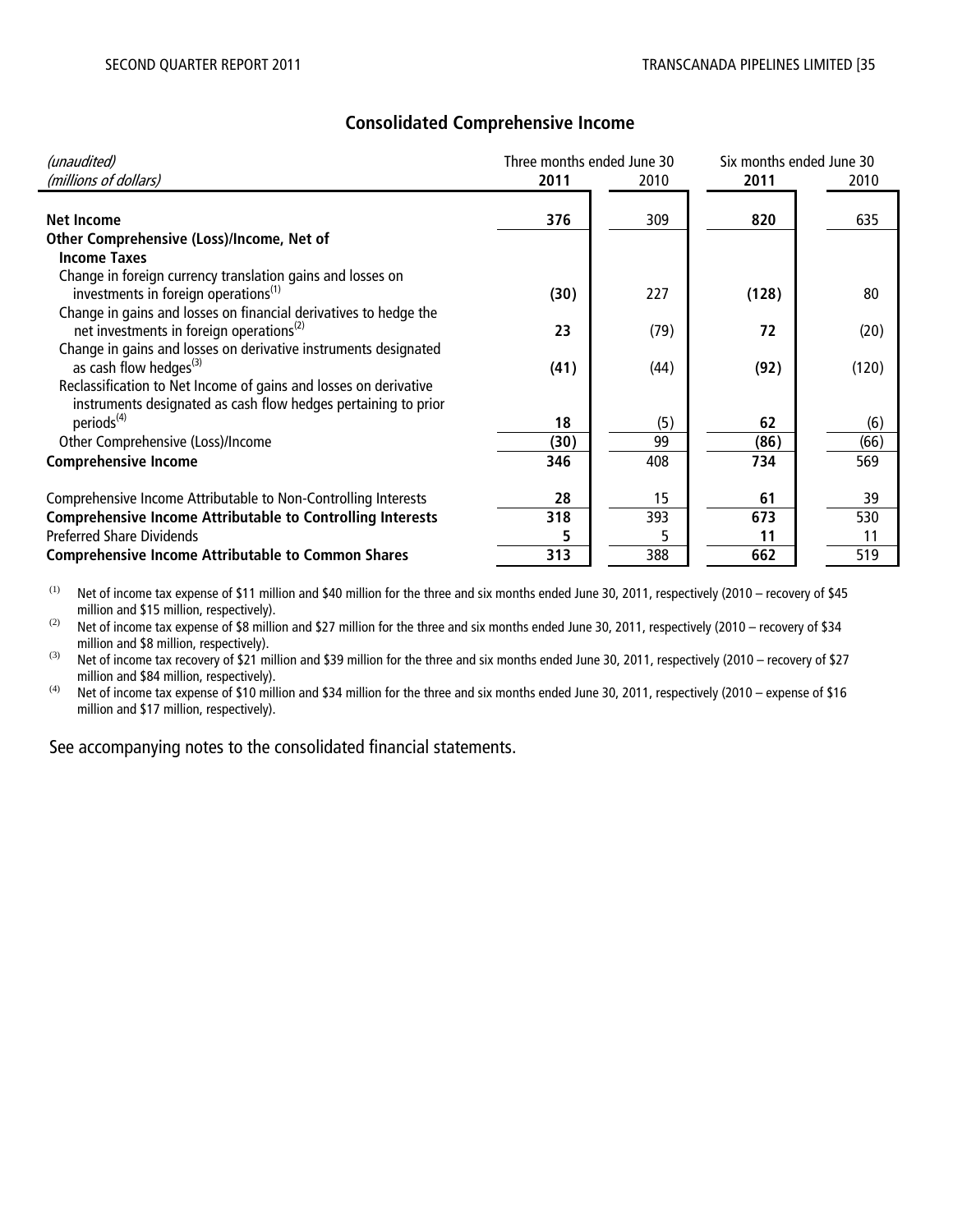# **Consolidated Cash Flows**

| (unaudited)                                          | Three months ended June 30 |       |          | Six months ended June 30 |
|------------------------------------------------------|----------------------------|-------|----------|--------------------------|
| (millions of dollars)                                | 2011                       | 2010  | 2011     | 2010                     |
|                                                      |                            |       |          |                          |
| <b>Cash Generated From Operations</b>                |                            |       |          |                          |
| Net income                                           | 376                        | 309   | 820      | 635                      |
| Depreciation and amortization                        | 379                        | 341   | 749      | 684                      |
| Future income taxes                                  | 93                         | 260   | 164      | 277                      |
| Employee future benefits funding less than/          |                            |       |          |                          |
| (in excess of) expense                               | 3                          | (12)  | (8)      | (44)                     |
| Other                                                | 18                         | 24    | 39       | 82                       |
|                                                      | 869                        | 922   | 1,764    | 1,634                    |
| Decrease/(increase) in operating working capital     | 26                         | (316) | 136      | (200)                    |
| Net cash provided by operations                      | 895                        | 606   | 1,900    | 1,434                    |
|                                                      |                            |       |          |                          |
| <b>Investing Activities</b>                          |                            |       |          |                          |
| Capital expenditures                                 | (655)                      | (992) | (1, 439) | (2,268)                  |
| Deferred amounts and other                           |                            | 8     | 10       | (208)                    |
|                                                      |                            |       |          |                          |
| Net cash used in investing activities                | (650)                      | (984) | (1, 429) | (2, 476)                 |
| <b>Financing Activities</b>                          |                            |       |          |                          |
|                                                      | (298)                      | (280) | (583)    | (546)                    |
| Dividends on common and preferred shares             |                            |       |          |                          |
| Advances from parent                                 | 123                        | 15    | 207      | 398                      |
| Distributions paid to non-controlling interests      | (22)                       | (23)  | (43)     | (44)                     |
| Notes payable repaid, net                            | (548)                      | (441) | (415)    | (9)                      |
| Long-term debt issued, net of issue costs            | 519                        | 1,306 | 519      | 1,316                    |
| Reduction of long-term debt                          | (419)                      | (142) | (740)    | (283)                    |
| Long-term debt of joint ventures issued              | 31                         | 70    | 31       | 78                       |
| Reduction of long-term debt of joint ventures        | (38)                       | (113) | (49)     | (139)                    |
| Common shares issued                                 |                            | 402   |          | 402                      |
| Partnership units of subsidiary issued, net of issue |                            |       |          |                          |
| costs                                                | 321                        |       | 321      |                          |
| Net cash (used in)/provided by financing activities  | (331)                      | 794   | (752)    | 1,173                    |
|                                                      |                            |       |          |                          |
| <b>Effect of Foreign Exchange Rate Changes on</b>    |                            |       |          |                          |
| <b>Cash and Cash Equivalents</b>                     | (3)                        | 33    | (16)     | 16                       |
|                                                      |                            |       |          |                          |
| (Decrease)/Increase in Cash and Cash Equivalents     | (89)                       | 449   | (297)    | 147                      |
|                                                      |                            |       |          |                          |
| <b>Cash and Cash Equivalents</b>                     |                            |       |          |                          |
| Beginning of period                                  | 544                        | 677   | 752      | 979                      |
| <b>Cash and Cash Equivalents</b>                     |                            |       |          |                          |
|                                                      |                            |       |          |                          |
| End of period                                        | 455                        | 1,126 | 455      | 1,126                    |
|                                                      |                            |       |          |                          |
| <b>Supplementary Cash Flow Information</b>           |                            |       | 40       |                          |
| Income taxes (refunded)/paid, including refunds      | (47)                       | 39    |          | 43                       |
| Interest paid                                        | 242                        | 129   | 504      | 372                      |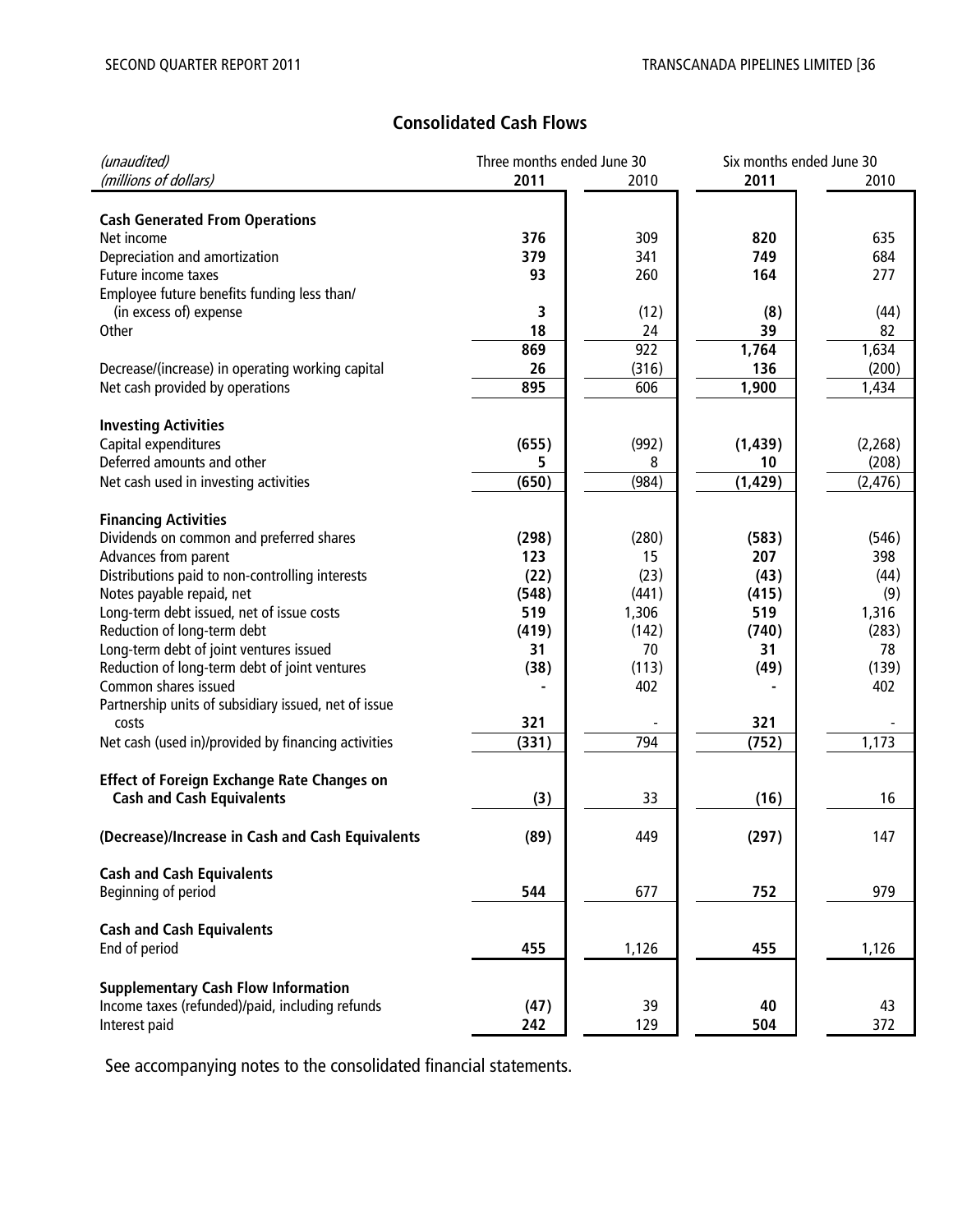## **Consolidated Balance Sheet**

| (unaudited)<br>(millions of dollars)                | June 30, 2011 | December 31, 2010 |
|-----------------------------------------------------|---------------|-------------------|
|                                                     |               |                   |
| <b>ASSETS</b>                                       |               |                   |
| <b>Current Assets</b>                               | 455           | 752               |
| Cash and cash equivalents<br>Accounts receivable    |               |                   |
|                                                     | 1,181         | 1,280             |
| Due from TransCanada Corporation<br>Inventories     | 1,249<br>427  | 1,363<br>425      |
| Other                                               | 692           | 777               |
|                                                     | 4,004         | 4,597             |
| <b>Plant, Property and Equipment</b>                | 36,234        | 36,244            |
| Goodwill                                            | 3,461         | 3,570             |
| <b>Regulatory Assets</b>                            | 1,449         | 1,512             |
| <b>Intangibles and Other Assets</b>                 | 1,989         | 2,026             |
|                                                     | 47,137        | 47,949            |
|                                                     |               |                   |
| <b>LIABILITIES</b>                                  |               |                   |
| <b>Current Liabilities</b>                          |               |                   |
| Notes payable                                       | 1,628         | 2,092             |
| Accounts payable                                    | 1,867         | 2,247             |
| <b>Accrued interest</b>                             | 403           | 361               |
| Current portion of long-term debt                   | 537           | 894               |
| Current portion of long-term debt of joint ventures | 159           | 65                |
|                                                     | 4,594         | 5,659             |
| Due to TransCanada Corporation                      | 2,796         | 2,703             |
| <b>Regulatory Liabilities</b>                       | 340           | 314               |
| <b>Deferred Amounts</b>                             | 710           | 694               |
| <b>Future Income Taxes</b>                          | 3,380         | 3,250             |
| <b>Long-Term Debt</b>                               | 16,803        | 17,028            |
| <b>Long-Term Debt of Joint Ventures</b>             | 680           | 801               |
| <b>Junior Subordinated Notes</b>                    | 955           | 985               |
|                                                     | 30,258        | 31,434            |
| <b>EQUITY</b>                                       |               |                   |
| Controlling interests                               | 15,852        | 15,747            |
| Non-controlling interests                           | 1,027         | 768               |
|                                                     | 16,879        | 16,515            |
|                                                     | 47,137        | 47,949            |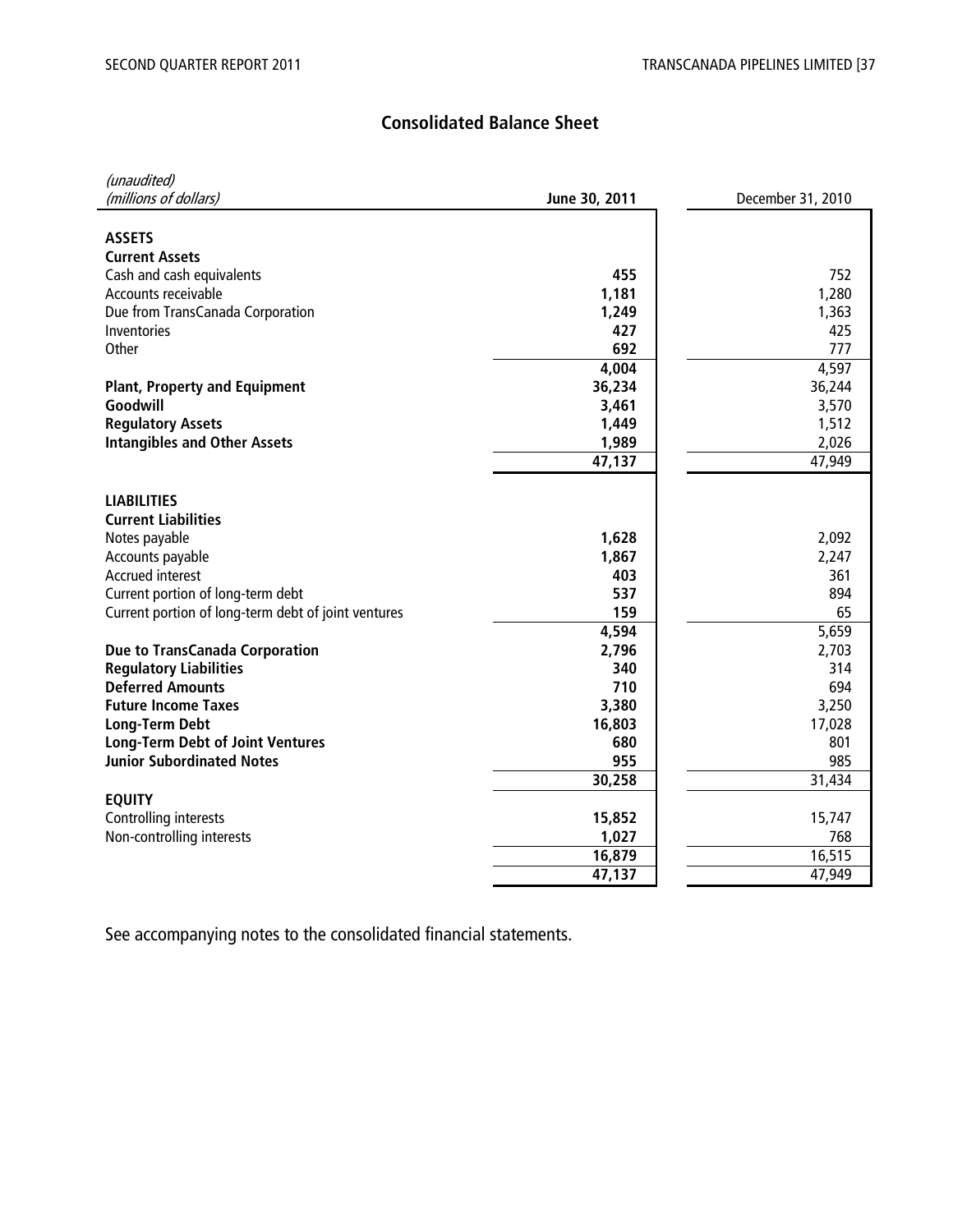instruments designated as cash flow hedges pertaining to

| (unaudited)<br>(millions of dollars)                             | Currency<br><b>Translation</b><br>Adjustments | Cash Flow<br>Hedges and<br>Other | Total |
|------------------------------------------------------------------|-----------------------------------------------|----------------------------------|-------|
| Balance at December 31, 2010                                     | (683)                                         | (194)                            | (877) |
| Change in foreign currency translation gains and losses on       |                                               |                                  |       |
| investments in foreign operations <sup>(1)</sup>                 | (128)                                         |                                  | (128) |
| Change in gains and losses on financial derivatives to hedge the |                                               |                                  |       |
| net investments in foreign operations <sup>(2)</sup>             | 72                                            |                                  | 72    |
| Change in gains and losses on derivative instruments             |                                               |                                  |       |
| designated as cash flow hedges <sup>(3)</sup>                    | -                                             | (95)                             | (95)  |
| Reclassification to Net Income of gains and losses on derivative |                                               |                                  |       |

prior periods<sup>(4)(5)</sup> **- 57 57 57 57 57** Balance at June 30, 2011 **(739)** (232) **(232)** (971)

## **Consolidated Accumulated Other Comprehensive (Loss)/Income**

| Balance at December 31, 2009                                     | (592) | (40)  | (632) |
|------------------------------------------------------------------|-------|-------|-------|
| Change in foreign currency translation gains and losses on       |       |       |       |
| investments in foreign operations <sup>(1)</sup>                 | 80    |       | 80    |
| Change in gains and losses on financial derivatives to hedge the |       |       |       |
| net investments in foreign operations <sup>(2)</sup>             | (20)  |       | (20)  |
| Changes in gains and losses on derivative instruments            |       |       |       |
| designated as cash flow hedges $^{(3)}$                          |       | (121) | (121) |
| Reclassification to Net Income of gains and losses on derivative |       |       |       |
| instruments designated as cash flow hedges pertaining to         |       |       |       |
| prior periods <sup>(4)</sup>                                     |       | (2)   | (2)   |
| Balance at June 30, 2010                                         | (532) | (163) | (695) |

(1) Net of income tax expense of \$40 million for the six months ended June 30, 2011 (2010 – recovery of \$15 million).<br>(2) Net of income tax expense of \$27 million for the six months ended June 30, 2011 (2010 – recovery of

(2) Net of income tax expense of \$27 million for the six months ended June 30, 2011 (2010 – recovery of \$8 million).<br>(3) Net of income tax recovery of \$39 million for the six months ended June 30, 2011 (2010 – recovery of

(3) Net of income tax recovery of \$39 million for the six months ended June 30, 2011 (2010 – recovery of \$84 million).<br>(4) Net of income tax expense of \$24 million for the six months ended June 20, 2011 (2010), expense of

(4) Net of income tax expense of \$34 million for the six months ended June 30, 2011 (2010 – expense of \$17 million).<br>(5) I osses related to cash flow bedges reported in Accumulated Other Comprehensive (Loss)/Income and ex

Losses related to cash flow hedges reported in Accumulated Other Comprehensive (Loss)/Income and expected to be reclassified to Net Income in the next 12 months are estimated to be \$103 million (\$68 million, net of tax). These estimates assume constant commodity prices, interest rates and foreign exchange rates over time, however, the amounts reclassified will vary based on the actual value of these factors at the date of settlement.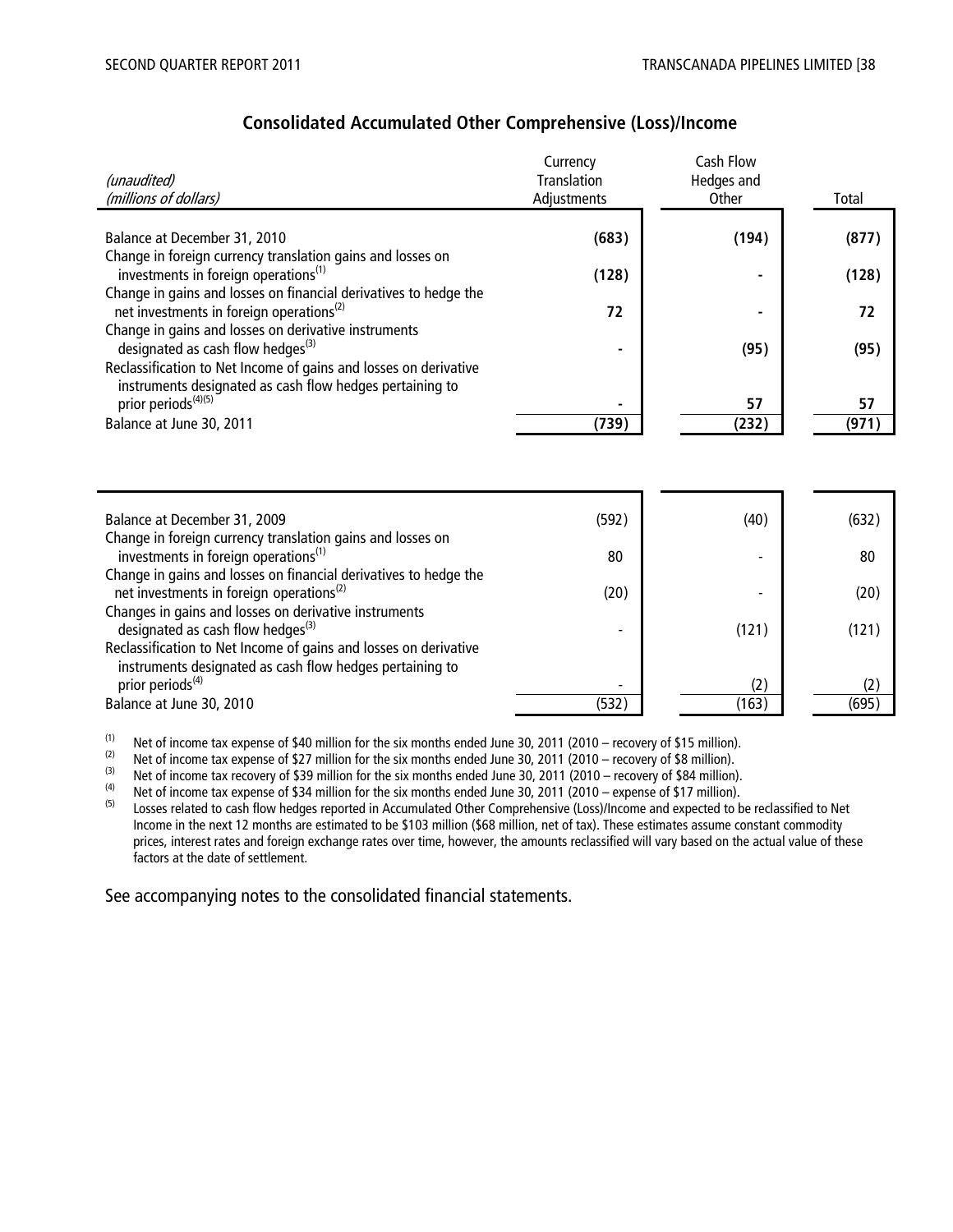# **Consolidated Equity**

| (unaudited)                                                       | Six months ended June 30 |        |  |
|-------------------------------------------------------------------|--------------------------|--------|--|
| (millions of dollars)                                             | 2011                     | 2010   |  |
|                                                                   |                          |        |  |
| <b>Common Shares</b>                                              |                          |        |  |
| Balance at beginning of period                                    | 11,636                   | 10,649 |  |
| Proceeds from common shares issued                                |                          | 402    |  |
| Balance at end of period                                          | 11,636                   | 11,051 |  |
|                                                                   |                          |        |  |
| <b>Preferred Shares</b>                                           |                          |        |  |
| Balance at beginning and end of period                            | 389                      | 389    |  |
|                                                                   |                          |        |  |
| <b>Contributed Surplus</b>                                        |                          |        |  |
| Balance at beginning of period                                    | 341                      | 335    |  |
| Dilution gain from PipeLines LP units issued                      | 30                       |        |  |
| Other                                                             |                          | 4      |  |
| Balance at end of period                                          | 372                      | 339    |  |
|                                                                   |                          |        |  |
| <b>Retained Earnings</b>                                          |                          |        |  |
| Balance at beginning of period                                    | 4,258                    | 4,131  |  |
| Net income attributable to controlling interests                  | 767                      | 593    |  |
| Common share dividends                                            | (588)                    | (552)  |  |
| Preferred share dividends                                         | (11)                     | (11)   |  |
| Balance at end of period                                          | 4,426                    | 4,161  |  |
|                                                                   |                          |        |  |
| Accumulated Other Comprehensive (Loss)/Income                     |                          |        |  |
| Balance at beginning of period                                    | (877)                    | (632)  |  |
| Other comprehensive (loss)/income                                 | (94)                     | (63)   |  |
| Balance at end of period                                          | (971)                    | (695)  |  |
|                                                                   | 3,455                    | 3,466  |  |
|                                                                   |                          |        |  |
| <b>Equity Attributable to Controlling Interests</b>               | 15,852                   | 15,245 |  |
|                                                                   |                          |        |  |
| <b>Equity Attributable to Non-Controlling Interests</b>           |                          |        |  |
| Balance at beginning of period                                    | 768                      | 785    |  |
| Net income attributable to non-controlling interests              |                          |        |  |
| PipeLines LP                                                      | 49                       | 39     |  |
| Portland                                                          | 4                        | 3      |  |
| Other comprehensive income/(loss) attributable to non-controlling |                          |        |  |
| interests                                                         | 8                        | (3)    |  |
| Sale of PipeLines LP units                                        |                          |        |  |
| Proceeds, net of issue costs                                      | 321                      |        |  |
| Decrease in TCPL's ownership                                      | (50)                     |        |  |
| Distributions to non-controlling interests                        | (43)                     | (44)   |  |
| Other                                                             | (30)                     | 17     |  |
| Balance at end of period                                          | 1,027                    | 797    |  |
|                                                                   |                          |        |  |
| <b>Total Equity</b>                                               | 16,879                   | 16,042 |  |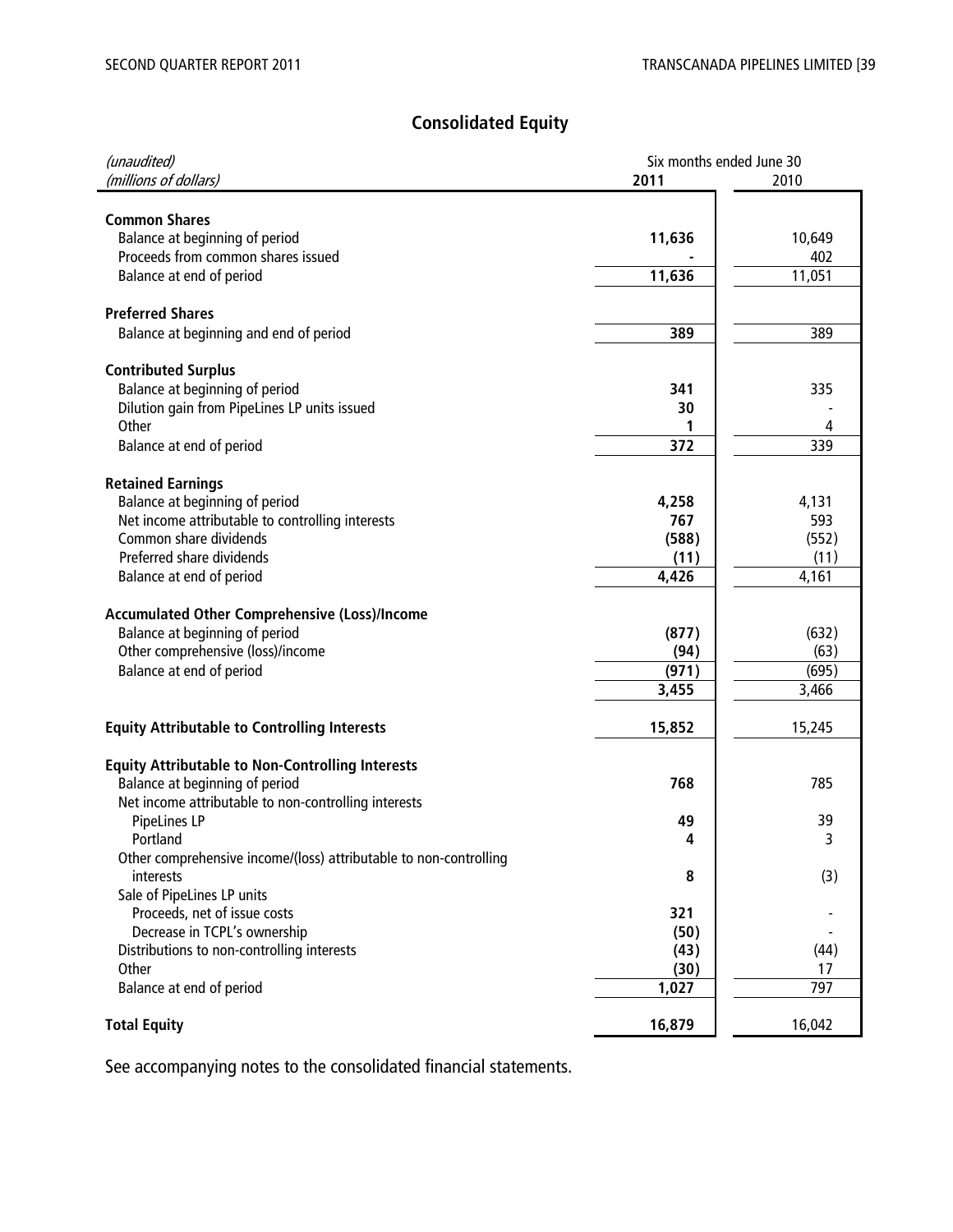### **Notes to Consolidated Financial Statements**

## **(Unaudited)**

## 1. **Significant Accounting Policies**

The consolidated financial statements of TransCanada PipeLines Limited (TCPL or the Company) have been prepared in accordance with Canadian generally accepted accounting principles (GAAP) as defined in Part V of the Canadian Institute of Chartered Accountants (CICA) Handbook, which is discussed further in Note 2. The accounting policies applied are consistent with those outlined in TCPL's annual audited Consolidated Financial Statements for the year ended December 31, 2010. These Consolidated Financial Statements reflect all normal recurring adjustments that are, in the opinion of management, necessary to present fairly the financial position and results of operations for the respective periods. These Consolidated Financial Statements do not include all disclosures required in the annual financial statements and should be read in conjunction with the 2010 audited Consolidated Financial Statements included in TCPL's 2010 Annual Report. Unless otherwise indicated, "TCPL" or "the Company" includes TransCanada PipeLines Limited and its subsidiaries. Capitalized and abbreviated terms that are used but not otherwise defined herein are identified in the Glossary of Terms contained in TCPL's 2010 Annual Report. Amounts are stated in Canadian dollars unless otherwise indicated.

In Natural Gas Pipelines, which consists primarily of the Company's investments in regulated natural gas pipelines and regulated natural gas storage facilities, annual revenues and net income fluctuate over the long term based on regulators' decisions and negotiated settlements with shippers. Generally, quarter-overquarter revenues and net income during any particular fiscal year remain relatively stable with fluctuations resulting from adjustments being recorded due to regulatory decisions and negotiated settlements with shippers, seasonal fluctuations in short-term throughput volumes on U.S. pipelines, acquisitions and divestitures, and developments outside of the normal course of operations.

In Oil Pipelines, which consists of the Company's investment in the Keystone crude oil pipeline, annual revenues are based on contracted crude oil transportation and uncommitted spot transportation. Quarterover-quarter revenues and net income during any particular fiscal year remain relatively stable with fluctuations resulting from planned and unplanned outages, and changes in the amount of spot volumes transported and the associated rate charged. Spot volumes transported are affected by customer demand, market pricing, planned and unplanned outages of refineries, terminals and pipeline facilities, and developments outside of the normal course of operations.

In Energy, which consists primarily of the Company's investments in electrical power generation plants and non-regulated natural gas storage facilities, quarter-over-quarter revenues and net income are affected by seasonal weather conditions, customer demand, market prices, capacity payments, planned and unplanned plant outages, acquisitions and divestitures, certain fair value adjustments and developments outside of the normal course of operations.

In preparing these financial statements, TCPL is required to make estimates and assumptions that affect both the amount and timing of recording assets, liabilities, revenues and expenses since the determination of these items may be dependent on future events. The Company uses the most current information available and exercises careful judgement in making these estimates and assumptions. In the opinion of management, these consolidated financial statements have been properly prepared within reasonable limits of materiality and within the framework of the Company's significant accounting policies.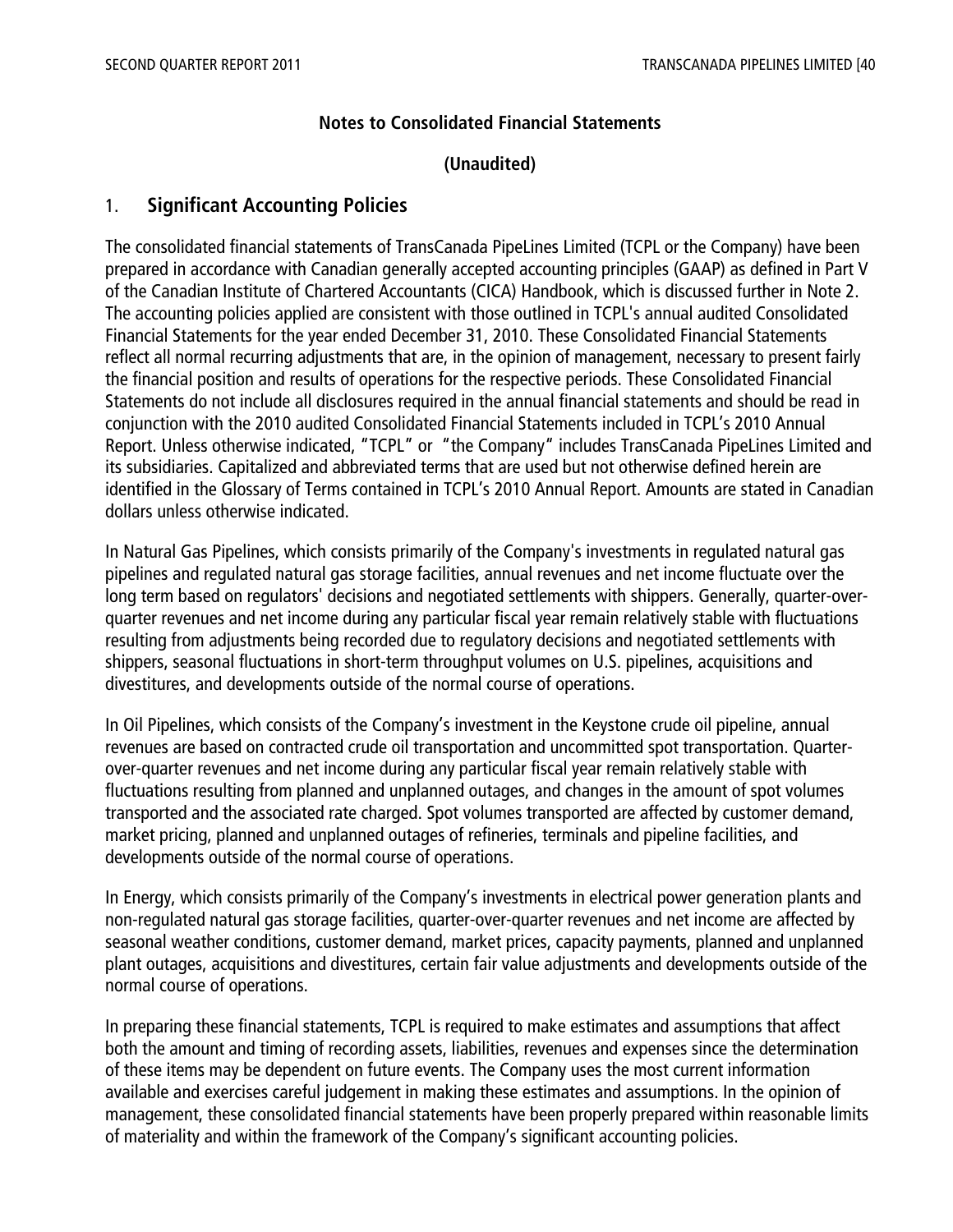## **2. Changes in Accounting Policies**

#### Changes in Accounting Policies for 2011

#### **Business Combinations, Consolidated Financial Statements and Non-Controlling Interests**

Effective January 1, 2011, the Company adopted CICA Handbook Section 1582 "Business Combinations", which is effective for business combinations with an acquisition date after January 1, 2011. This standard was amended to require additional use of fair value measurements, recognition of additional assets and liabilities, and increased disclosure. Adopting the standard is expected to have a significant impact on the way the Company accounts for future business combinations. Entities adopting Section 1582 were also required to adopt CICA Handbook Sections 1601 "Consolidated Financial Statements" and 1602 "Non-Controlling Interests". Sections 1601 and 1602 require Non-Controlling Interests to be presented as part of Equity on the balance sheet. In addition, the income statement of the controlling parent now includes 100 per cent of the subsidiary's results and presents the allocation of income between the controlling and noncontrolling interests. Changes resulting from the adoption of Section 1582 were applied prospectively and changes resulting from the adoption of Sections 1601 and 1602 were applied retrospectively.

#### Future Accounting Changes

## **U.S. GAAP/International Financial Reporting Standards**

The CICA's Accounting Standards Board (AcSB) previously announced that Canadian publicly accountable enterprises are required to adopt International Financial Reporting Standards (IFRS) as issued by the International Accounting Standards Board (IASB), effective January 1, 2011.

In accordance with GAAP, TCPL follows specific accounting policies unique to a rate-regulated business. These rate-regulated accounting (RRA) standards allow the timing of recognition of certain revenues and expenses to differ from the timing that may otherwise be expected in a non-rate-regulated business under GAAP in order to appropriately reflect the economic impact of regulators' decisions regarding the Company's revenues and tolls. The IASB has concluded that the development of RRA under IFRS requires further analysis and has removed the RRA project from its current agenda. TCPL does not expect a final RRA standard under IFRS to be effective in the foreseeable future.

In October 2010, the AcSB and the Canadian Securities Administrators amended their policies applicable to Canadian publicly accountable enterprises that use RRA in order to permit these entities to defer the adoption of IFRS for one year. TCPL deferred its adoption and accordingly will continue to prepare its consolidated financial statements in 2011 in accordance with Canadian GAAP, as defined by Part V of the CICA Handbook, in order to continue using RRA.

As a registrant with the U.S. Securities and Exchange Commission, TCPL prepares and files a "Reconciliation to United States GAAP" and has the option to prepare and file its consolidated financial statements using U.S. GAAP. As a result of the developments noted above, the Company's Board of Directors has approved the adoption of U.S. GAAP effective January 1, 2012. The accounting policies and financial impact of TCPL adopting U.S. GAAP are consistent with that currently reported in the "Reconciliation to United States GAAP" and, as a result, significant changes to existing systems and processes are not required to implement U.S. GAAP as the Company's primary accounting standard.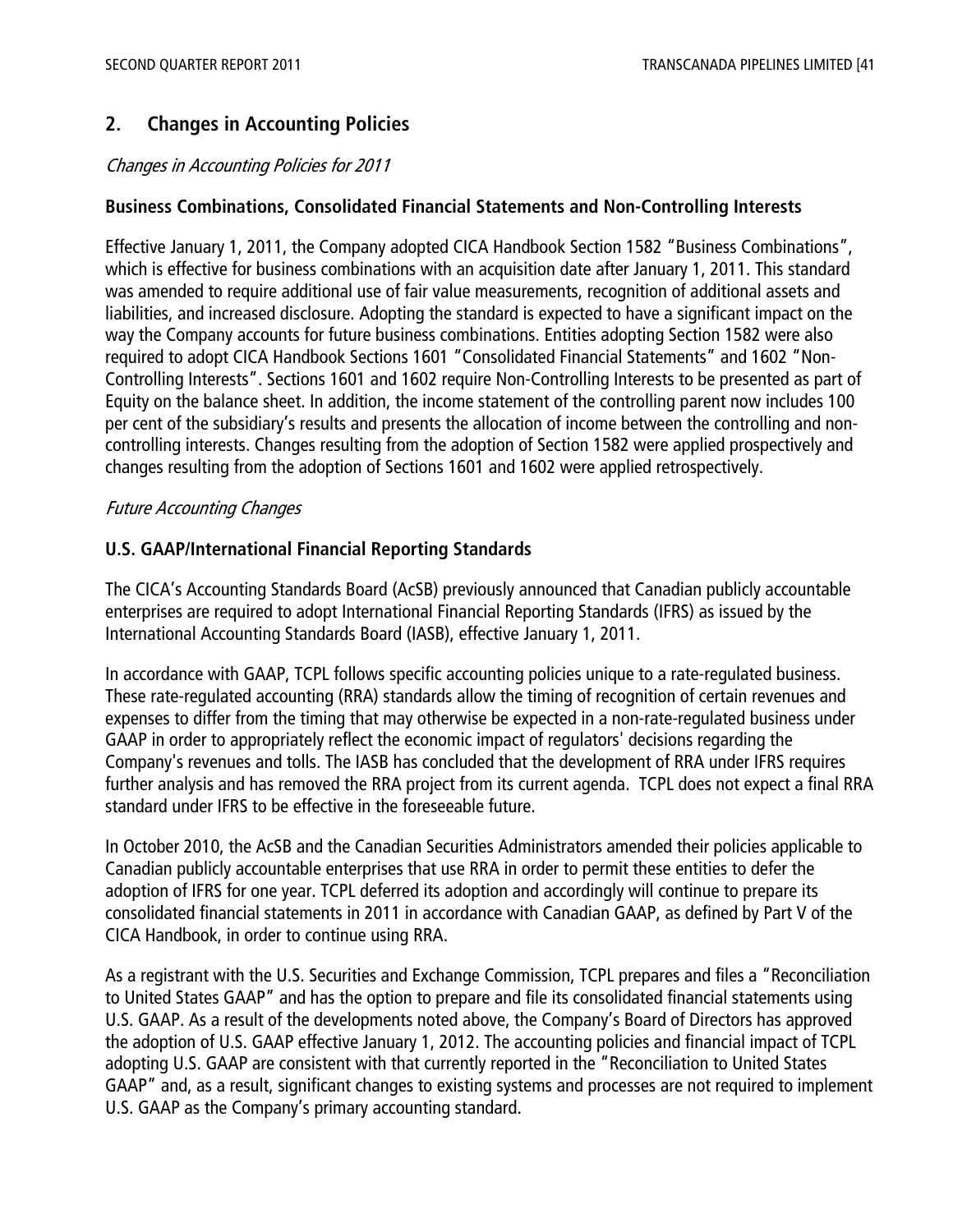# 3. **Segmented Information**

| For the three months ended<br>June 30<br>(unaudited)                                                                                                                              | Natural Gas<br>Pipelines       |                               | Oil<br>Pipelines <sup>(1)</sup> |                                                                                  | Energy                               |                                      | Corporate           |              | Total                                       |                                              |
|-----------------------------------------------------------------------------------------------------------------------------------------------------------------------------------|--------------------------------|-------------------------------|---------------------------------|----------------------------------------------------------------------------------|--------------------------------------|--------------------------------------|---------------------|--------------|---------------------------------------------|----------------------------------------------|
| (millions of dollars)                                                                                                                                                             | 2011                           | 2010                          | 2011                            | 2010                                                                             | 2011                                 | 2010                                 | 2011                | 2010         | 2011                                        | 2010                                         |
| Revenues<br>Plant operating costs and other<br>Commodity purchases resold<br>Depreciation and amortization                                                                        | 1,067<br>(356)<br>(244)<br>467 | ,061<br>(365)<br>(251)<br>445 | 211<br>(58)<br>(34)<br>119      | $\overline{\phantom{a}}$<br>$\overline{\phantom{a}}$<br>$\overline{\phantom{a}}$ | 865<br>(393)<br>(185)<br>(97)<br>190 | 862<br>(377)<br>(216)<br>(90)<br>179 | (15)<br>(4)<br>(19) | (22)<br>(22) | 2,143<br>(822)<br>(185)<br>(379)<br>757     | 1,923<br>(764)<br>(216)<br>(341<br>602       |
| Interest expense<br>Interest expense of joint ventures<br>Interest income and other<br>Income taxes expense<br>Net Income<br>Net Income Attributable to Non-Controlling Interests |                                |                               |                                 |                                                                                  |                                      |                                      |                     |              | (262)<br>(11)<br>23<br>(131)<br>376<br>(23) | (198)<br>(15)<br>(18)<br>(62)<br>309<br>(17) |
| Net Income Attributable to Controlling Interests<br><b>Preferred Share Dividends</b><br>Net Income Attributable to Common Shares                                                  |                                |                               |                                 |                                                                                  |                                      |                                      |                     |              | 353<br>(5)<br>348                           | 292<br>(5)<br>287                            |

| Natural Gas<br>2011              | 2010                                     | Oil<br>2011                                                                                                           | 2010                                                 | 2011                                    | 2010                                    | 2011                | 2010                                                                                             | Total<br>2011                                | 2010                                         |
|----------------------------------|------------------------------------------|-----------------------------------------------------------------------------------------------------------------------|------------------------------------------------------|-----------------------------------------|-----------------------------------------|---------------------|--------------------------------------------------------------------------------------------------|----------------------------------------------|----------------------------------------------|
| 2,196<br>(689)<br>(488)<br>1,019 | 2,190<br>(726)<br>(504)<br>960           | 346<br>(94)<br>(57)<br>195                                                                                            | $\overline{\phantom{a}}$<br>$\overline{\phantom{a}}$ | 1,844<br>(759)<br>(462)<br>(197)<br>426 | 1,688<br>(737)<br>(472)<br>(180)<br>299 | (39)<br>(7)<br>(46) | $\overline{\phantom{a}}$<br>(48)<br>$\overline{\phantom{a}}$<br>$\overline{\phantom{a}}$<br>(48) | 4,386<br>(1, 581)<br>(462)<br>(749)<br>1,594 | 3,878<br>(1, 511)<br>(472)<br>(684)<br>1,211 |
|                                  |                                          |                                                                                                                       |                                                      |                                         |                                         |                     |                                                                                                  | (501)<br>(27)<br>56<br>(302)                 | (392)<br>(31)<br>h<br>(159)                  |
|                                  |                                          |                                                                                                                       |                                                      |                                         |                                         |                     |                                                                                                  | 820<br>(53)<br>767<br>(11)                   | 635<br>(42)<br>593<br>(11)<br>582            |
|                                  | Net Income Attributable to Common Shares | Pipelines<br>Net Income Attributable to Non-Controlling Interests<br>Net Income Attributable to Controlling Interests |                                                      | Pipelines <sup>(1)</sup>                |                                         | Energy              |                                                                                                  | Corporate                                    | 756                                          |

(1) Commencing in February 2011, TCPL began recording earnings related to the Wood River/Patoka and Cushing Extension sections of Keystone.

#### **Total Assets**

| (unaudited)<br>(millions of dollars) | June 30, 2011 | December 31, 2010 |
|--------------------------------------|---------------|-------------------|
|                                      |               |                   |
| Natural Gas Pipelines                | 22,903        | 23,592            |
| Oil Pipelines                        | 8,781         | 8,501             |
| Energy                               | 12,788        | 12,847            |
| Corporate                            | 2,665         | 3,009             |
|                                      | 47,137        | 47.949            |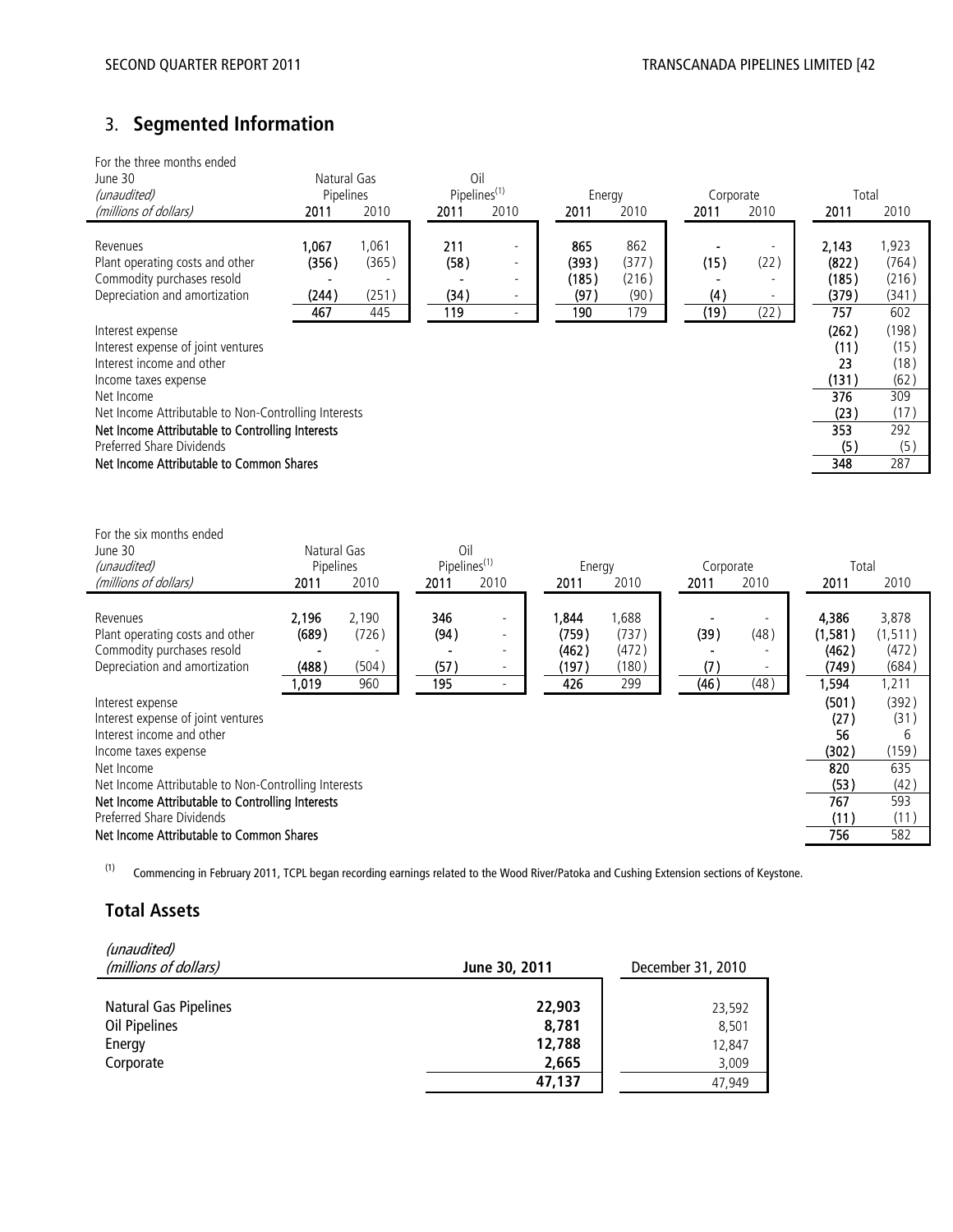## **4. Long-Term Debt**

On July 13, 2011, PipeLines LP entered into a five-year, US\$500 million senior syndicated revolving credit facility, maturing July 2016. The proceeds from the credit facility were used to reduce PipeLines LP's term loan and senior revolving credit facility, and repay its bridge loan facility. PipeLines LP's remaining US\$300 million term loan matures December 2011.

In June 2011, TCPL retired \$60 million of 9.5 per cent Medium-Term Notes and, in January 2011, retired \$300 million of 4.3 per cent Medium-Term Notes.

In June 2011, PipeLines LP issued US\$350 million of 4.65 per cent Senior Notes due 2021 and cancelled US\$175 million of its unsecured syndicated senior credit facility.

In the three and six months ended June 30, 2011, the Company capitalized interest related to capital projects of \$68 million and \$165 million, respectively (2010 - \$143 million and \$277 million).

## **5. Equity and Share Capital**

In May 2011, PipeLines LP completed a public offering of 7,245,000 common units at a price of US\$47.58 per unit, resulting in gross proceeds of approximately US\$345 million. TCPL contributed an additional approximate US\$7 million to maintain its general partnership interest and did not purchase any other units. Upon completion of this offering, TCPL's ownership interest in PipeLines LP decreased from 38.2 per cent to 33.3 per cent. In addition, PipeLines LP made draws of US\$61 million on a bridge loan facility and of US\$125 million on its senior revolving credit facility.

## **6. Financial Instruments and Risk Management**

TCPL continues to manage and monitor its exposure to counterparty credit, liquidity and market risk.

## Counterparty Credit and Liquidity Risk

TCPL's maximum counterparty credit exposure with respect to financial instruments at the balance sheet date, without taking into account security held, consisted of accounts receivable, portfolio investments recorded at fair value, the fair value of derivative assets, and notes, loans and advances receivable. The carrying amounts and fair values of these financial assets, except amounts for derivative assets, are included in Accounts Receivable and Other, and Available-For-Sale Assets in the Non-Derivative Financial Instruments Summary table below. Guarantees, letters of credit and cash are the primary types of security provided to support these amounts. The majority of counterparty credit exposure is with counterparties who are investment grade. At June 30, 2011, there were no significant amounts past due or impaired.

At June 30, 2011, the Company had a credit risk concentration of \$286 million due from a creditworthy counterparty. This amount is expected to be fully collectible and is secured by a guarantee from the counterparty's parent company.

The Company continues to manage its liquidity risk by ensuring sufficient cash and credit facilities are available to meet its operating and capital expenditure obligations when due, under both normal and stressed economic conditions.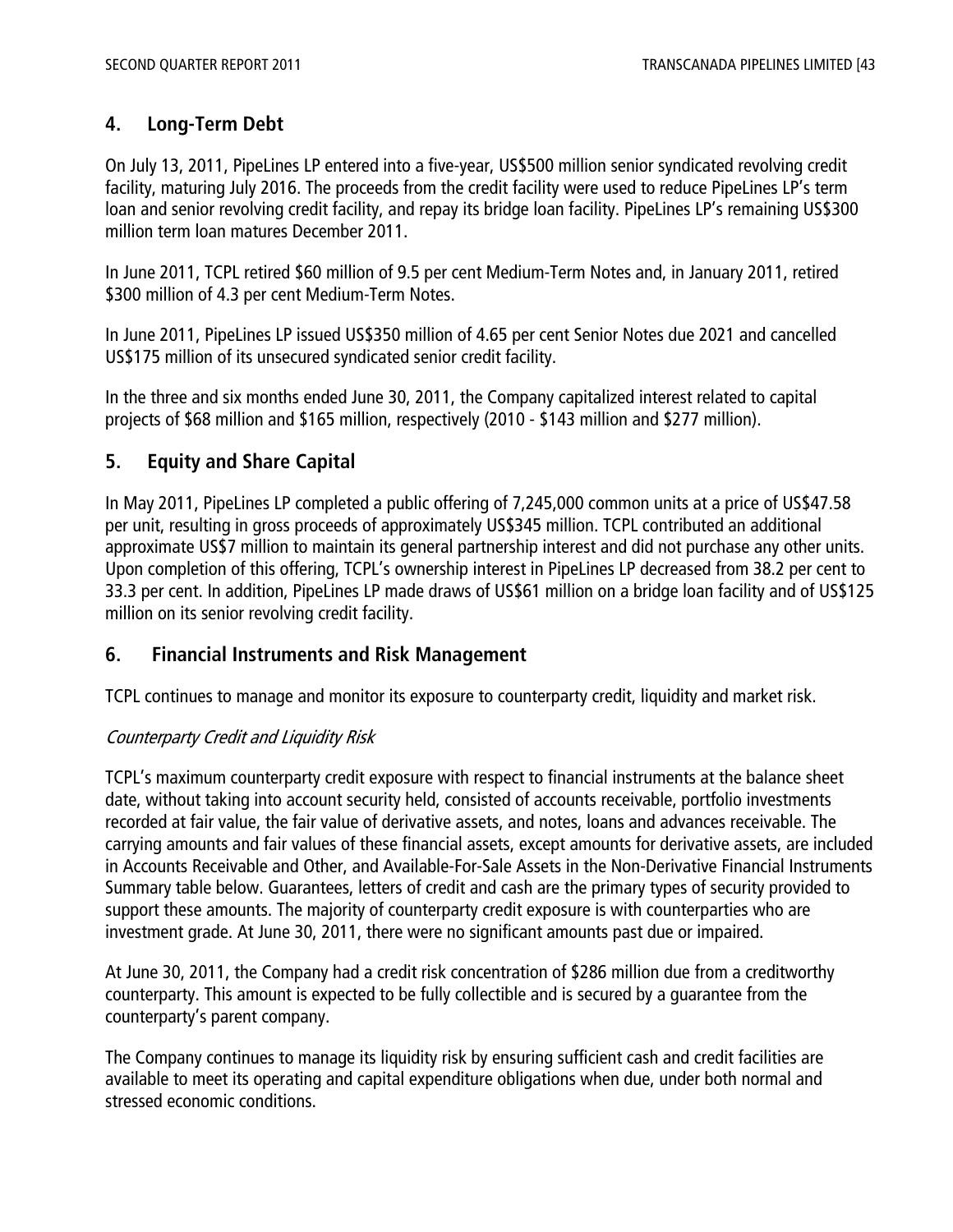## Natural Gas Storage Commodity Price Risk

At June 30, 2011, the fair value of proprietary natural gas inventory held in storage, as measured using a weighted average of forward prices for the following four months less selling costs, was \$47 million (December 31, 2010 - \$49 million). The change in the fair value adjustment of proprietary natural gas inventory in storage in the three and six months ended June 30, 2011 resulted in net pre-tax unrealized losses of \$1 million and gains of \$1 million, respectively (2010 – gains of \$4 million and losses of \$20 million, respectively), which were recorded as adjustments to Revenues and Inventories. The change in fair value of natural gas forward purchase and sale contracts in the three and six months ended June 30, 2011 resulted in net pre-tax unrealized losses of \$3 million and \$10 million, respectively (2010 – gains of \$2 million and \$5 million, respectively), which were included in Revenues.

## VaR Analysis

TCPL uses a Value-at-Risk (VaR) methodology to estimate the potential impact from its exposure to market risk on its liquid open positions. VaR represents the potential change in pre-tax earnings over a given holding period. It is calculated assuming a 95 per cent confidence level that the daily change resulting from normal market fluctuations in its open positions will not exceed the reported VaR. Although losses are not expected to exceed the statistically estimated VaR on 95 per cent of occasions, losses on the other five per cent of occasions could be substantially greater than the estimated VaR. TCPL's consolidated VaR was \$11 million at June 30, 2011, which was consistent with VaR at December 31, 2010 of \$12 million.

## Net Investment in Self-Sustaining Foreign Operations

The Company hedges its net investment in self-sustaining foreign operations (on an after-tax basis) with U.S. dollar-denominated debt, cross-currency interest rate swaps, forward foreign exchange contracts and foreign exchange options. At June 30, 2011, the Company had designated as a net investment hedge U.S. dollar-denominated debt with a carrying value of \$9.5 billion (US\$9.8 billion) and a fair value of \$10.8 billion (US\$11.2 billion). At June 30, 2011, \$279 million (December 31, 2010 - \$181 million) was included in Other Current Assets and Intangibles and Other Assets for the fair value of forwards and swaps used to hedge the Company's net U.S. dollar investment in foreign operations.

The fair values and notional principal amounts for the derivatives designated as a net investment hedge were as follows:

# **Derivatives Hedging Net Investment in Self-Sustaining Foreign Operations**

|                                                                                                               |                              | June 30, 2011                                           | December 31, 2010 |                                    |
|---------------------------------------------------------------------------------------------------------------|------------------------------|---------------------------------------------------------|-------------------|------------------------------------|
| Asset/(Liability)<br>(unaudited)<br>(millions of dollars)                                                     | Fair<br>Value <sup>(1)</sup> | <b>Notional or</b><br><b>Principal</b><br><b>Amount</b> |                   | Notional or<br>Principal<br>Amount |
| U.S. dollar cross-currency swaps<br>(maturing 2011 to 2018)<br>U.S. dollar forward foreign exchange contracts | 276                          | <b>US 3,550</b>                                         | 179               | US 2,800                           |
| (maturing 2011)                                                                                               | 3                            | <b>US 600</b>                                           |                   | <b>US 100</b>                      |
|                                                                                                               | 279                          | <b>US 4,150</b>                                         | 181               | US 2,900                           |

 $(1)$  Fair values equal carrying values.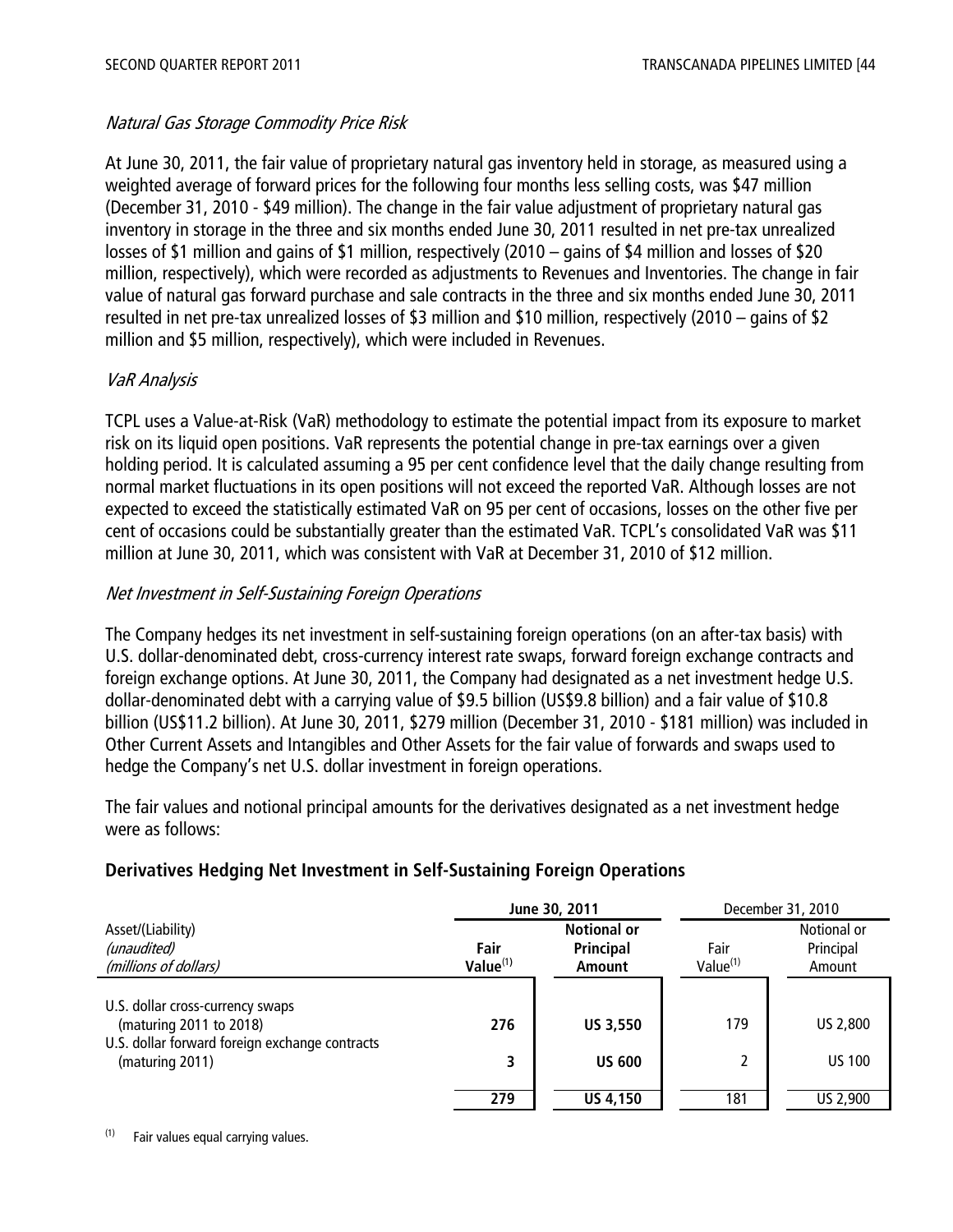The carrying and fair values of non-derivative financial instruments were as follows:

#### **Non-Derivative Financial Instruments Summary**

|                                                      | June 30, 2011 |        | December 31, 2010 |        |
|------------------------------------------------------|---------------|--------|-------------------|--------|
| (unaudited)                                          | Carrying      | Fair   | Carrying          | Fair   |
| (millions of dollars)                                | <b>Amount</b> | Value  | Amount            | Value  |
|                                                      |               |        |                   |        |
| Financial Assets <sup>(1)</sup>                      |               |        |                   |        |
| Cash and cash equivalents                            | 455           | 455    | 752               | 752    |
| Accounts receivable and other <sup>(2)(3)</sup>      | 1,502         | 1,534  | 1,564             | 1,604  |
| Due from TransCanada Corporation                     | 1.249         | 1,249  | 1,363             | 1,363  |
| Available-for-sale assets <sup>(2)</sup>             | 22            | 22     | 20                | 20     |
|                                                      | 3,228         | 3,260  | 3,699             | 3,739  |
|                                                      |               |        |                   |        |
| Financial Liabilities <sup>(1)(3)</sup>              |               |        |                   |        |
| Notes payable                                        | 1,628         | 1,628  | 2,092             | 2,092  |
| Accounts payable and deferred amounts <sup>(4)</sup> | 1,059         | 1,059  | 1,444             | 1,444  |
| Due to TransCanada Corporation                       | 2,796         | 2,796  | 2,703             | 2,703  |
| <b>Accrued interest</b>                              | 403           | 403    | 361               | 361    |
| Long-term debt                                       | 17,340        | 20,498 | 17,922            | 21,523 |
| Long-term debt of joint ventures                     | 839           | 946    | 866               | 971    |
| Junior subordinated notes                            | 955           | 962    | 985               | 992    |
|                                                      | 25,020        | 28,292 | 26,373            | 30,086 |

 $(1)$  Consolidated Net Income in the three and six months ended June 30, 2011 included losses of \$2 million and \$11 million, respectively, (2010 – losses of \$2 million and \$9 million, respectively), for fair value adjustments related to interest rate swap agreements on US\$350 million (2010 – US\$150 million) of Long-Term Debt. There were no other unrealized gains or losses from fair value adjustments to the nonderivative financial instruments.

(2) At June 30, 2011, the Consolidated Balance Sheet included financial assets of \$1,181 million (December 31, 2010 – \$1,280 million) in Accounts Receivable, \$38 million (December 31, 2010 – \$40 million) in Other Current Assets and \$305 million (December 31, 2010 - \$264 million) in Intangibles and Other Assets.

<sup>(3)</sup> Recorded at amortized cost, except for the US\$350 million (December 31, 2010 – US\$250 million) of Long-Term Debt that is adjusted to fair value.

<sup>(4)</sup> At June 30, 2011, the Consolidated Balance Sheet included financial liabilities of \$1,024 million (December 31, 2010 – \$1,414 million) in Accounts Payable and \$35 million (December 31, 2010 - \$30 million) in Deferred Amounts.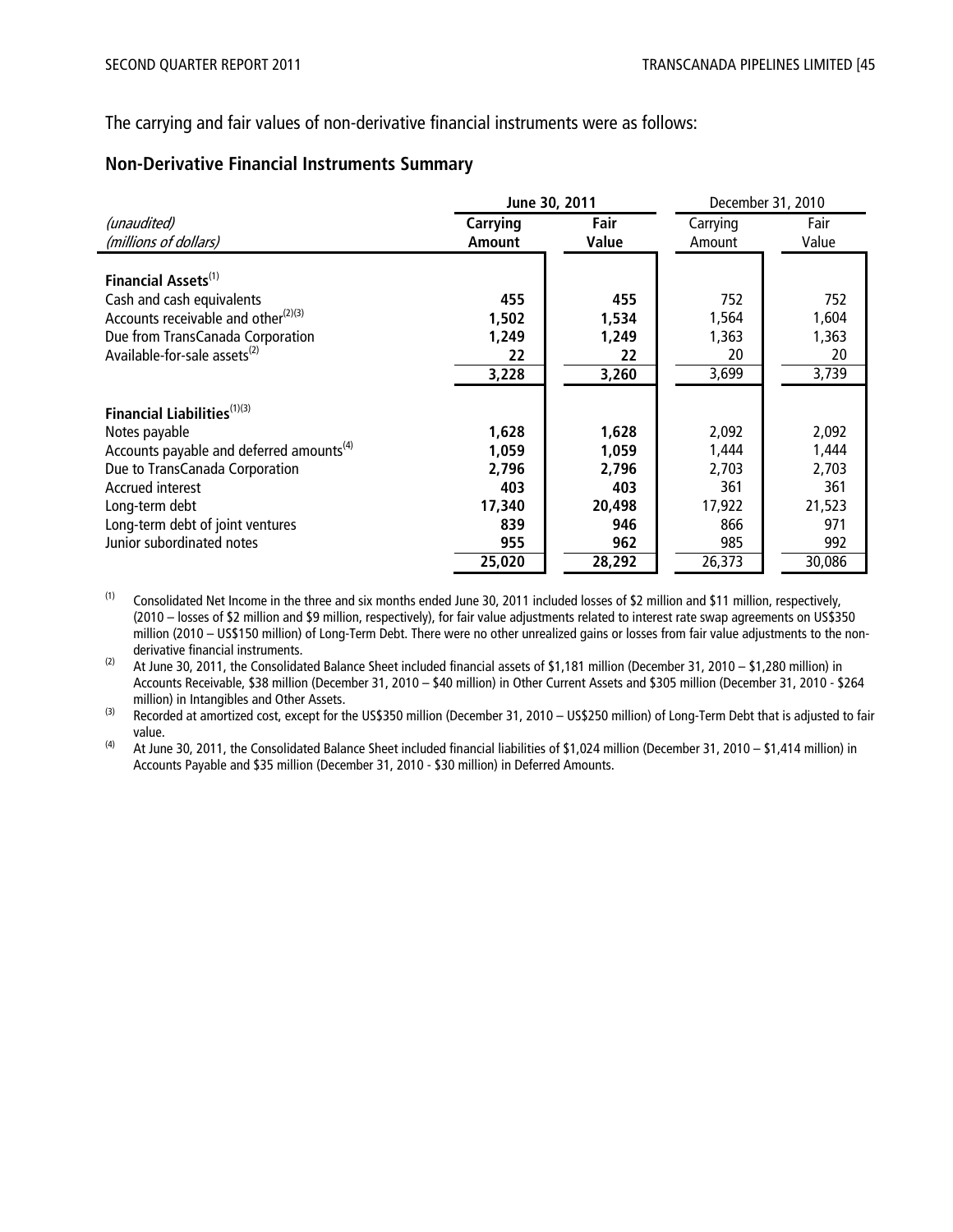#### Derivative Financial Instruments Summary

Information for the Company's derivative financial instruments, excluding hedges of the Company's net investment in self-sustaining foreign operations, is as follows:

| June 30, 2011                                                  |           |                |                     |               |
|----------------------------------------------------------------|-----------|----------------|---------------------|---------------|
| (unaudited)                                                    |           |                |                     |               |
| (all amounts in millions unless otherwise<br><i>indicated)</i> | Power     | Natural<br>Gas | Foreign<br>Exchange | Interest      |
|                                                                |           |                |                     |               |
| <b>Derivative Financial Instruments</b>                        |           |                |                     |               |
| Held for Trading <sup>(1)</sup>                                |           |                |                     |               |
| Fair Values <sup>(2)</sup>                                     |           |                |                     |               |
| Assets                                                         | \$149     | \$118          | \$6                 | \$18          |
| Liabilities                                                    | \$(114)   | \$(146)        | \$(15)              | \$(19)        |
| <b>Notional Values</b>                                         |           |                |                     |               |
| Volumes <sup>(3)</sup>                                         |           |                |                     |               |
| Purchases                                                      | 21,569    | 155            |                     |               |
| <b>Sales</b>                                                   | 23,961    | 123            |                     |               |
| Canadian dollars                                               |           |                |                     | 634           |
| U.S. dollars                                                   |           |                | <b>US 1,622</b>     | <b>US 250</b> |
| Cross-currency                                                 |           |                | 47/US 37            |               |
|                                                                |           |                |                     |               |
| Net unrealized gains/(losses) in the period <sup>(4)</sup>     |           |                |                     |               |
| Three months ended June 30, 2011                               | \$4       | \$(9)          | \$(2)               | \$1           |
| Six months ended June 30, 2011                                 | \$3       | \$(26)         | \$-                 | $$-$          |
|                                                                |           |                |                     |               |
| Net realized gains/(losses) in the period <sup>(4)</sup>       |           |                |                     |               |
| Three months ended June 30, 2011                               | \$8       | \$(15)         | \$12                | \$3           |
| Six months ended June 30, 2011                                 | \$11      | \$(41)         | \$33                | \$5           |
|                                                                |           |                |                     |               |
| <b>Maturity dates</b>                                          | 2011-2018 | 2011-2016      | 2011-2012           | 2012-2016     |
| <b>Derivative Financial Instruments</b>                        |           |                |                     |               |
| in Hedging Relationships <sup>(5)(6)</sup>                     |           |                |                     |               |
| Fair Values <sup>(2)</sup>                                     |           |                |                     |               |
| Assets                                                         | \$57      | \$5            | \$-                 | \$11          |
| <b>Liabilities</b>                                             | \$(197)   | \$(17)         | \$(56)              | \$(14)        |
| <b>Notional Values</b>                                         |           |                |                     |               |
| Volumes $(3)$                                                  |           |                |                     |               |
| Purchases                                                      | 18,524    | 14             |                     |               |
| <b>Sales</b>                                                   | 9,187     |                |                     |               |
| U.S. dollars                                                   |           |                | <b>US 120</b>       | US 1,000      |
| Cross-currency                                                 |           | ٠              | 136/US 100          |               |
| Net realized losses in the period <sup>(4)</sup>               |           |                |                     |               |
| Three months ended June 30, 2011                               | \$(8)     | \$(5)          | \$-                 | \$(4)         |
| Six months ended June 30, 2011                                 | \$(46)    | \$(8)          | $\mathsf{S}$ -      | \$(9)         |
|                                                                |           |                |                     |               |
| Maturity dates                                                 | 2011-2017 | 2011-2013      | 2011-2014           | 2011-2015     |

<sup>(1)</sup> All derivative financial instruments in the held-for-trading classification have been entered into for risk management purposes and are subject to the Company's risk management strategies, policies and limits. These include derivatives that have not been designated as hedges or do not qualify for hedge accounting treatment but have been entered into as economic hedges to manage the Company's exposures to market risk.

 $\begin{bmatrix} \n\text{(2)} & \text{Fair values equal carrying values.} \\
\text{(3)} & \text{Volumes for power and natural case.}\n\end{bmatrix}$ 

(3) Volumes for power and natural gas derivatives are in gigawatt hours (GWh) and billion cubic feet (Bcf), respectively.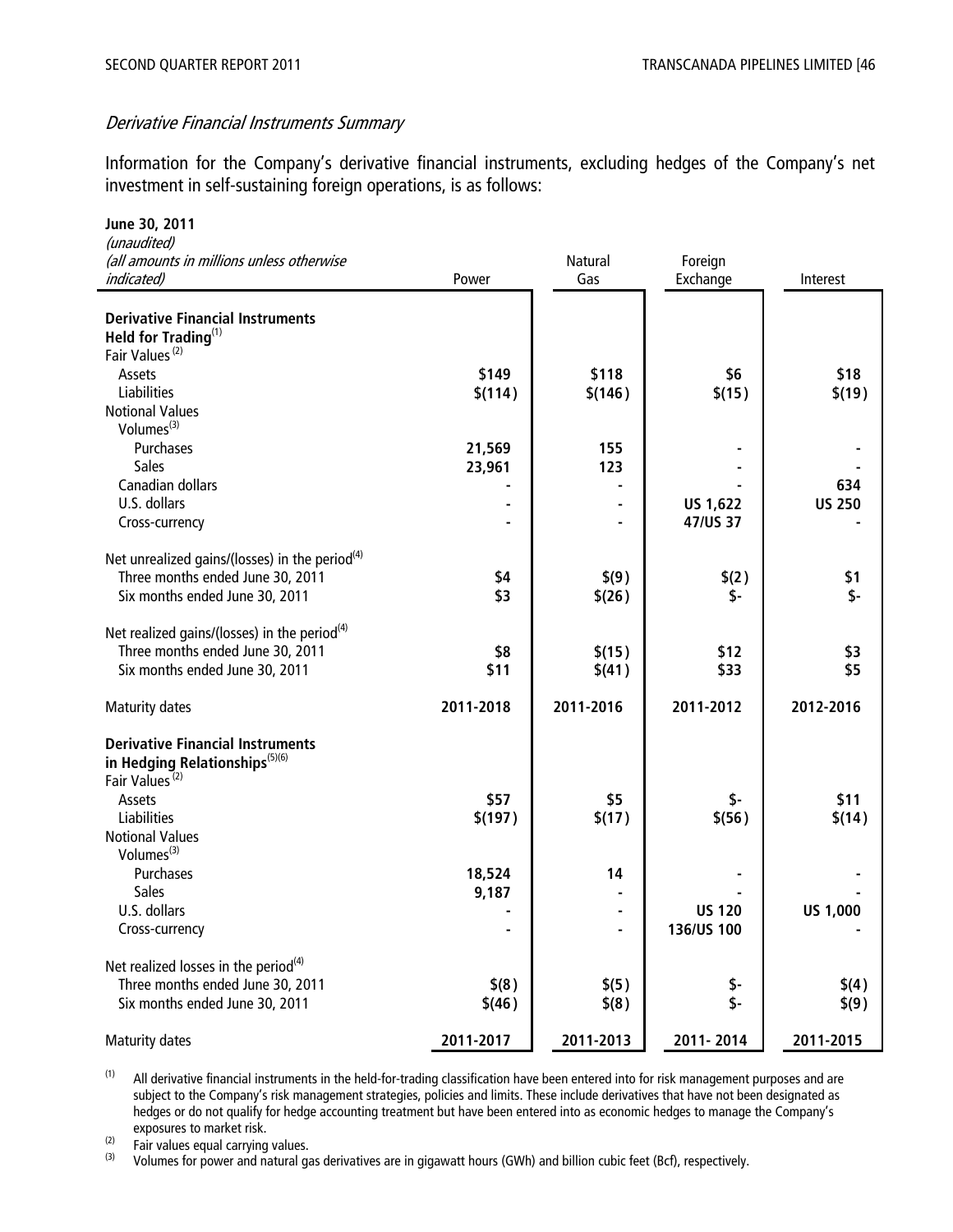- <sup>(4)</sup> Realized and unrealized gains and losses on held-for-trading derivative financial instruments used to purchase and sell power and natural gas are included on a net basis in Revenues. Realized and unrealized gains and losses on interest rate and foreign exchange derivative financial instruments held for trading are included in Interest Expense and Interest Income and Other, respectively. The effective portion of unrealized gains and losses on derivative financial instruments in cash flow hedging relationships is initially recognized in Other Comprehensive Income and reclassified to Revenues, Interest Expense and Interest Income and Other, as appropriate, as the original hedged item settles.
- $^{(5)}$  All hedging relationships are designated as cash flow hedges except for interest rate derivative financial instruments designated as fair value hedges with a fair value of \$11 million and a notional amount of US\$350 million at June 30, 2011. Net realized gains on fair value hedges for the three and six months ended June 30, 2011 were \$2 million and \$4 million, respectively, and were included in Interest Expense. In the three and six months ended June 30, 2011, the Company did not record any amounts in Net Income related to ineffectiveness for fair value hedges.
- (6) For the three and six months ended June 30, 2011, Net Income included gains of \$2 million and losses of \$1 million, respectively, for changes in the fair value of power and natural gas cash flow hedges that were ineffective in offsetting the change in fair value of their related underlying positions. For the three and six months ended June 30, 2011, there were no gains or losses included in Net Income for discontinued cash flow hedges. No amounts have been excluded from the assessment of hedge effectiveness.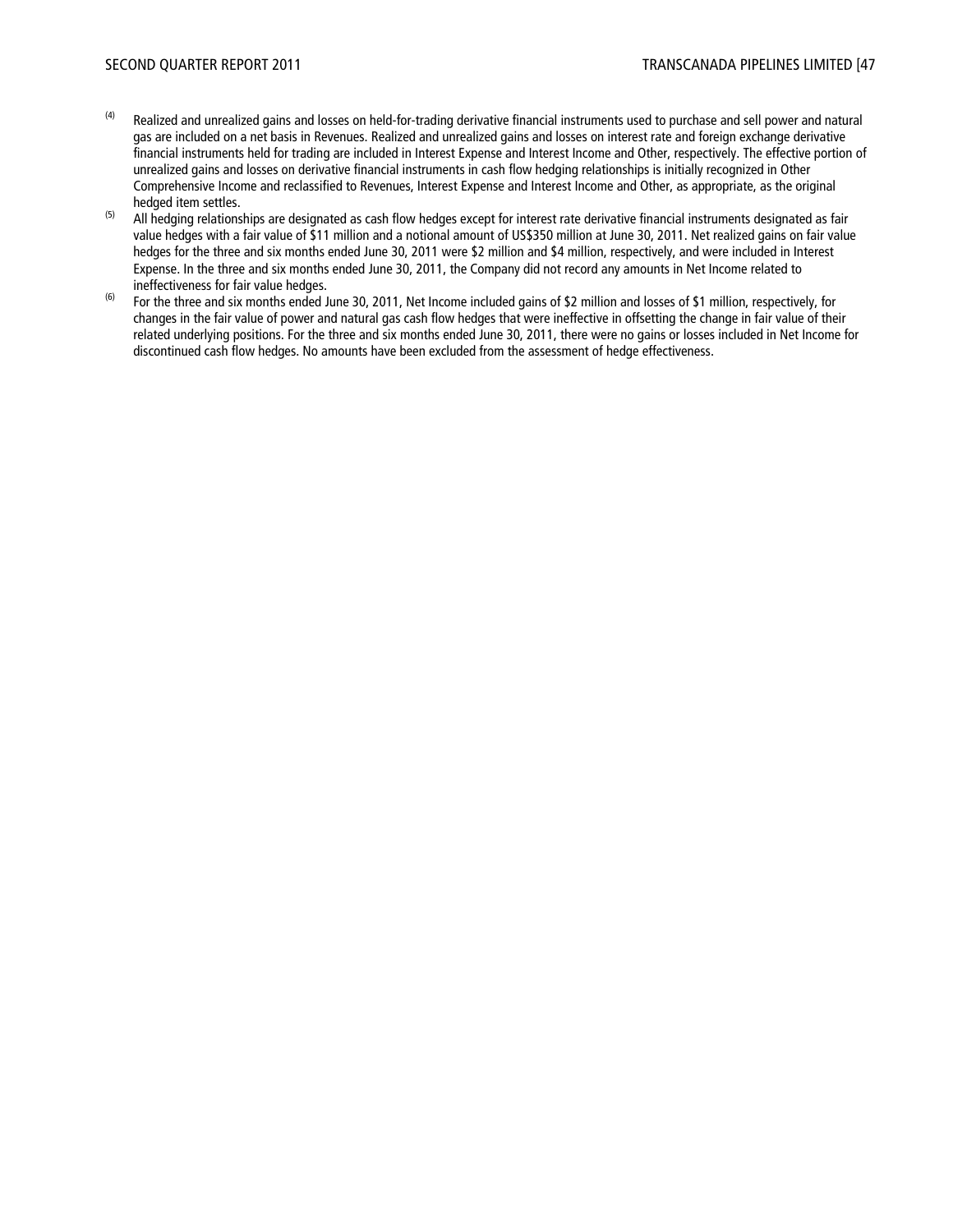#### (unaudited)

| (all amounts in millions unless otherwise                  |           | Natural                  | Foreign        |               |
|------------------------------------------------------------|-----------|--------------------------|----------------|---------------|
| <i>indicated)</i>                                          | Power     | Gas                      | Exchange       | Interest      |
|                                                            |           |                          |                |               |
| <b>Derivative Financial Instruments</b>                    |           |                          |                |               |
| <b>Held for Trading</b>                                    |           |                          |                |               |
| Fair Values <sup>(1)</sup> (2)                             |           |                          |                |               |
| <b>Assets</b>                                              | \$169     | \$144                    | \$8            | \$20          |
| Liabilities                                                | \$(129)   | \$(173)                  | \$(14)         | \$(21)        |
| Notional Values <sup>(2)</sup>                             |           |                          |                |               |
| Volumes <sup>(3)</sup>                                     |           |                          |                |               |
|                                                            |           |                          |                |               |
| Purchases                                                  | 15,610    | 158                      |                |               |
| <b>Sales</b>                                               | 18,114    | 96                       |                |               |
| Canadian dollars                                           |           |                          |                | 736           |
| U.S. dollars                                               |           |                          | US 1,479       | <b>US 250</b> |
| Cross-currency                                             |           |                          | 47/US 37       |               |
|                                                            |           |                          |                |               |
| Net unrealized (losses)/gains in the period <sup>(4)</sup> |           |                          |                |               |
| Three months ended June 30, 2010                           | \$(10)    | \$3                      | \$(11)         | \$(13)        |
| Six months ended June 30, 2010                             | \$(26)    | \$5                      | \$(11)         | \$(17)        |
| Net realized gains/(losses) in the period <sup>(4)</sup>   |           |                          |                |               |
| Three months ended June 30, 2010                           | \$15      | \$(17)                   | \$(6)          | \$(6)         |
| Six months ended June 30, 2010                             | \$37      | \$(29)                   | \$2            | \$(10)        |
|                                                            |           |                          |                |               |
| Maturity dates <sup>(2)</sup>                              | 2011-2015 | 2011-2015                | 2011-2012      | 2011-2016     |
|                                                            |           |                          |                |               |
| <b>Derivative Financial Instruments</b>                    |           |                          |                |               |
| in Hedging Relationships <sup>(5)(6)</sup>                 |           |                          |                |               |
| Fair Values <sup>(1)</sup> (2)                             |           |                          |                |               |
| Assets                                                     | \$112     | \$5                      | $\frac{1}{2}$  | \$8           |
| <b>Liabilities</b>                                         | \$(186)   | \$(19)                   | \$(51)         | \$(26)        |
| Notional Values <sup>(2)</sup>                             |           |                          |                |               |
| Volumes $(3)$                                              |           |                          |                |               |
| Purchases                                                  | 16,071    | 17                       |                |               |
| <b>Sales</b>                                               | 10,498    | $\overline{\phantom{a}}$ |                |               |
| U.S. dollars                                               |           |                          | <b>US 120</b>  | US 1,125      |
|                                                            |           |                          |                |               |
| Cross-currency                                             |           | $\blacksquare$           | 136/US 100     |               |
| Net realized losses in the period <sup>(4)</sup>           |           |                          |                |               |
| Three months ended June 30, 2010                           | \$(36)    | \$(6)                    | \$-            | \$(9)         |
| Six months ended June 30, 2010                             | \$ (43)   | \$(9)                    | $\mathsf{S}$ - | \$(19)        |
|                                                            |           |                          |                |               |
| Maturity dates <sup>(2)</sup>                              | 2011-2015 | 2011-2013                | 2011-2014      | 2011-2015     |

 $(1)$  Fair values equal carrying values.<br> $(2)$  As at Desember 21, 2010.

 $\frac{(2)}{(3)}$  As at December 31, 2010.

(3) Volumes for power and natural gas derivatives are in GWh and Bcf, respectively.

Realized and unrealized gains and losses on held-for-trading derivative financial instruments used to purchase and sell power and natural gas are included on a net basis in Revenues. Realized and unrealized gains and losses on interest rate and foreign exchange derivative financial instruments held for trading are included in Interest Expense and Interest Income and Other, respectively. The effective portion of unrealized gains and losses on derivative financial instruments in cash flow hedging relationships is initially recognized in Other Comprehensive Income and reclassified to Revenues, Interest Expense and Interest Income and Other, as appropriate, as the original hedged item settles.

(5) All hedging relationships are designated as cash flow hedges except for interest rate derivative financial instruments designated as fair value hedges with a fair value of \$8 million and a notional amount of US\$250 million at December 31, 2010. Net realized gains on fair value hedges for the three and six months ended June 30, 2010 were \$1 million and \$2 million, respectively, and were included in Interest

**<sup>2010</sup>**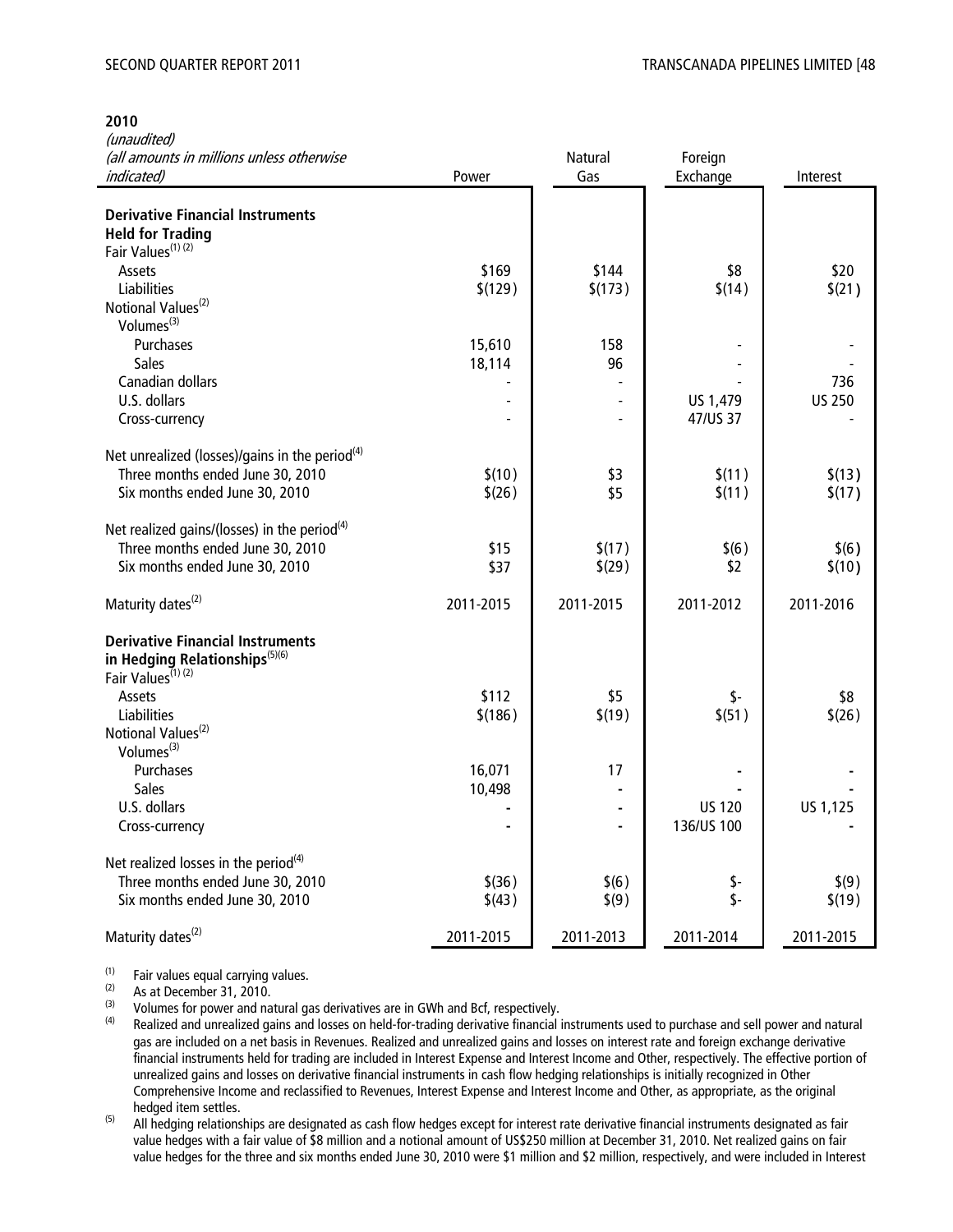Expense. In the three and six months ended June 30, 2010, the Company did not record any amounts in Net Income related to ineffectiveness for fair value hedges.

(6) For the three and six months ended June 30, 2010, Net Income included gains of \$7 million and losses of \$1 million, respectively, for changes in the fair value of power and natural gas cash flow hedges that were ineffective in offsetting the change in fair value of their related underlying positions. For the three and six months ended June 30, 2010, there were no gains or losses included in Net Income for discontinued cash flow hedges. No amounts were excluded from the assessment of hedge effectiveness.

#### Balance Sheet Presentation of Derivative Financial Instruments

The fair value of the derivative financial instruments in the Company's Balance Sheet was as follows:

| (unaudited)<br>(millions of dollars)                          | June 30, 2011 | December 31, 2010 |  |
|---------------------------------------------------------------|---------------|-------------------|--|
| Current<br>Other current assets<br>Accounts payable           | 299<br>(314)  | 273<br>(337)      |  |
| Long-term<br>Intangibles and other assets<br>Deferred amounts | 344<br>(264)  | 374<br>(282)      |  |

#### **Fair Value Hierarchy**

The Company's financial assets and liabilities recorded at fair value have been categorized into three categories based on a fair value hierarchy. In Level I, the fair value of assets and liabilities is determined by reference to quoted prices in active markets for identical assets and liabilities. In Level II, determination of the fair value of assets and liabilities includes valuations using inputs, other than quoted prices, for which all significant inputs are observable, directly or indirectly. This category includes fair value determined using valuation techniques such as option pricing models and extrapolation using observable inputs. In Level III, determination of the fair value of assets and liabilities is based on inputs that are not readily observable and are significant to the overall fair value measurement. Long-dated commodity transactions in certain markets are included in this category. Long-dated commodity prices are derived with a third-party modelling tool that uses market fundamentals to derive long-term prices.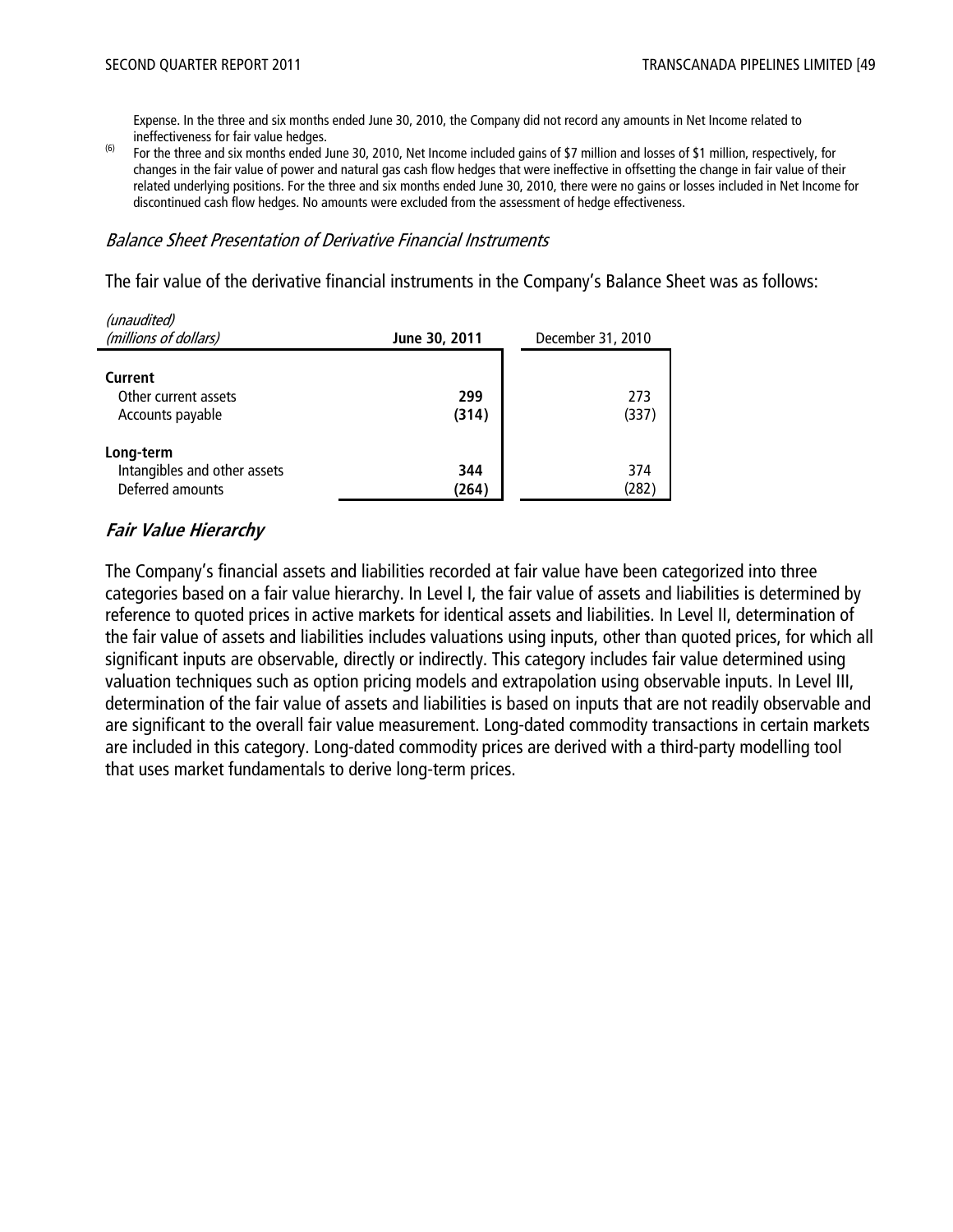There were no transfers between Level I and Level II in the three and six months ended June 30, 2011. - Financial assets and liabilities measured at fair value, including both current and non-current portions, are categorized as follows:

|                                                |                      |        | Significant |        |              |        |         |        |
|------------------------------------------------|----------------------|--------|-------------|--------|--------------|--------|---------|--------|
|                                                | <b>Quoted Prices</b> |        | Other       |        | Significant  |        |         |        |
|                                                | in Active            |        | Observable  |        | Unobservable |        |         |        |
|                                                | <b>Markets</b>       |        | Inputs      |        | Inputs       |        |         |        |
| Assets/(Liabilities)                           | (Level 1)            |        | (Level II)  |        | (Level III)  |        | Total   |        |
| (unaudited)                                    | June 30              | Dec 31 | June 30     | Dec 31 | June 30      | Dec 31 | June 30 | Dec 31 |
| (millions of dollars, pre-tax)                 | 2011                 | 2010   | 2011        | 2010   | 2011         | 2010   | 2011    | 2010   |
| Natural Gas Inventory                          |                      |        | 47          | 49     |              |        | 47      | 49     |
| <b>Derivative Financial Instrument Assets:</b> |                      |        |             |        |              |        |         |        |
| Interest rate contracts                        |                      |        | 29          | 28     |              |        | 29      | 28     |
| Foreign exchange contracts                     | 11                   | 10     | 278         | 179    |              | ۰.     | 289     | 189    |
| Power commodity contracts                      |                      |        | 194         | 269    | 3.           | 5      | 197     | 274    |
| Natural gas commodity contracts                | 68                   | 93     | 53          | 56     |              |        | 121     | 149    |
| Derivative Financial Instrument Liabilities:   |                      |        |             |        |              |        |         |        |
| Interest rate contracts                        |                      |        | (32)        | (47)   |              |        | (32)    | (47)   |
| Foreign exchange contracts                     | (17)                 | (11)   | (59)        | (54)   |              |        | (76)    | (65)   |
| Power commodity contracts                      |                      |        | (272)       | (299)  | (30)         | (8)    | (302)   | (307)  |
| Natural gas commodity contracts                | (133)                | (178)  | (28)        | (15)   |              |        | (161)   | (193)  |
| <b>Non-Derivative Financial Instruments:</b>   |                      |        |             |        |              |        |         |        |
| Available-for-sale assets                      | 22                   | 20     |             |        |              |        | 22      | 20     |
|                                                | (49)                 | (66)   | 210         | 166    | (27)         | (3)    | 134     | 97     |

The following table presents the net change in financial assets and liabilities measured at fair value and included in the Level III fair value category:

| (unaudited)                                  | Derivatives <sup>(1)</sup> |      |  |  |  |
|----------------------------------------------|----------------------------|------|--|--|--|
| (millions of dollars, pre-tax)               | 2011                       | 2010 |  |  |  |
|                                              |                            |      |  |  |  |
| <b>Balance at January 1</b>                  | (3)                        | (2)  |  |  |  |
| New contracts <sup><math>(2)</math></sup>    |                            | (10) |  |  |  |
| Transfers out of Level III(3)                | (4)                        | (15) |  |  |  |
| <b>Settlements</b>                           |                            | (2)  |  |  |  |
| Change in unrealized gains recorded in Net   |                            |      |  |  |  |
| Income                                       |                            | 14   |  |  |  |
| Change in unrealized (losses)/gains recorded |                            |      |  |  |  |
| in Other Comprehensive Income                | (22)                       | 10   |  |  |  |
| Balance at June 30                           | (27)                       | (5)  |  |  |  |

(1) The fair value of derivative assets and liabilities is presented on a net basis.<br>(2) Ear the three and six months ended June 30, 2011, there were no amounts

(2) For the three and six months ended June 30, 2011, there were no amounts (2010 – gain of \$1 million and nil, respectively), included in Net Income attributable to derivatives that were entered into during the period and still held at the reporting date.

 $(3)$  As contracts near maturity, they are transferred out of Level III and into Level II.

A 10 per cent increase or decrease in commodity prices, with all other variables held constant, would result in a \$12 million decrease or increase, respectively, in the fair value of derivative financial instruments included in Level III and outstanding as at June 30, 2011.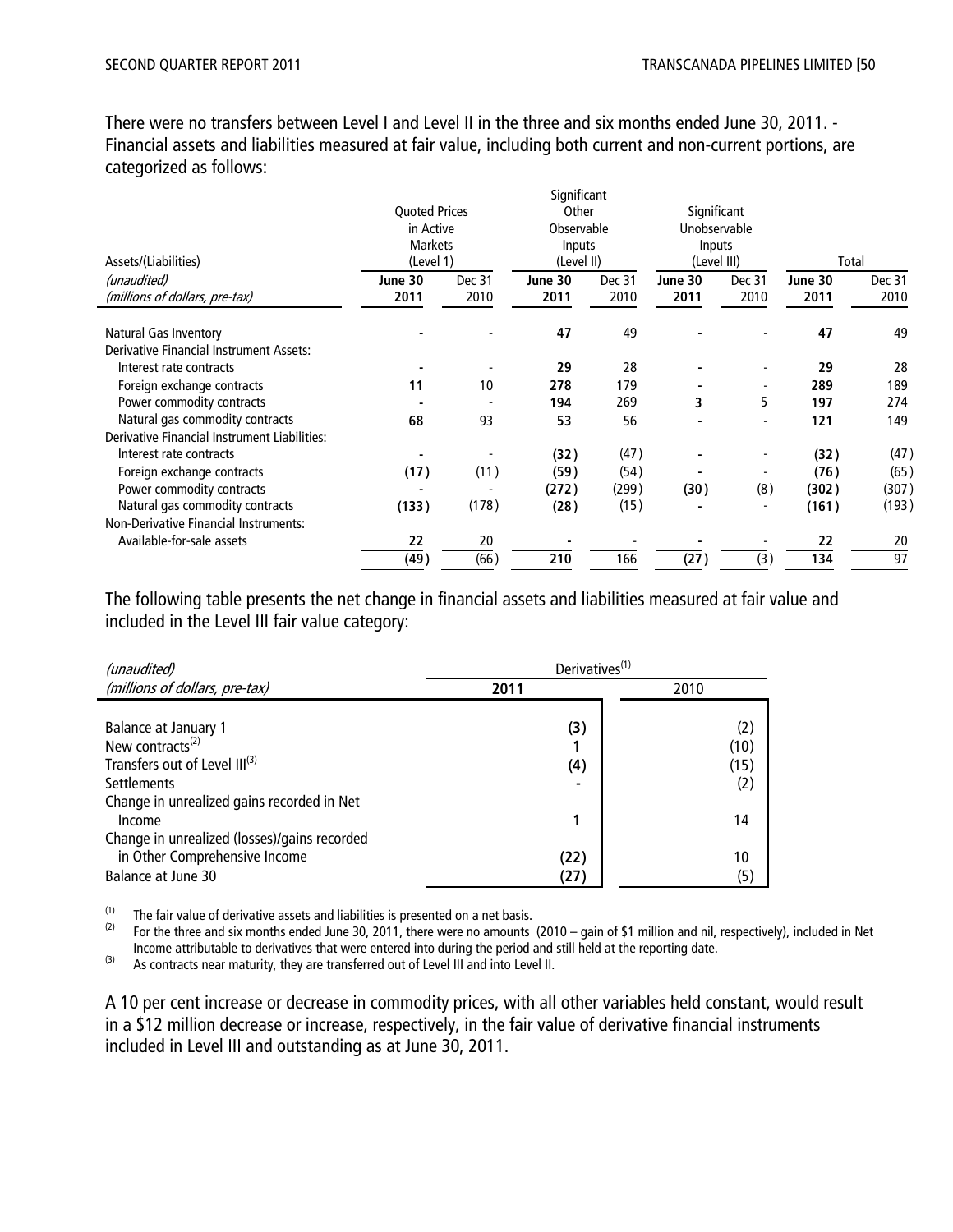# **7. Employee Future Benefits**

The net benefit plan expense for the Company's defined benefit pension plans and other post-employment benefit plans is as follows:

| Three months ended June 30                         | <b>Pension Benefit Plans</b> |      | <b>Other Benefit Plans</b> |                            |  |
|----------------------------------------------------|------------------------------|------|----------------------------|----------------------------|--|
| (unaudited)(millions of dollars)                   | 2011                         | 2010 | 2011                       | 2010                       |  |
|                                                    |                              |      |                            |                            |  |
| Current service cost                               | 13                           | 13   |                            |                            |  |
| Interest cost                                      | 22                           | 22   |                            |                            |  |
| Expected return on plan assets                     | (28)                         | (27) | (1)                        | (1)                        |  |
| Amortization of transitional obligation related to |                              |      |                            |                            |  |
| regulated business                                 |                              |      |                            |                            |  |
| Amortization of net actuarial loss                 | 5                            | 2    |                            |                            |  |
| Amortization of past service costs                 |                              |      |                            |                            |  |
| Net benefit cost recognized                        | 13                           | 11   | 4                          | 4                          |  |
|                                                    |                              |      |                            |                            |  |
| Six months ended June 30                           | <b>Pension Benefit Plans</b> |      |                            | <b>Other Benefit Plans</b> |  |
| (unaudited)(millions of dollars)                   | 2011                         | 2010 | 2011                       | 2010                       |  |
|                                                    |                              |      |                            |                            |  |
| Current service cost                               | 27                           | 25   |                            |                            |  |
| Interest cost                                      | 45                           | 45   | 4                          |                            |  |
|                                                    |                              |      |                            |                            |  |

| Expected return on plan assets                     | (56)           | (54) |  |
|----------------------------------------------------|----------------|------|--|
| Amortization of transitional obligation related to |                |      |  |
| regulated business                                 | $\blacksquare$ |      |  |
| Amortization of net actuarial loss                 |                |      |  |
| Amortization of past service costs                 |                |      |  |
| Net benefit cost recognized                        | 29             |      |  |

# **8. Dispositions**

On May 3, 2011, the Company completed the sale of a 25 per cent interest in each of Gas Transmission Northwest LLC (GTN LLC) and Bison Pipeline LLC (Bison LLC) to PipeLines LP for an aggregate purchase price of US\$605 million, subject to closing adjustments, which included US\$81 million of long-term debt, or 25 per cent of GTN LLC debt outstanding. GTN LLC and Bison LLC own the GTN and Bison natural gas pipelines, respectively.

On May 3, 2011, PipeLines LP completed an underwritten public offering of 7,245,000 common units, including 945,000 common units purchased by the underwriters upon full exercise of an over-allotment option, at US\$47.58 per unit. Gross proceeds of approximately US\$345 million from this offering were used to partially fund the acquisition. The acquisition was also funded by draws of US\$61 million on PipeLines LP's bridge loan facility and of US\$125 million on its US\$250 million senior revolving credit facility.

As part of this offering, TCPL made a capital contribution of approximately US\$7 million to maintain its two per cent general partnership interest in PipeLines LP and did not purchase any other units. As a result of the common units offering, TCPL's ownership in PipeLines LP decreased from 38.2 per cent to 33.3 per cent and an after-tax dilution gain of \$30 million (\$50 million pre-tax) was recorded in Contributed Surplus.